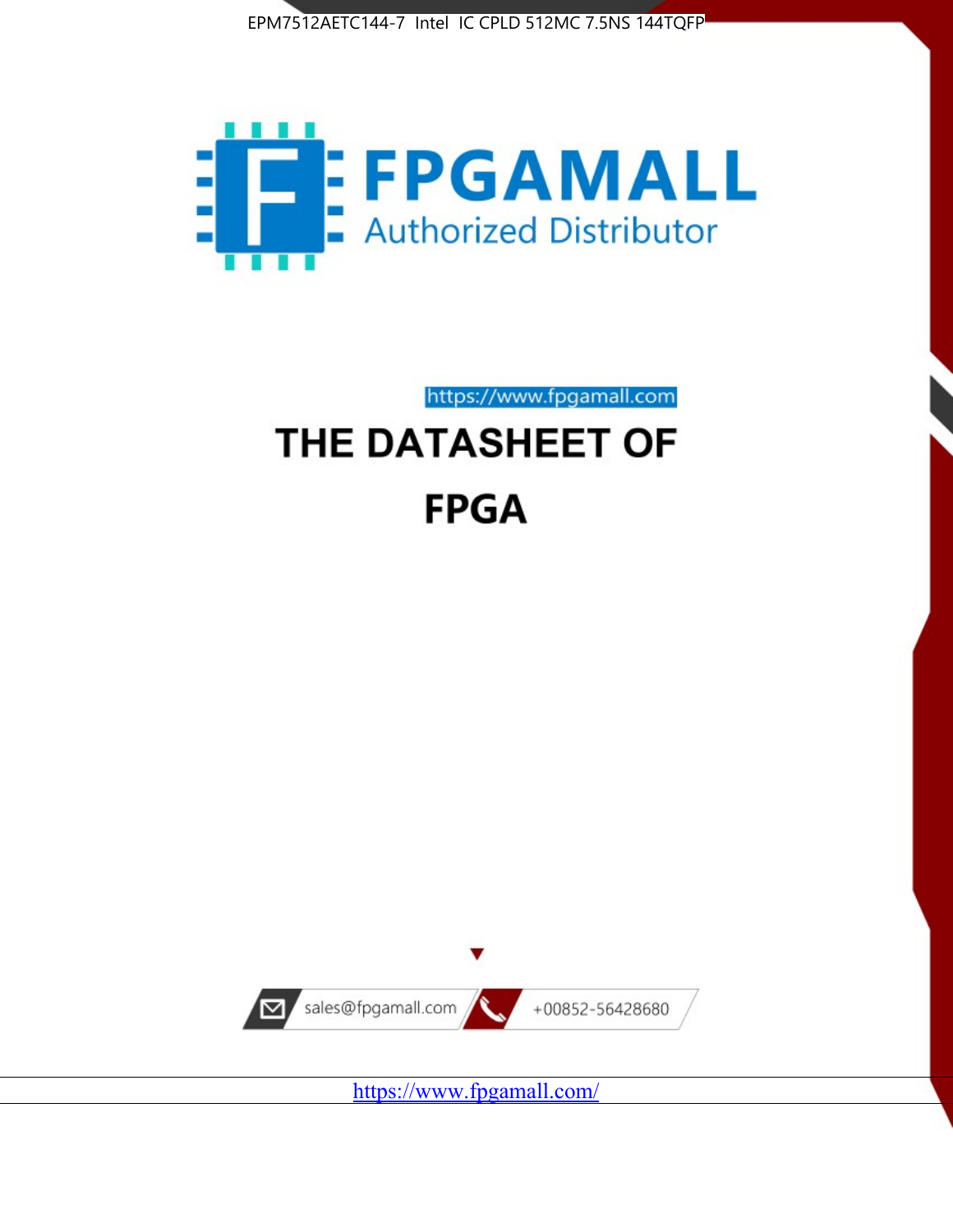



## **MAX 7000A**

**Programmable Logic Device**

## **September 2003, ver. 4.5 Data Sheet** Construction of the Construction of the Construction of the Construction of the Construction of the Construction of the Construction of the Construction of the Construction of the Cons

- **Features...** High-performance 3.3-V EEPROM-based programmable logic devices (PLDs) built on second-generation Multiple Array MatriX (MAX®) architecture (see Table 1)
	- 3.3-V in-system programmability (ISP) through the built-in IEEE Std. 1149.1 Joint Test Action Group (JTAG) interface with advanced pin-locking capability
		- MAX 7000AE device in-system programmability (ISP) circuitry compliant with IEEE Std. 1532
		- EPM7128A and EPM7256A device ISP circuitry compatible with IEEE Std. 1532
	- Built-in boundary-scan test (BST) circuitry compliant with IEEE Std. 1149.1
	- Supports JEDEC Jam Standard Test and Programming Language (STAPL) JESD-71
	- Enhanced ISP features
		- Enhanced ISP algorithm for faster programming (excluding EPM7128A and EPM7256A devices)
		- ISP\_Done bit to ensure complete programming (excluding EPM7128A and EPM7256A devices)
		- Pull-up resistor on I/O pins during in-system programming
	- Pin-compatible with the popular 5.0-V MAX 7000S devices
	- High-density PLDs ranging from 600 to 10,000 usable gates
	- Extended temperature range

For information on in-system programmable 5.0-V MAX 7000 or 2.5-V MAX 7000B devices, see the *MAX 7000 Programmable Logic Device Family Data Sheet* or the *MAX 7000B Programmable Logic Device Family Data Sheet*.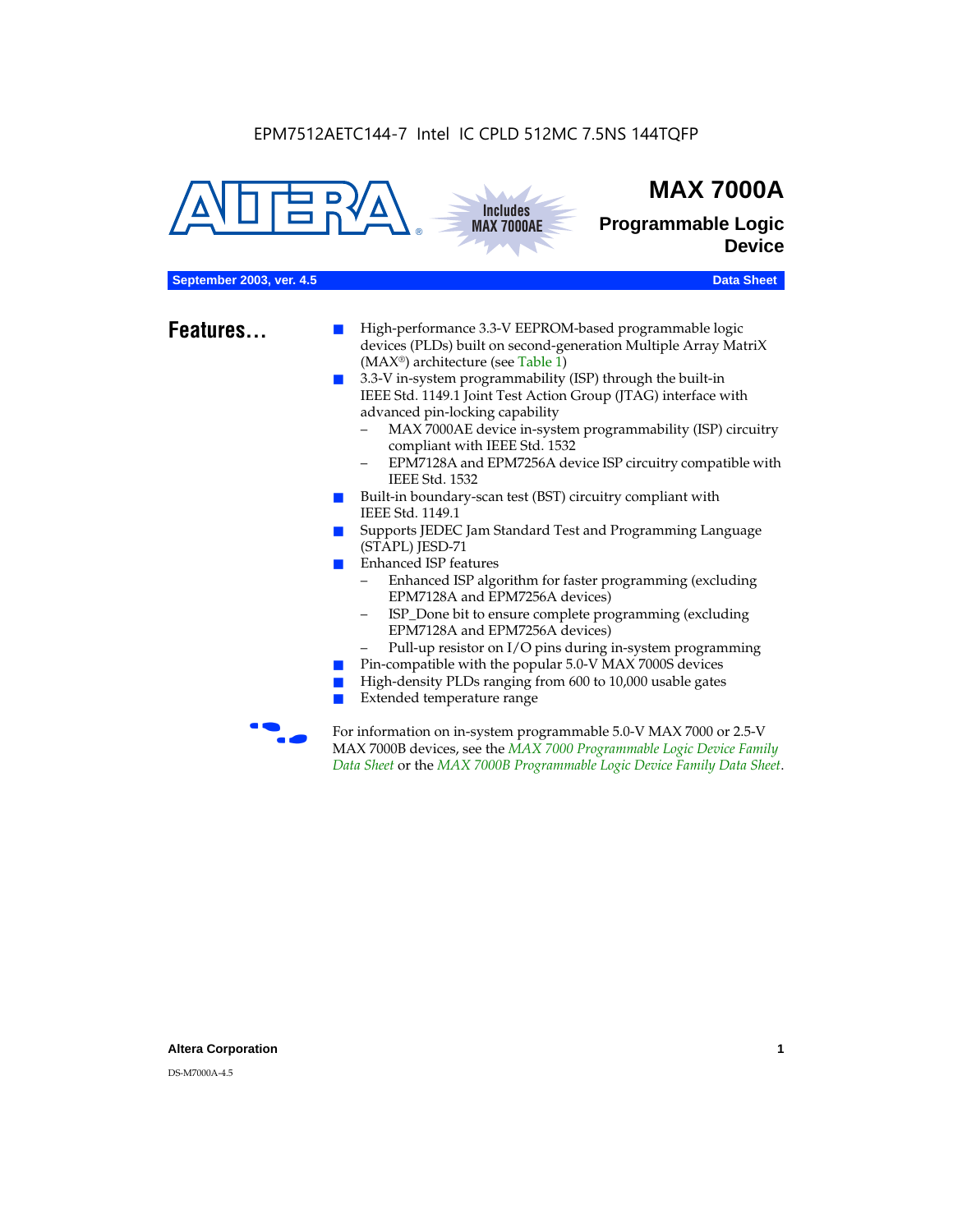| Table 1. MAX 7000A Device Features |                  |                  |                  |                  |                  |  |  |  |  |
|------------------------------------|------------------|------------------|------------------|------------------|------------------|--|--|--|--|
| <b>Feature</b>                     | <b>EPM7032AE</b> | <b>EPM7064AE</b> | <b>EPM7128AE</b> | <b>EPM7256AE</b> | <b>EPM7512AE</b> |  |  |  |  |
| Usable gates                       | 600              | 1,250            | 2,500            | 5,000            | 10,000           |  |  |  |  |
| Macrocells                         | 32               | 64               | 128              | 256              | 512              |  |  |  |  |
| Logic array blocks                 | 2                | $\overline{4}$   | 8                | 16               | 32               |  |  |  |  |
| Maximum user I/O<br>pins           | 36               | 68               | 100              | 164              | 212              |  |  |  |  |
| $t_{PD}$ (ns)                      | 4.5              | 4.5              | 5.0              | 5.5              | 7.5              |  |  |  |  |
| $t_{\text{SU}}$ (ns)               | 2.9              | 2.8              | 3.3              | 3.9              | 5.6              |  |  |  |  |
| $t_{\text{FSU}}$ (ns)              | 2.5              | 2.5              | 2.5              | 2.5              | 3.0              |  |  |  |  |
| $t_{CO1}$ (ns)                     | 3.0              | 3.1              | 3.4              | 3.5              | 4.7              |  |  |  |  |
| $f_{CNT}$ (MHz)                    | 227.3            | 222.2            | 192.3            | 172.4            | 116.3            |  |  |  |  |

## **...and More Features**

- 4.5-ns pin-to-pin logic delays with counter frequencies of up to 227.3 MHz
- $Multivolt<sup>TM</sup> I/O interface enables device core to run at 3.3 V, while$ I/O pins are compatible with 5.0-V, 3.3-V, and 2.5-V logic levels
- Pin counts ranging from 44 to 256 in a variety of thin quad flat pack (TQFP), plastic quad flat pack (PQFP), ball-grid array (BGA), spacesaving FineLine BGATM, and plastic J-lead chip carrier (PLCC) packages
- Supports hot-socketing in MAX 7000AE devices
- Programmable interconnect array (PIA) continuous routing structure for fast, predictable performance
- PCI-compatible
- Bus-friendly architecture, including programmable slew-rate control
- Open-drain output option
- Programmable macrocell registers with individual clear, preset, clock, and clock enable controls
- Programmable power-up states for macrocell registers in MAX 7000AE devices
- Programmable power-saving mode for 50% or greater power reduction in each macrocell
- Configurable expander product-term distribution, allowing up to 32 product terms per macrocell
- Programmable security bit for protection of proprietary designs
- 6 to 10 pin- or logic-driven output enable signals
- Two global clock signals with optional inversion
- Enhanced interconnect resources for improved routability
- Fast input setup times provided by a dedicated path from  $I/O$  pin to macrocell registers
- Programmable output slew-rate control
- Programmable ground pins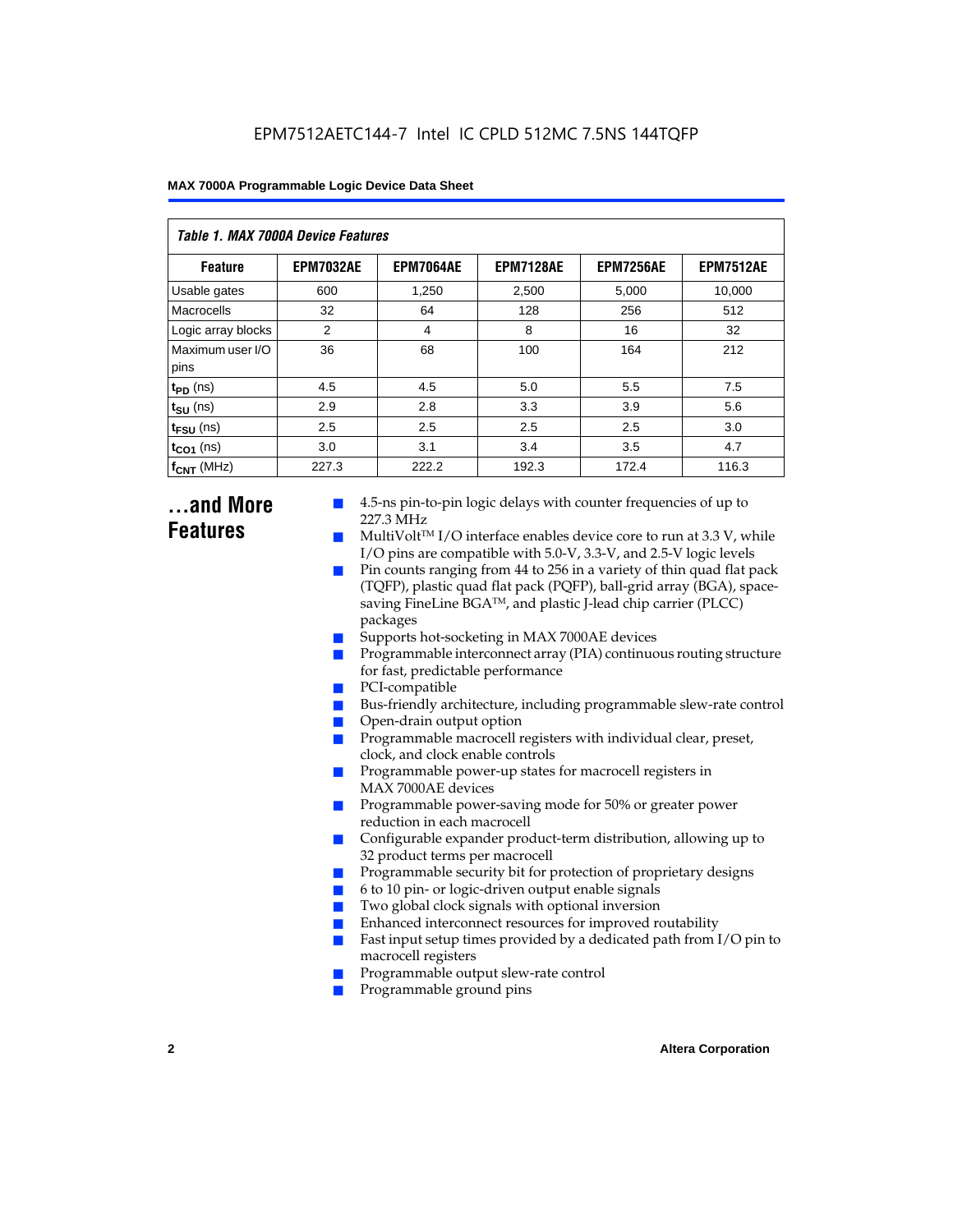## EPM7512AETC144-7 Intel IC CPLD 512MC 7.5NS 144TQFP

#### **MAX 7000A Programmable Logic Device Data Sheet**

- Software design support and automatic place-and-route provided by Altera's development systems for Windows-based PCs and Sun SPARCstation, and HP 9000 Series 700/800 workstations
- Additional design entry and simulation support provided by EDIF 2 0 0 and 3 0 0 netlist files, library of parameterized modules (LPM), Verilog HDL, VHDL, and other interfaces to popular EDA tools from manufacturers such as Cadence, Exemplar Logic, Mentor Graphics, OrCAD, Synopsys, Synplicity, and VeriBest
- Programming support with Altera's Master Programming Unit (MPU), MasterBlaster™ serial/universal serial bus (USB) communications cable, ByteBlasterMVTM parallel port download cable, and BitBlaster™ serial download cable, as well as programming hardware from third-party manufacturers and any JamTM STAPL File (**.jam**), Jam Byte-Code File (**.jbc**), or Serial Vector Format File- (**.svf**) capable in-circuit tester

## **General Description**

MAX 7000A (including MAX 7000AE) devices are high-density, highperformance devices based on Altera's second-generation MAX architecture. Fabricated with advanced CMOS technology, the EEPROMbased MAX 7000A devices operate with a 3.3-V supply voltage and provide 600 to 10,000 usable gates, ISP, pin-to-pin delays as fast as 4.5 ns, and counter speeds of up to 227.3 MHz. MAX 7000A devices in the -4, -5, -6, -7, and some -10 speed grades are compatible with the timing requirements for 33 MHz operation of the PCI Special Interest Group (PCI SIG) *PCI Local Bus Specification, Revision 2.2*. See Table 2.

| Table 2. MAX 7000A Speed Grades |    |    |    |                    |     |       |  |
|---------------------------------|----|----|----|--------------------|-----|-------|--|
| <b>Device</b>                   |    |    |    | <b>Speed Grade</b> |     |       |  |
|                                 | -4 | -5 | -6 | $-7$               | -10 | $-12$ |  |
| EPM7032AE                       |    |    |    |                    |     |       |  |
| EPM7064AE                       |    |    |    |                    |     |       |  |
| <b>EPM7128A</b>                 |    |    |    |                    |     |       |  |
| EPM7128AE                       |    |    |    |                    |     |       |  |
| <b>EPM7256A</b>                 |    |    |    |                    |     |       |  |
| EPM7256AE                       |    |    |    |                    |     |       |  |
| EPM7512AE                       |    |    |    |                    |     |       |  |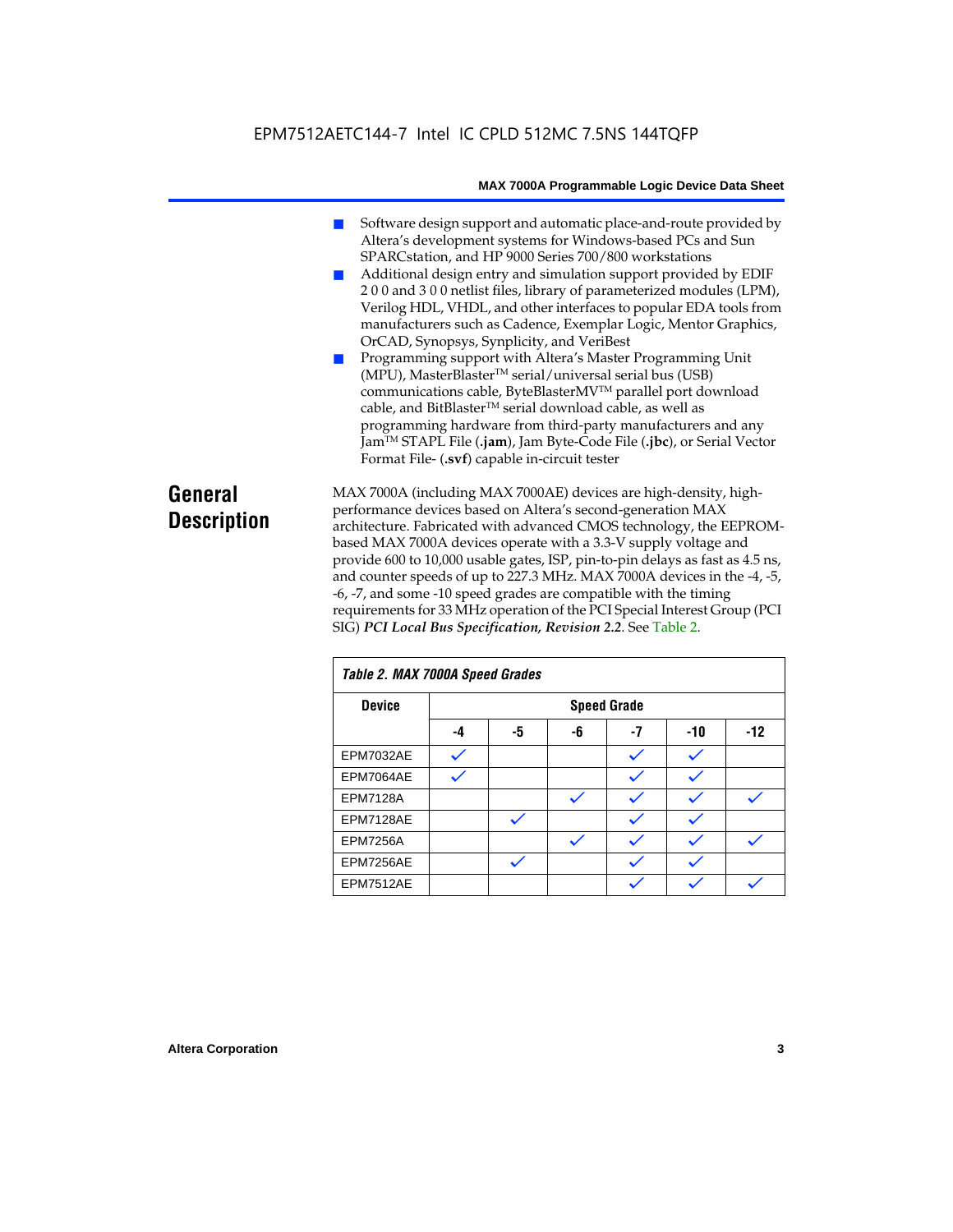The MAX 7000A architecture supports 100% transistor-to-transistor logic (TTL) emulation and high-density integration of SSI, MSI, and LSI logic functions. It easily integrates multiple devices including PALs, GALs, and 22V10s devices. MAX 7000A devices are available in a wide range of packages, including PLCC, BGA, FineLine BGA, Ultra FineLine BGA, PQFP, and TQFP packages. See Table 3 and Table 4.

| Table 3. MAX 7000A Maximum User I/O Pins |             |             | Note $(1)$                                |             |                               |                                        |
|------------------------------------------|-------------|-------------|-------------------------------------------|-------------|-------------------------------|----------------------------------------|
| <b>Device</b>                            | 44-Pin PLCC | 44-Pin TQFP | 49-Pin Ultra<br><b>FineLine</b><br>BGA(2) | 84-Pin PLCC | <b>100-Pin</b><br><b>TQFP</b> | $100-Pin$<br><b>FineLine</b><br>BGA(3) |
| <b>EPM7032AE</b>                         | 36          | 36          |                                           |             |                               |                                        |
| EPM7064AE                                | 36          | 36          | 41                                        |             | 68                            | 68                                     |
| <b>EPM7128A</b>                          |             |             |                                           | 68          | 84                            | 84                                     |
| EPM7128AE                                |             |             |                                           | 68          | 84                            | 84                                     |
| <b>EPM7256A</b>                          |             |             |                                           |             | 84                            |                                        |
| EPM7256AE                                |             |             |                                           |             | 84                            | 84                                     |
| <b>EPM7512AE</b>                         |             |             |                                           |             |                               |                                        |

| Table 4. MAX 7000A Maximum User I/O Pins<br>Note (1) |              |                                     |              |             |                            |  |  |
|------------------------------------------------------|--------------|-------------------------------------|--------------|-------------|----------------------------|--|--|
| <b>Device</b>                                        | 144-Pin TQFP | 169-Pin Ultra<br>FineLine BGA $(2)$ | 208-Pin PQFP | 256-Pin BGA | 256-Pin FineLine<br>BGA(3) |  |  |
| EPM7032AE                                            |              |                                     |              |             |                            |  |  |
| EPM7064AE                                            |              |                                     |              |             |                            |  |  |
| <b>EPM7128A</b>                                      | 100          |                                     |              |             | 100                        |  |  |
| EPM7128AE                                            | 100          | 100                                 |              |             | 100                        |  |  |
| <b>EPM7256A</b>                                      | 120          |                                     | 164          |             | 164                        |  |  |
| EPM7256AE                                            | 120          |                                     | 164          |             | 164                        |  |  |
| EPM7512AE                                            | 120          |                                     | 176          | 212         | 212                        |  |  |

#### *Notes to tables:*

- (1) When the IEEE Std. 1149.1 (JTAG) interface is used for in-system programming or boundary-scan testing, four I/O pins become JTAG pins.
- (2) All Ultra FineLine BGA packages are footprint-compatible via the SameFrame<sup>TM</sup> feature. Therefore, designers can design a board to support a variety of devices, providing a flexible migration path across densities and pin counts. Device migration is fully supported by Altera development tools. See "SameFrame Pin-Outs" on page 15 for more details.
- (3) All FineLine BGA packages are footprint-compatible via the SameFrame feature. Therefore, designers can design a board to support a variety of devices, providing a flexible migration path across densities and pin counts. Device migration is fully supported by Altera development tools. See "SameFrame Pin-Outs" on page 15 for more details.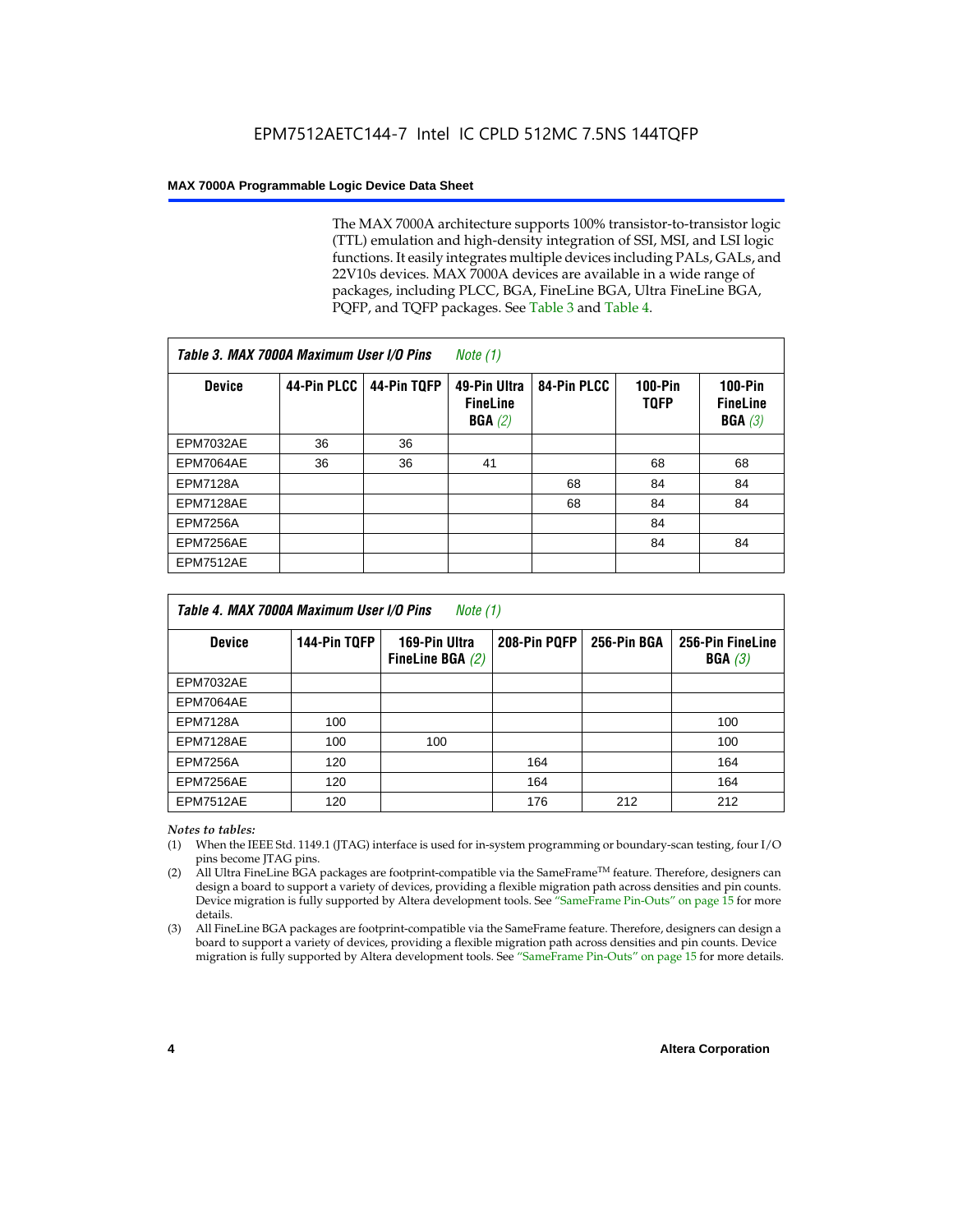MAX 7000A devices use CMOS EEPROM cells to implement logic functions. The user-configurable MAX 7000A architecture accommodates a variety of independent combinatorial and sequential logic functions. The devices can be reprogrammed for quick and efficient iterations during design development and debug cycles, and can be programmed and erased up to 100 times.

MAX 7000A devices contain from 32 to 512 macrocells that are combined into groups of 16 macrocells, called logic array blocks (LABs). Each macrocell has a programmable-AND/fixed-OR array and a configurable register with independently programmable clock, clock enable, clear, and preset functions. To build complex logic functions, each macrocell can be supplemented with both shareable expander product terms and highspeed parallel expander product terms, providing up to 32 product terms per macrocell.

MAX 7000A devices provide programmable speed/power optimization. Speed-critical portions of a design can run at high speed/full power, while the remaining portions run at reduced speed/low power. This speed/power optimization feature enables the designer to configure one or more macrocells to operate at 50% or lower power while adding only a nominal timing delay. MAX 7000A devices also provide an option that reduces the slew rate of the output buffers, minimizing noise transients when non-speed-critical signals are switching. The output drivers of all MAX 7000A devices can be set for 2.5 V or 3.3 V, and all input pins are 2.5-V, 3.3-V, and 5.0-V tolerant, allowing MAX 7000A devices to be used in mixed-voltage systems.

MAX 7000A devices are supported by Altera development systems, which are integrated packages that offer schematic, text—including VHDL, Verilog HDL, and the Altera Hardware Description Language (AHDL)—and waveform design entry, compilation and logic synthesis, simulation and timing analysis, and device programming. The software provides EDIF 2 0 0 and 3 0 0, LPM, VHDL, Verilog HDL, and other interfaces for additional design entry and simulation support from other industry-standard PC- and UNIX-workstation-based EDA tools. The software runs on Windows-based PCs, as well as Sun SPARCstation, and HP 9000 Series 700/800 workstations.

**For more information on development tools, see the** *MAX+PLUS II Programmable Logic Development System & Software Data Sheet* and the *Quartus Programmable Logic Development System & Software Data Sheet*.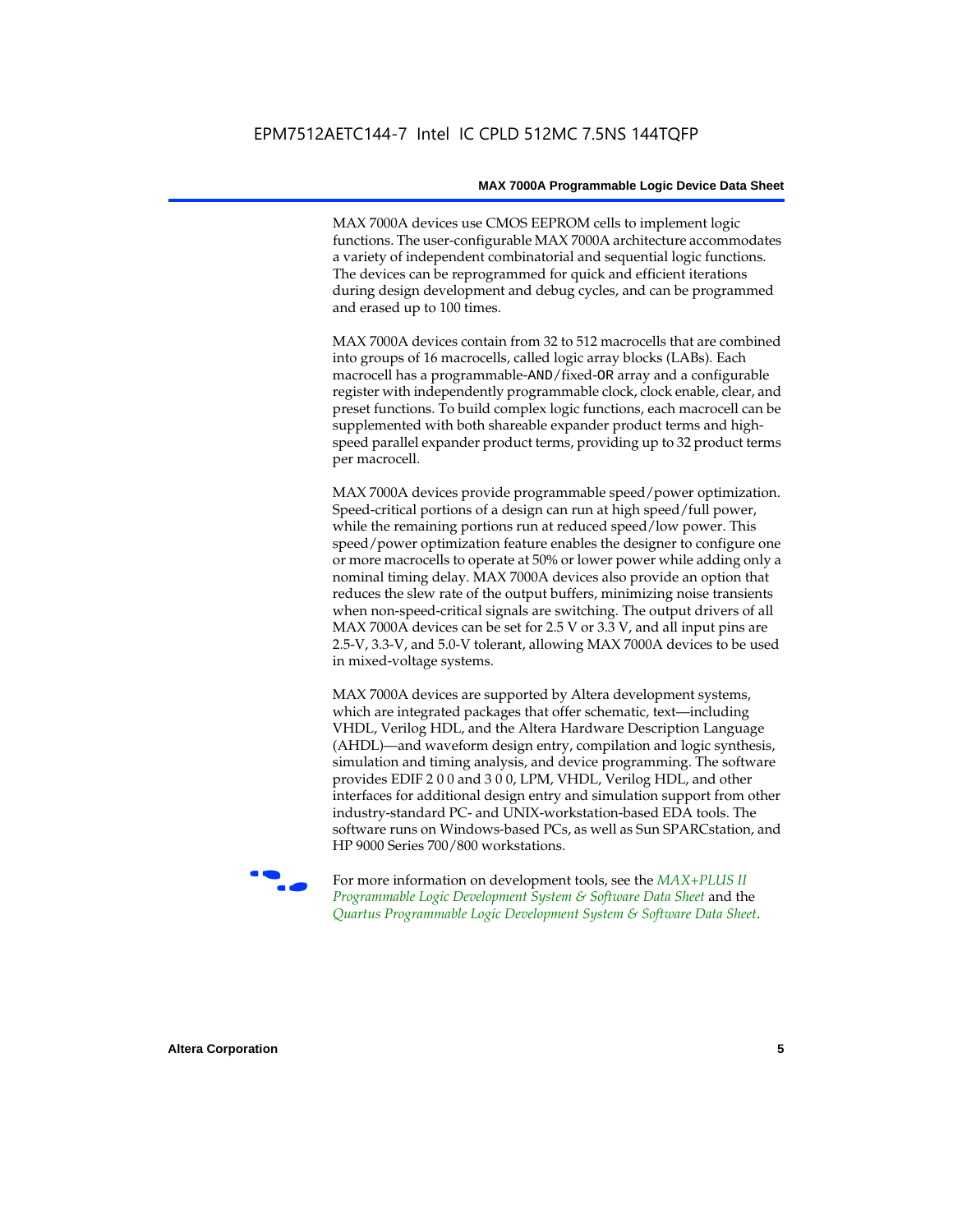## **Functional Description**

The MAX 7000A architecture includes the following elements:

- Logic array blocks (LABs)
- Macrocells
- Expander product terms (shareable and parallel)
- Programmable interconnect array
- I/O control blocks

The MAX 7000A architecture includes four dedicated inputs that can be used as general-purpose inputs or as high-speed, global control signals (clock, clear, and two output enable signals) for each macrocell and I/O pin. Figure 1 shows the architecture of MAX 7000A devices.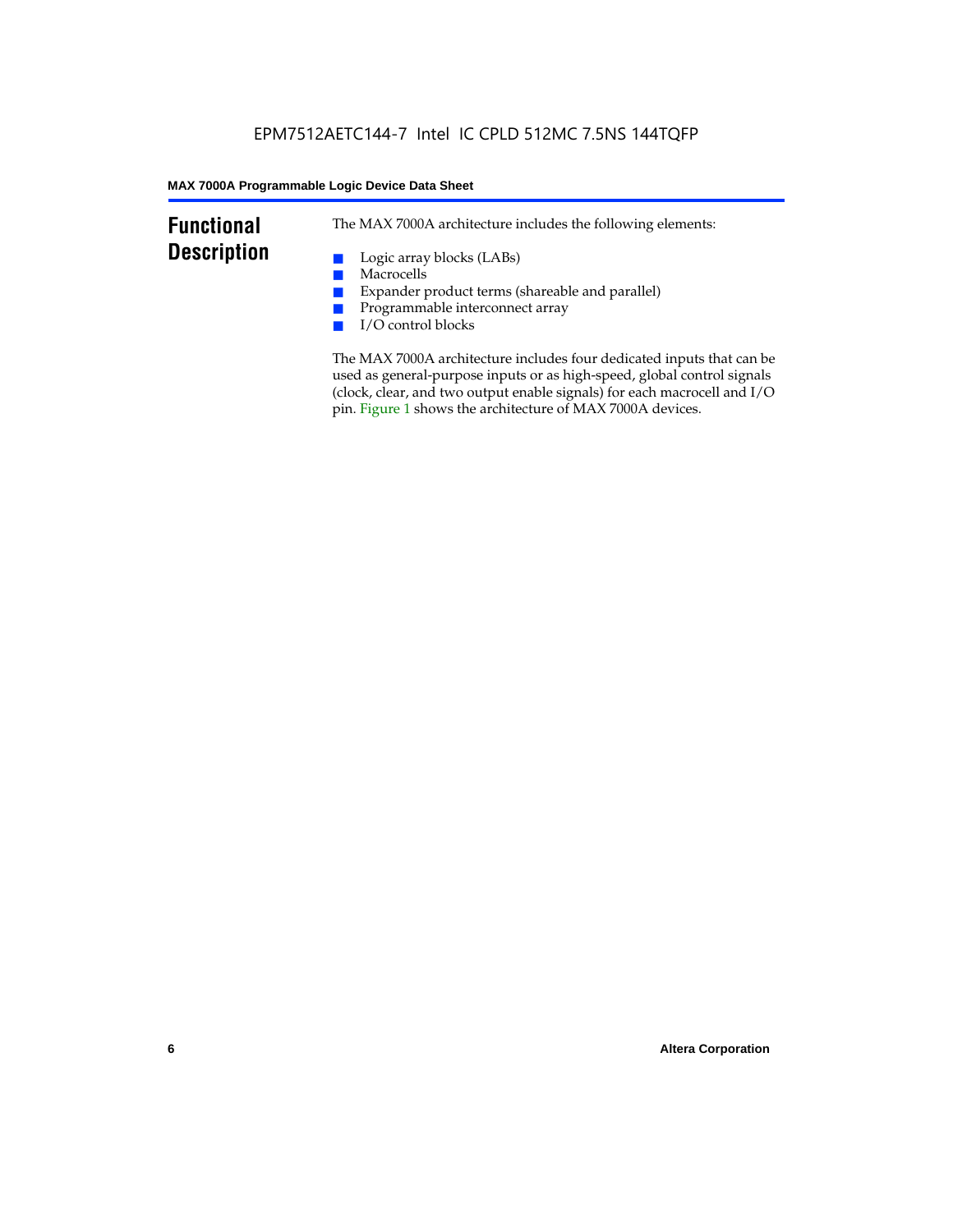

#### *Figure 1. MAX 7000A Device Block Diagram*

#### *Note:*

(1) EPM7032AE, EPM7064AE, EPM7128A, EPM7128AE, EPM7256A, and EPM7256AE devices have six output enables. EPM7512AE devices have 10 output enables.

## **Logic Array Blocks**

The MAX 7000A device architecture is based on the linking of high-performance LABs. LABs consist of 16-macrocell arrays, as shown in Figure 1. Multiple LABs are linked together via the PIA, a global bus that is fed by all dedicated input pins, I/O pins, and macrocells.

Each LAB is fed by the following signals:

- 36 signals from the PIA that are used for general logic inputs
- Global controls that are used for secondary register functions
- Direct input paths from  $I/O$  pins to the registers that are used for fast setup times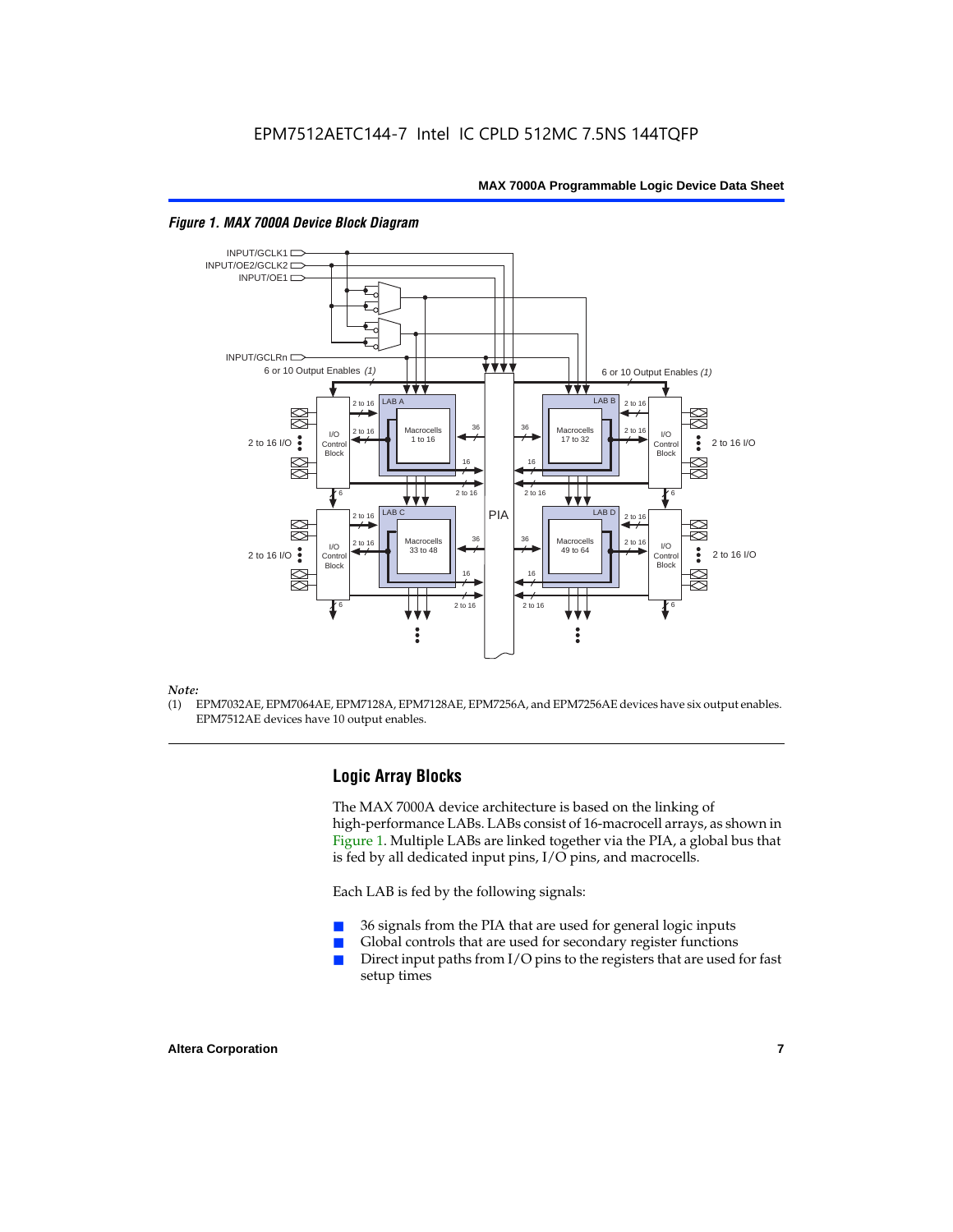## **Macrocells**

MAX 7000A macrocells can be individually configured for either sequential or combinatorial logic operation. The macrocells consist of three functional blocks: the logic array, the product-term select matrix, and the programmable register. Figure 2 shows a MAX 7000A macrocell.



Combinatorial logic is implemented in the logic array, which provides five product terms per macrocell. The product-term select matrix allocates these product terms for use as either primary logic inputs (to the OR and XOR gates) to implement combinatorial functions, or as secondary inputs to the macrocell's register preset, clock, and clock enable control functions.

Two kinds of expander product terms ("expanders") are available to supplement macrocell logic resources:

- Shareable expanders, which are inverted product terms that are fed back into the logic array
- Parallel expanders, which are product terms borrowed from adjacent macrocells

The Altera development system automatically optimizes product-term allocation according to the logic requirements of the design.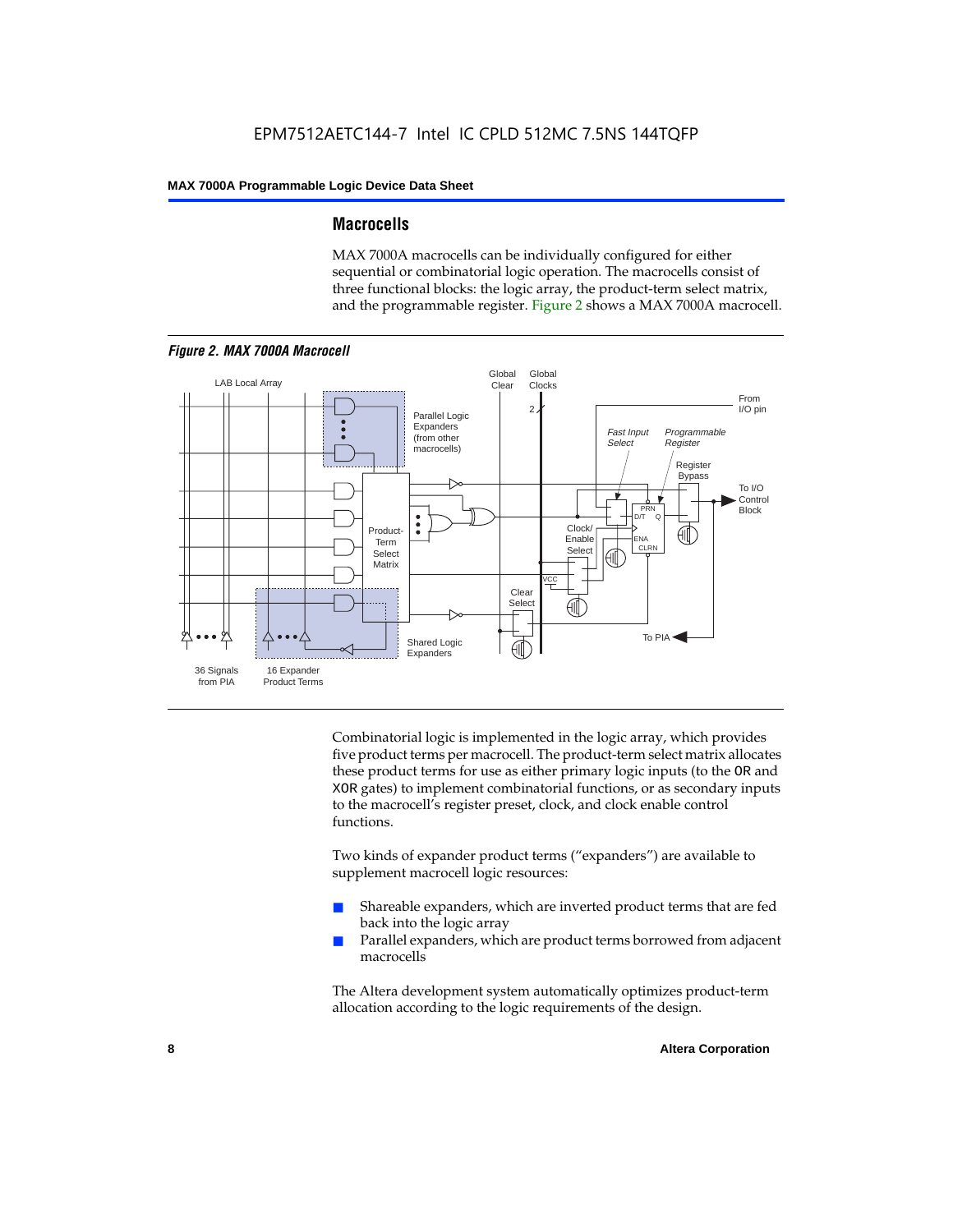For registered functions, each macrocell flipflop can be individually programmed to implement D, T, JK, or SR operation with programmable clock control. The flipflop can be bypassed for combinatorial operation. During design entry, the designer specifies the desired flipflop type; the Altera software then selects the most efficient flipflop operation for each registered function to optimize resource utilization.

Each programmable register can be clocked in three different modes:

- Global clock signal. This mode achieves the fastest clock-to-output performance.
- Global clock signal enabled by an active-high clock enable. A clock enable is generated by a product term. This mode provides an enable on each flipflop while still achieving the fast clock-to-output performance of the global clock.
- Array clock implemented with a product term. In this mode, the flipflop can be clocked by signals from buried macrocells or I/O pins.

Two global clock signals are available in MAX 7000A devices. As shown in Figure 1, these global clock signals can be the true or the complement of either of the global clock pins, GCLK1 or GCLK2.

Each register also supports asynchronous preset and clear functions. As shown in Figure 2, the product-term select matrix allocates product terms to control these operations. Although the product-term-driven preset and clear from the register are active high, active-low control can be obtained by inverting the signal within the logic array. In addition, each register clear function can be individually driven by the active-low dedicated global clear pin (GCLRn). Upon power-up, each register in a MAX 7000AE device may be set to either a high or low state. This power-up state is specified at design entry. Upon power-up, each register in EPM7128A and EPM7256A devices are set to a low state.

All MAX 7000A I/O pins have a fast input path to a macrocell register. This dedicated path allows a signal to bypass the PIA and combinatorial logic and be clocked to an input D flipflop with an extremely fast (as low as 2.5 ns) input setup time.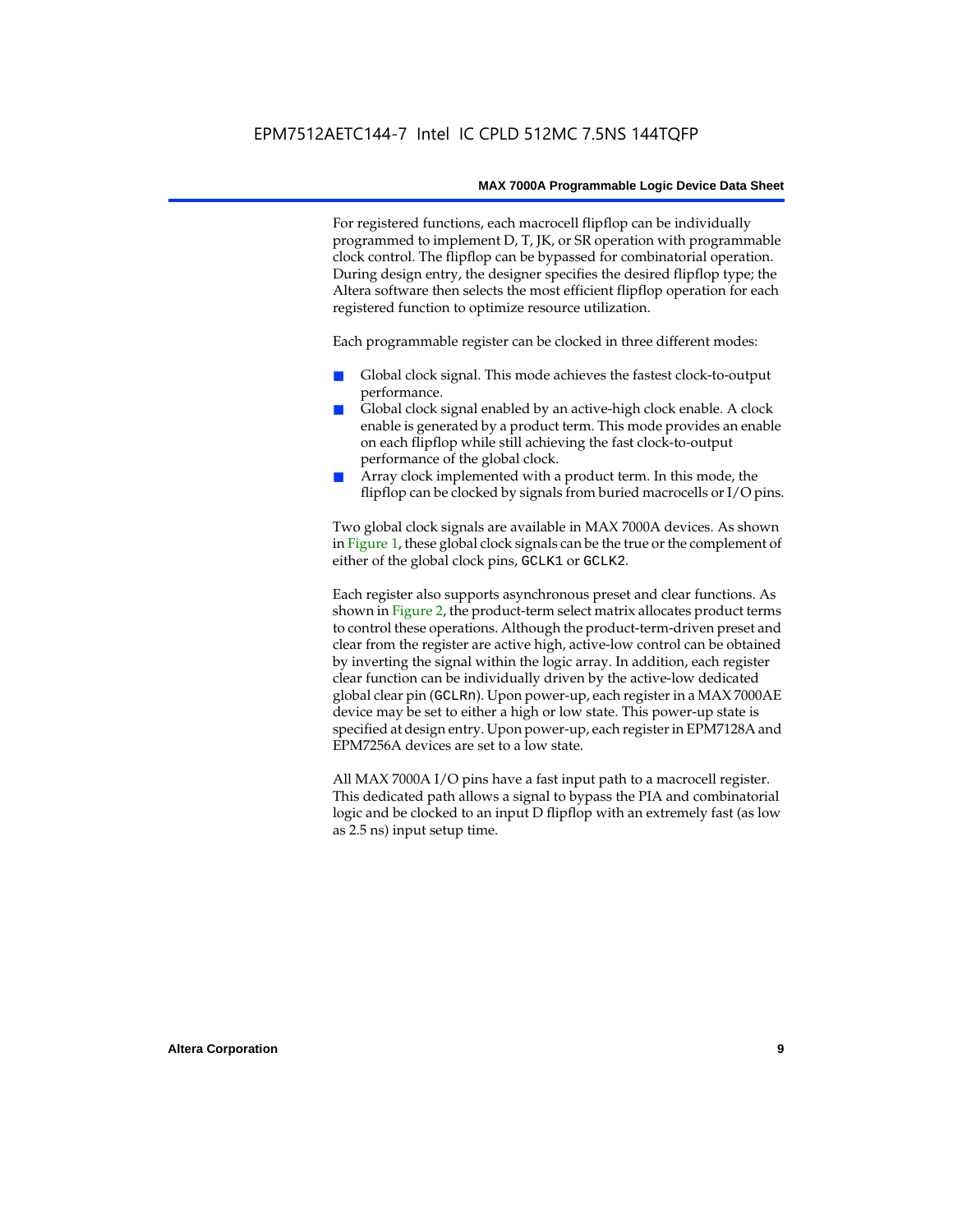## **Expander Product Terms**

Although most logic functions can be implemented with the five product terms available in each macrocell, more complex logic functions require additional product terms. Another macrocell can be used to supply the required logic resources. However, the MAX 7000A architecture also offers both shareable and parallel expander product terms that provide additional product terms directly to any macrocell in the same LAB. These expanders help ensure that logic is synthesized with the fewest possible logic resources to obtain the fastest possible speed.

### *Shareable Expanders*

Each LAB has 16 shareable expanders that can be viewed as a pool of uncommitted single product terms (one from each macrocell) with inverted outputs that feed back into the logic array. Each shareable expander can be used and shared by any or all macrocells in the LAB to build complex logic functions. A small delay  $(t_{SFXP})$  is incurred when shareable expanders are used. Figure 3 shows how shareable expanders can feed multiple macrocells.





*Shareable expanders can be shared by any or all macrocells in an LAB.*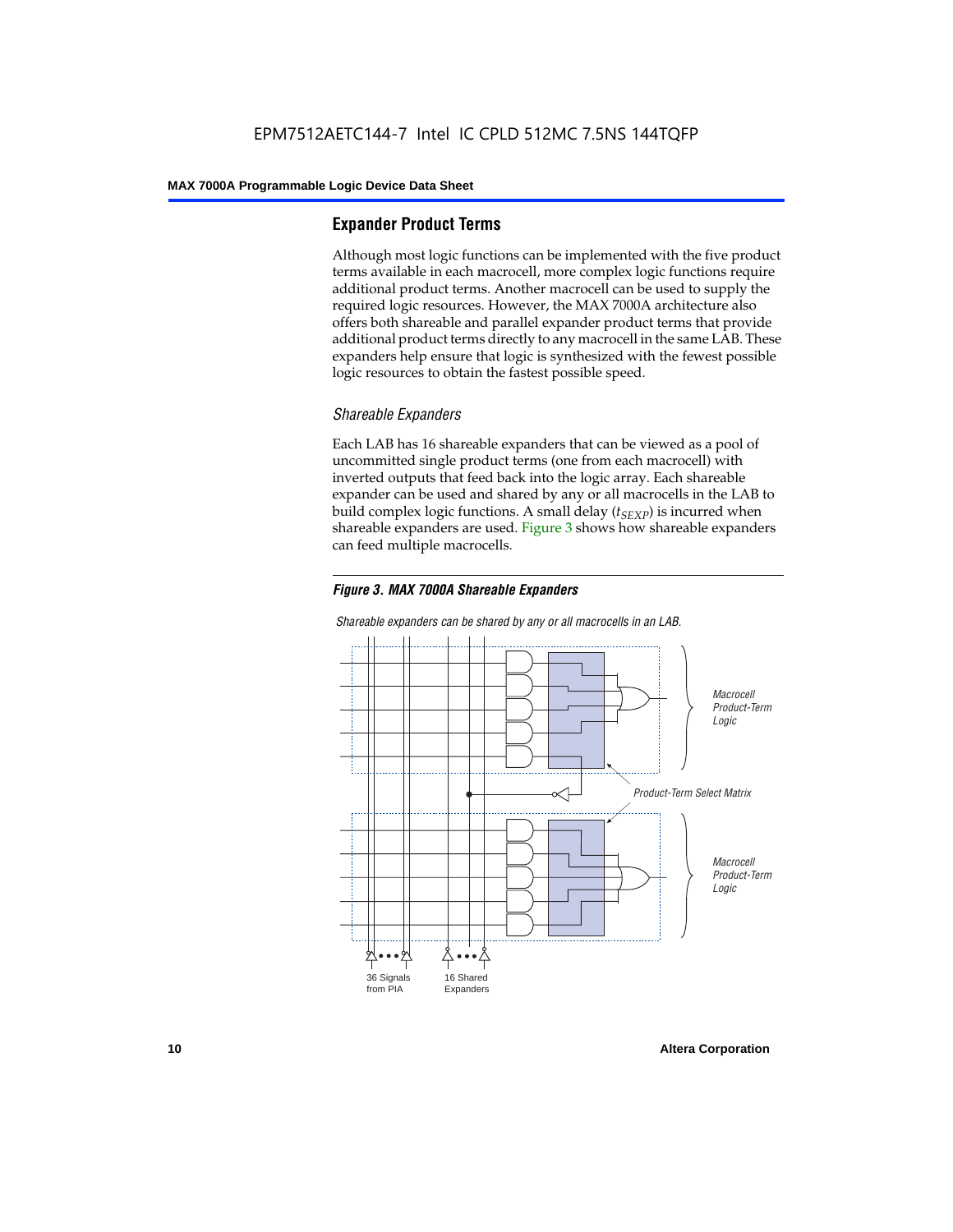## *Parallel Expanders*

Parallel expanders are unused product terms that can be allocated to a neighboring macrocell to implement fast, complex logic functions. Parallel expanders allow up to 20 product terms to directly feed the macrocell OR logic, with five product terms provided by the macrocell and 15 parallel expanders provided by neighboring macrocells in the LAB.

The compiler can allocate up to three sets of up to five parallel expanders to the macrocells that require additional product terms. Each set of five parallel expanders incurs a small, incremental timing delay (*t<sub>PEXP</sub>*). For example, if a macrocell requires 14 product terms, the compiler uses the five dedicated product terms within the macrocell and allocates two sets of parallel expanders; the first set includes five product terms, and the second set includes four product terms, increasing the total delay by  $2 \times t_{PEXP}$ .

Two groups of eight macrocells within each LAB (e.g., macrocells 1 through 8 and 9 through 16) form two chains to lend or borrow parallel expanders. A macrocell borrows parallel expanders from lowernumbered macrocells. For example, macrocell 8 can borrow parallel expanders from macrocell 7, from macrocells 7 and 6, or from macrocells 7, 6, and 5. Within each group of eight, the lowest-numbered macrocell can only lend parallel expanders, and the highest-numbered macrocell can only borrow them. Figure 4 shows how parallel expanders can be borrowed from a neighboring macrocell.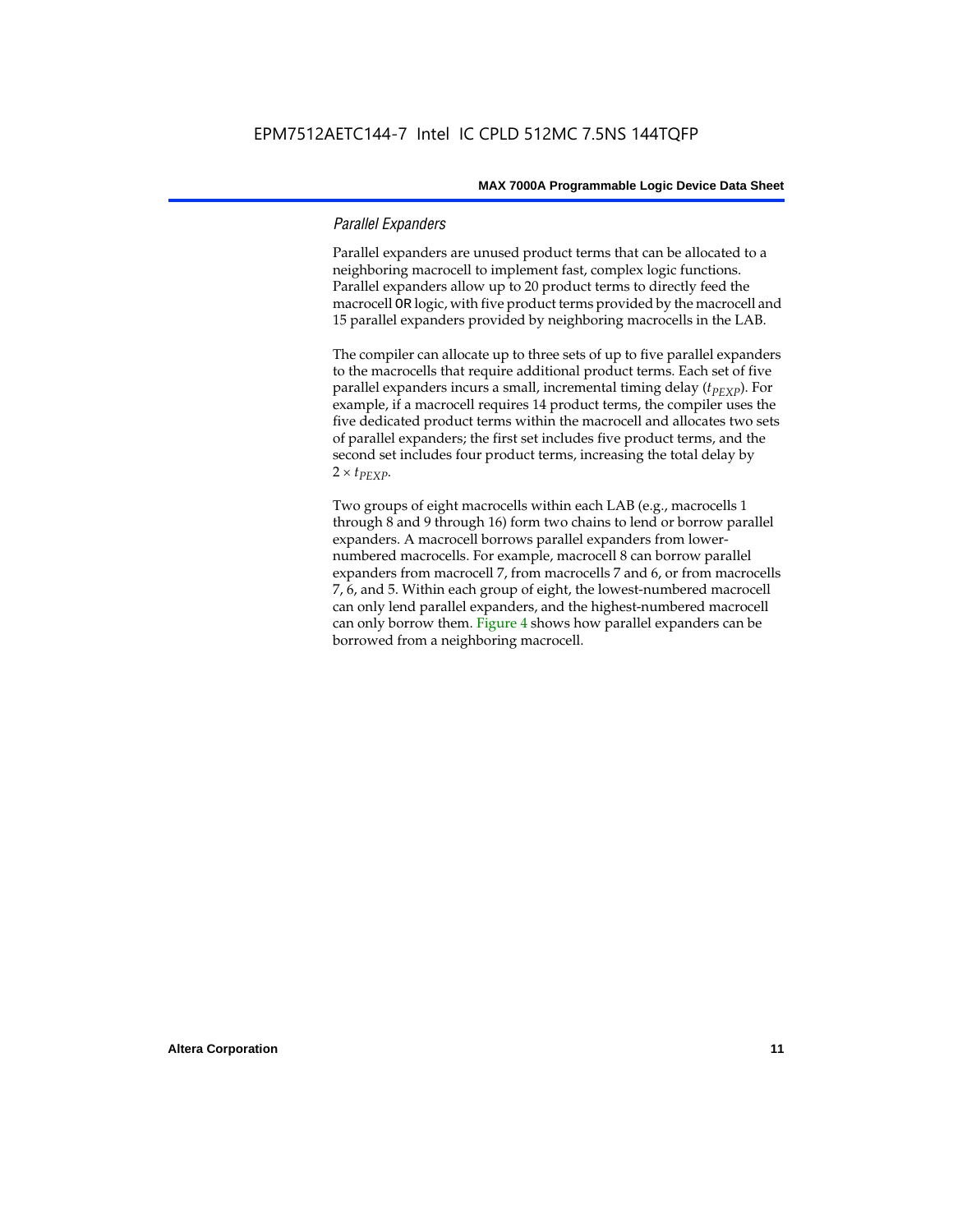## *Figure 4. MAX 7000A Parallel Expanders*

36 Signals from PIA

16 Shared Expanders



## **Programmable Interconnect Array**

**Matrix** 

Logic is routed between LABs on the PIA. This global bus is a programmable path that connects any signal source to any destination on the device. All MAX 7000A dedicated inputs, I/O pins, and macrocell outputs feed the PIA, which makes the signals available throughout the entire device. Only the signals required by each LAB are actually routed from the PIA into the LAB. Figure 5 shows how the PIA signals are routed into the LAB. An EEPROM cell controls one input to a 2-input AND gate, which selects a PIA signal to drive into the LAB.

**Clock** Clear Term Logic

To Next Macrocell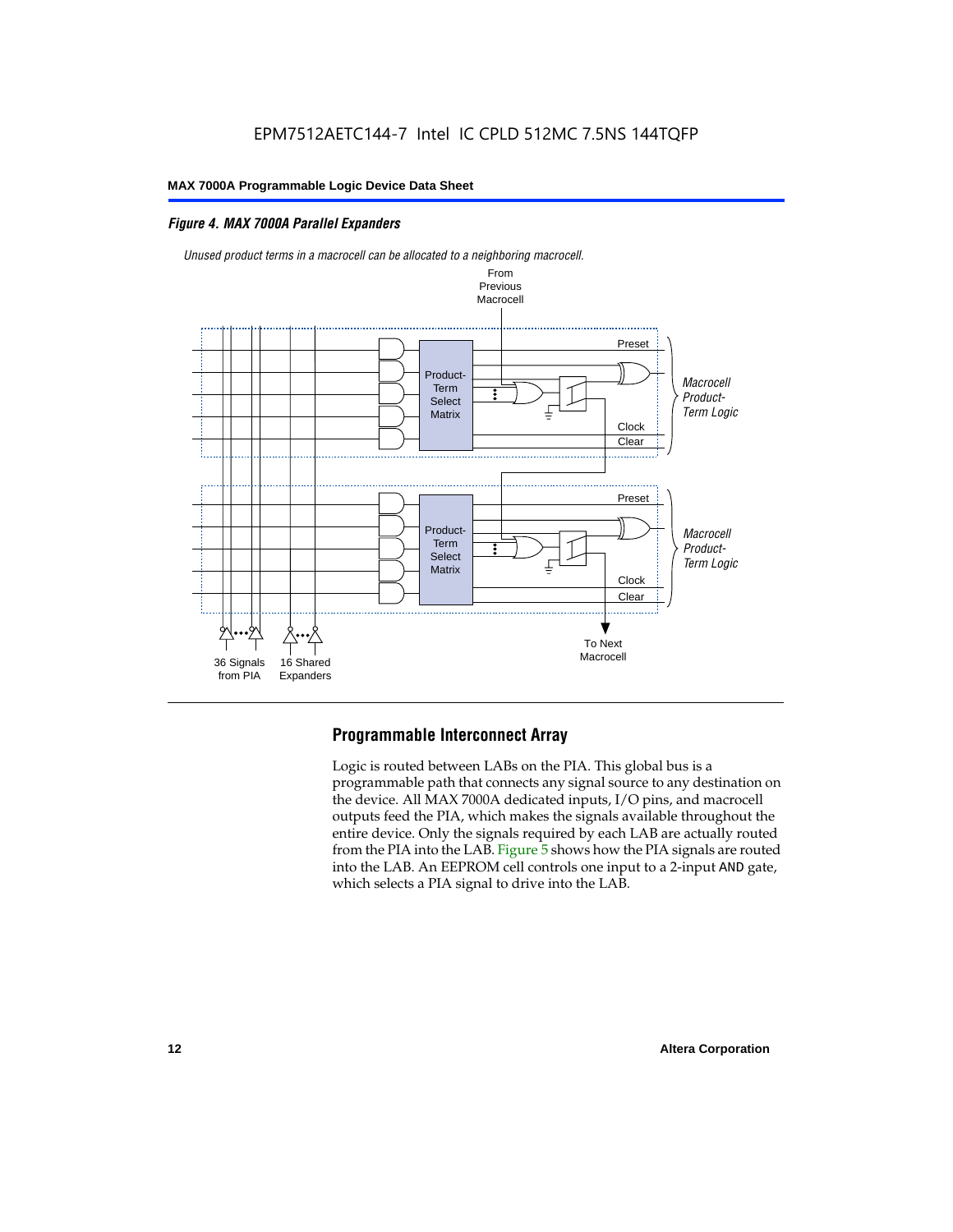

While the routing delays of channel-based routing schemes in masked or FPGAs are cumulative, variable, and path-dependent, the MAX 7000A PIA has a predictable delay. The PIA makes a design's timing performance easy to predict.

## **I/O Control Blocks**

The I/O control block allows each I/O pin to be individually configured for input, output, or bidirectional operation. All I/O pins have a tri-state buffer that is individually controlled by one of the global output enable signals or directly connected to ground or  $V_{CC}$ . Figure 6 shows the I/O control block for MAX 7000A devices. The I/O control block has 6 or 10 global output enable signals that are driven by the true or complement of two output enable signals, a subset of the I/O pins, or a subset of the I/O macrocells.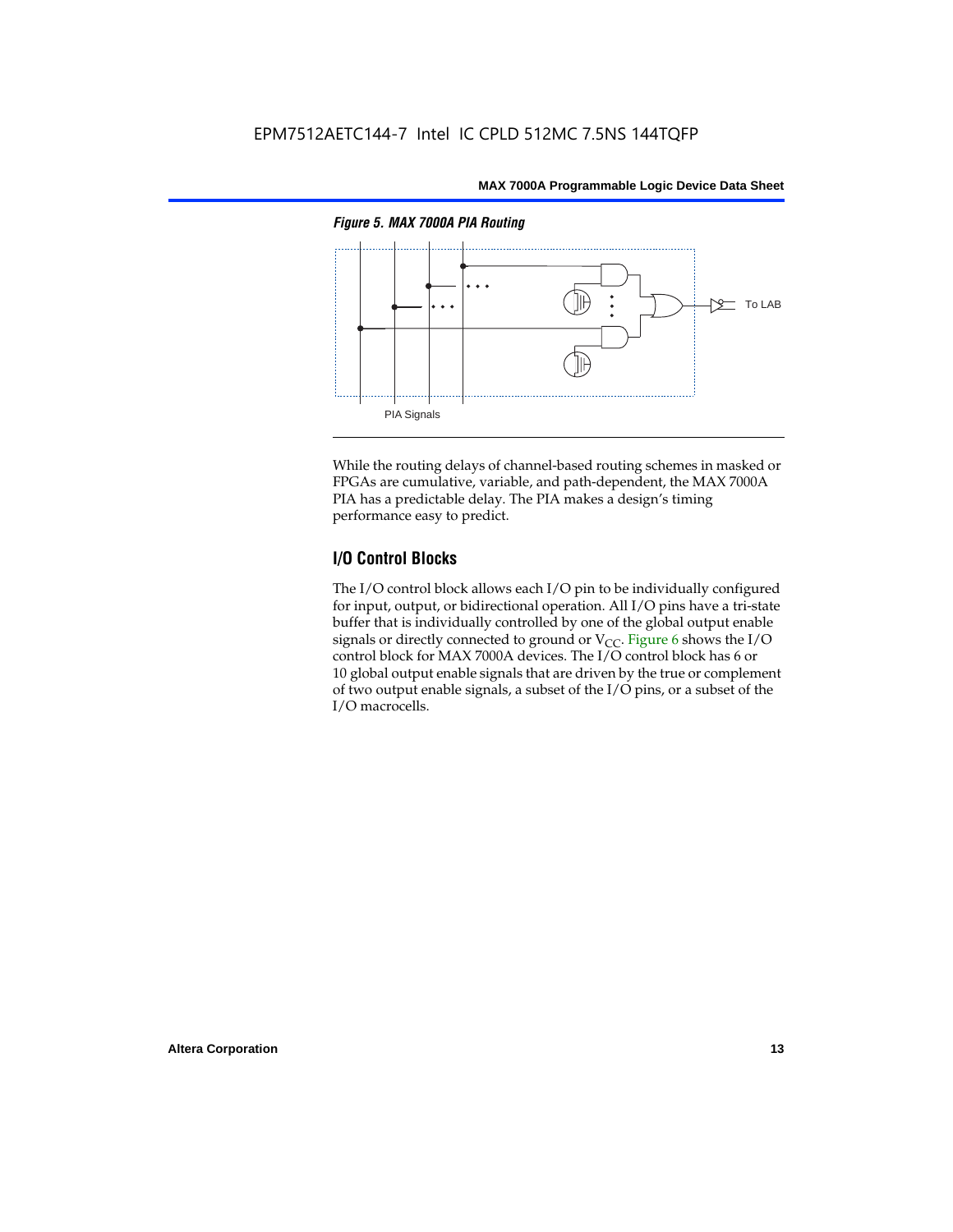

*Figure 6. I/O Control Block of MAX 7000A Devices*

#### *Note:*

(1) EPM7032AE, EPM7064AE, EPM7128A, EPM7128AE, EPM7256A, and EPM7256AE devices have six output enable signals. EPM7512AE devices have 10 output enable signals.

> When the tri-state buffer control is connected to ground, the output is tri-stated (high impedance) and the I/O pin can be used as a dedicated input. When the tri-state buffer control is connected to  $V_{CC}$ , the output is enabled.

The MAX 7000A architecture provides dual I/O feedback, in which macrocell and pin feedbacks are independent. When an I/O pin is configured as an input, the associated macrocell can be used for buried logic.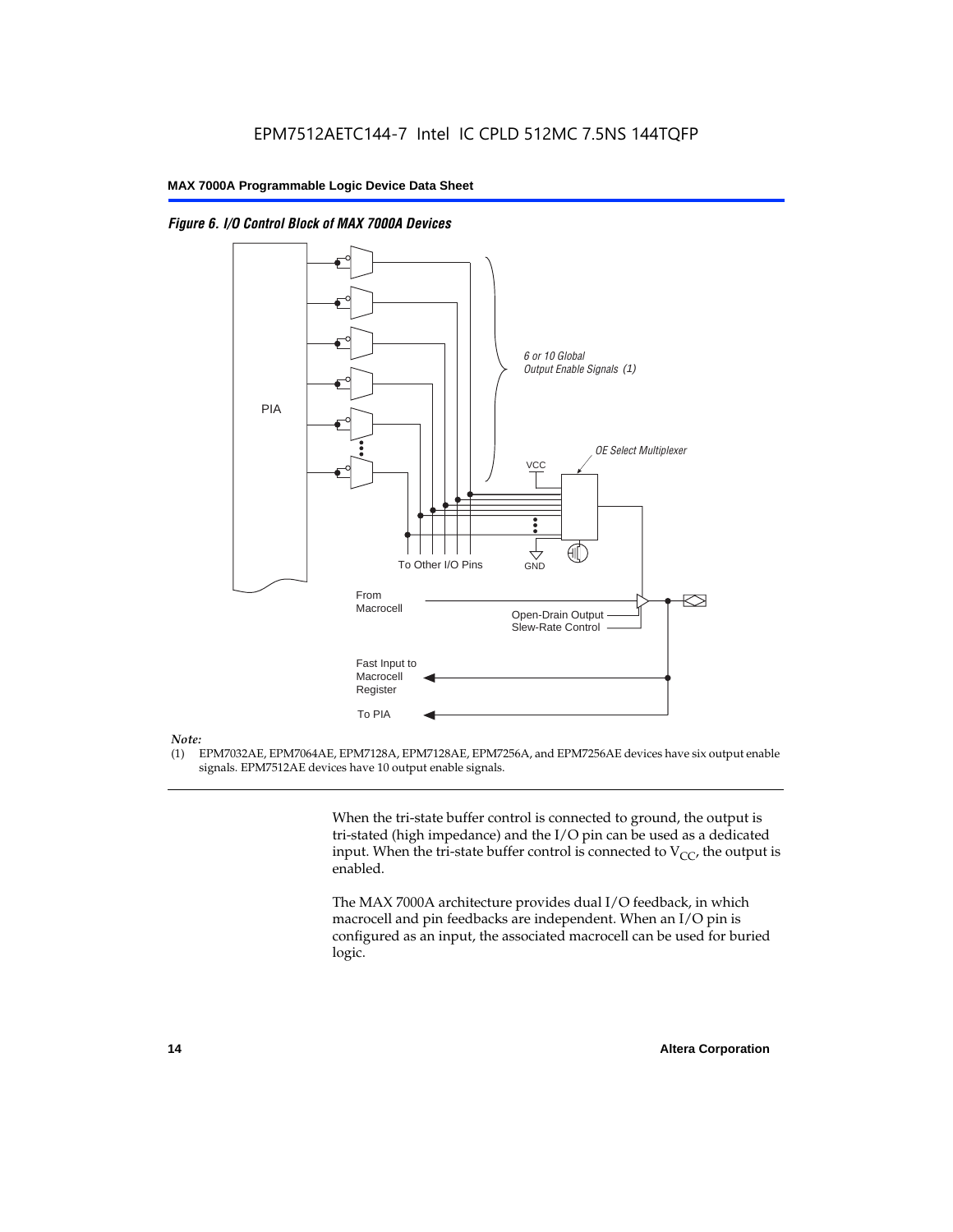#### **SameFrame Pin-Outs** MAX 7000A devices support the SameFrame pin-out feature for FineLine BGA packages. The SameFrame pin-out feature is the arrangement of balls on FineLine BGA packages such that the lower-ballcount packages form a subset of the higher-ball-count packages. SameFrame pin-outs provide the flexibility to migrate not only from device to device within the same package, but also from one package to another. A given printed circuit board (PCB) layout can support multiple device density/package combinations. For example, a single board layout can support a range of devices from an EPM7128AE device in a 100-pin FineLine BGA package to an EPM7512AE device in a 256-pin FineLine BGA package.

The Altera design software provides support to design PCBs with SameFrame pin-out devices. Devices can be defined for present and future use. The software generates pin-outs describing how to lay out a board to take advantage of this migration (see Figure 7).

### *Figure 7. SameFrame Pin-Out Example*



Designed for 256-Pin FineLine BGA Package Printed Circuit Board



100-Pin FineLine BGA Package (Reduced I/O Count or Logic Requirements) 256-Pin FineLine BGA Package (Increased I/O Count or Logic Requirements)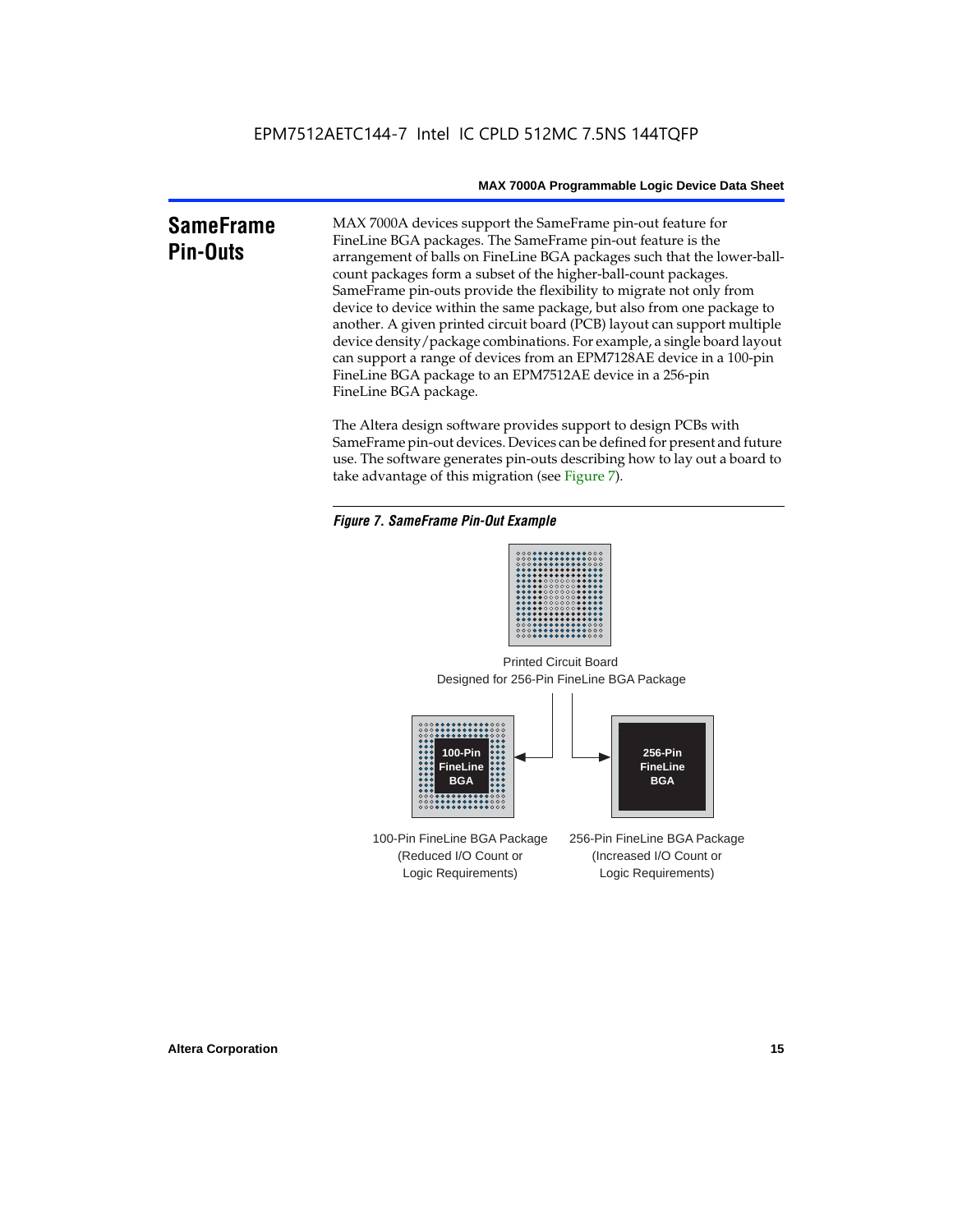## **In-System Programmability**

MAX 7000A devices can be programmed in-system via an industrystandard 4-pin IEEE Std. 1149.1 (JTAG) interface. ISP offers quick, efficient iterations during design development and debugging cycles. The MAX 7000A architecture internally generates the high programming voltages required to program EEPROM cells, allowing in-system programming with only a single 3.3-V power supply. During in-system programming, the I/O pins are tri-stated and weakly pulled-up to eliminate board conflicts. The pull-up value is nominally 50 k $\Omega$ .

MAX 7000AE devices have an enhanced ISP algorithm for faster programming. These devices also offer an ISP\_Done bit that provides safe operation when in-system programming is interrupted. This ISP\_Done bit, which is the last bit programmed, prevents all I/O pins from driving until the bit is programmed. This feature is only available in EPM7032AE, EPM7064AE, EPM7128AE, EPM7256AE, and EPM7512AE devices.

ISP simplifies the manufacturing flow by allowing devices to be mounted on a PCB with standard pick-and-place equipment before they are programmed. MAX 7000A devices can be programmed by downloading the information via in-circuit testers, embedded processors, the Altera MasterBlaster serial/USB communications cable, ByteBlasterMV parallel port download cable, and BitBlaster serial download cable. Programming the devices after they are placed on the board eliminates lead damage on high-pin-count packages (e.g., QFP packages) due to device handling. MAX 7000A devices can be reprogrammed after a system has already shipped to the field. For example, product upgrades can be performed in the field via software or modem.

In-system programming can be accomplished with either an adaptive or constant algorithm. An adaptive algorithm reads information from the unit and adapts subsequent programming steps to achieve the fastest possible programming time for that unit. A constant algorithm uses a predefined (non-adaptive) programming sequence that does not take advantage of adaptive algorithm programming time improvements. Some in-circuit testers cannot program using an adaptive algorithm. Therefore, a constant algorithm must be used. MAX 7000AE devices can be programmed with either an adaptive or constant (non-adaptive) algorithm. EPM7128A and EPM7256A device can only be programmed with an adaptive algorithm; users programming these two devices on platforms that cannot use an adaptive algorithm should use EPM7128AE and EPM7256AE devices.

The Jam Standard Test and Programming Language (STAPL), JEDEC standard JESD 71, can be used to program MAX 7000A devices with incircuit testers, PCs, or embedded processors.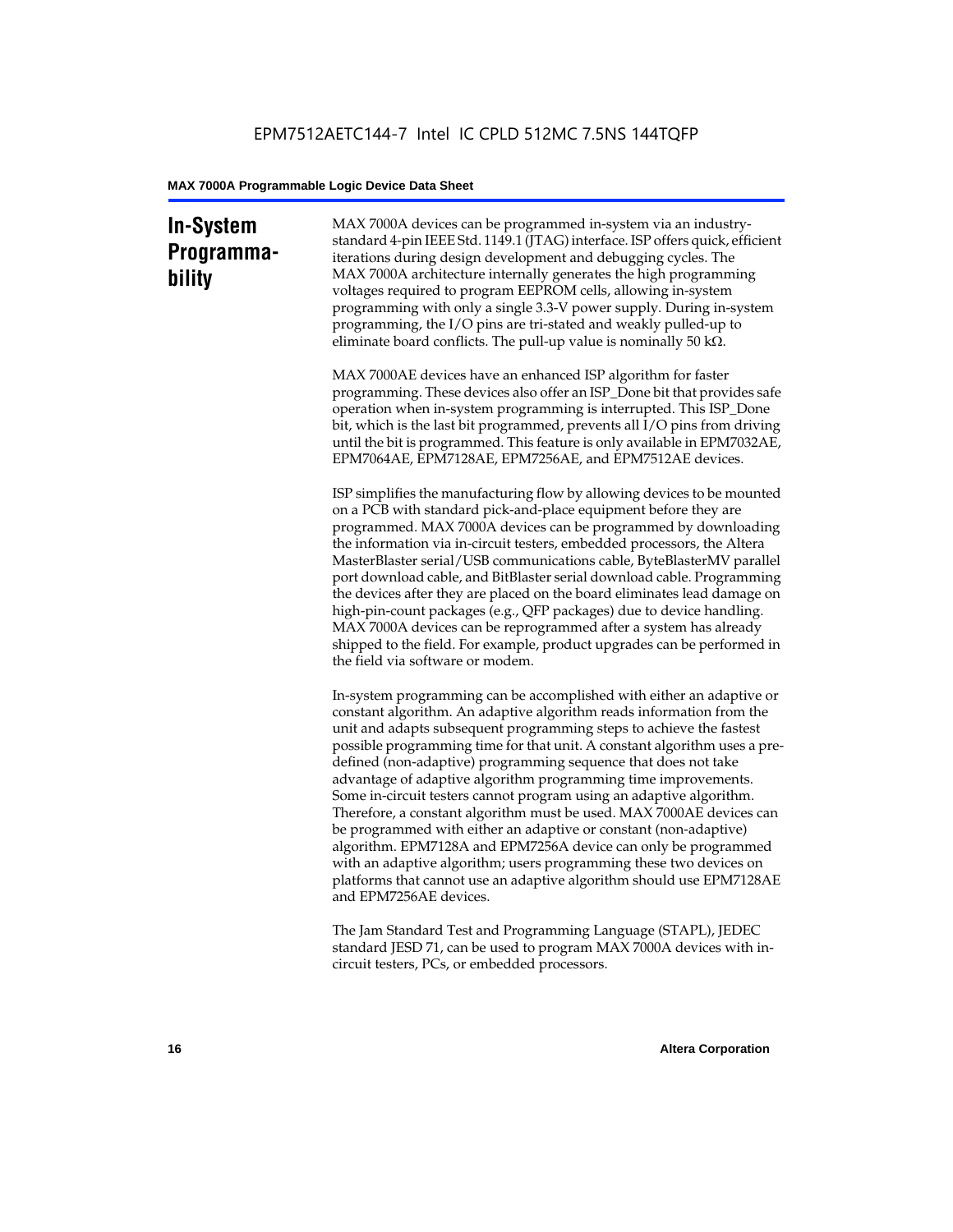

f For more information on using the Jam STAPL language, see *Application Note 88 (Using the Jam Language for ISP & ICR via an Embedded Processor)*  and *Application Note 122 (Using Jam STAPL for ISP & ICR via an Embedded Processor)*.

ISP circuitry in MAX 7000AE devices is compliant with the IEEE Std. 1532 specification. The IEEE Std. 1532 is a standard developed to allow concurrent ISP between multiple PLD vendors.

## **Programming Sequence**

During in-system programming, instructions, addresses, and data are shifted into the MAX 7000A device through the TDI input pin. Data is shifted out through the TDO output pin and compared against the expected data.

Programming a pattern into the device requires the following six ISP stages. A stand-alone verification of a programmed pattern involves only stages 1, 2, 5, and 6.

- 1. *Enter ISP*. The enter ISP stage ensures that the I/O pins transition smoothly from user mode to ISP mode. The enter ISP stage requires 1 ms.
- 2. *Check ID*. Before any program or verify process, the silicon ID is checked. The time required to read this silicon ID is relatively small compared to the overall programming time.
- 3. *Bulk Erase*. Erasing the device in-system involves shifting in the instructions to erase the device and applying one erase pulse of 100 ms.
- 4. *Program*. Programming the device in-system involves shifting in the address and data and then applying the programming pulse to program the EEPROM cells. This process is repeated for each EEPROM address.
- 5. *Verify*. Verifying an Altera device in-system involves shifting in addresses, applying the read pulse to verify the EEPROM cells, and shifting out the data for comparison. This process is repeated for each EEPROM address.
- 6. *Exit ISP*. An exit ISP stage ensures that the I/O pins transition smoothly from ISP mode to user mode. The exit ISP stage requires 1 ms.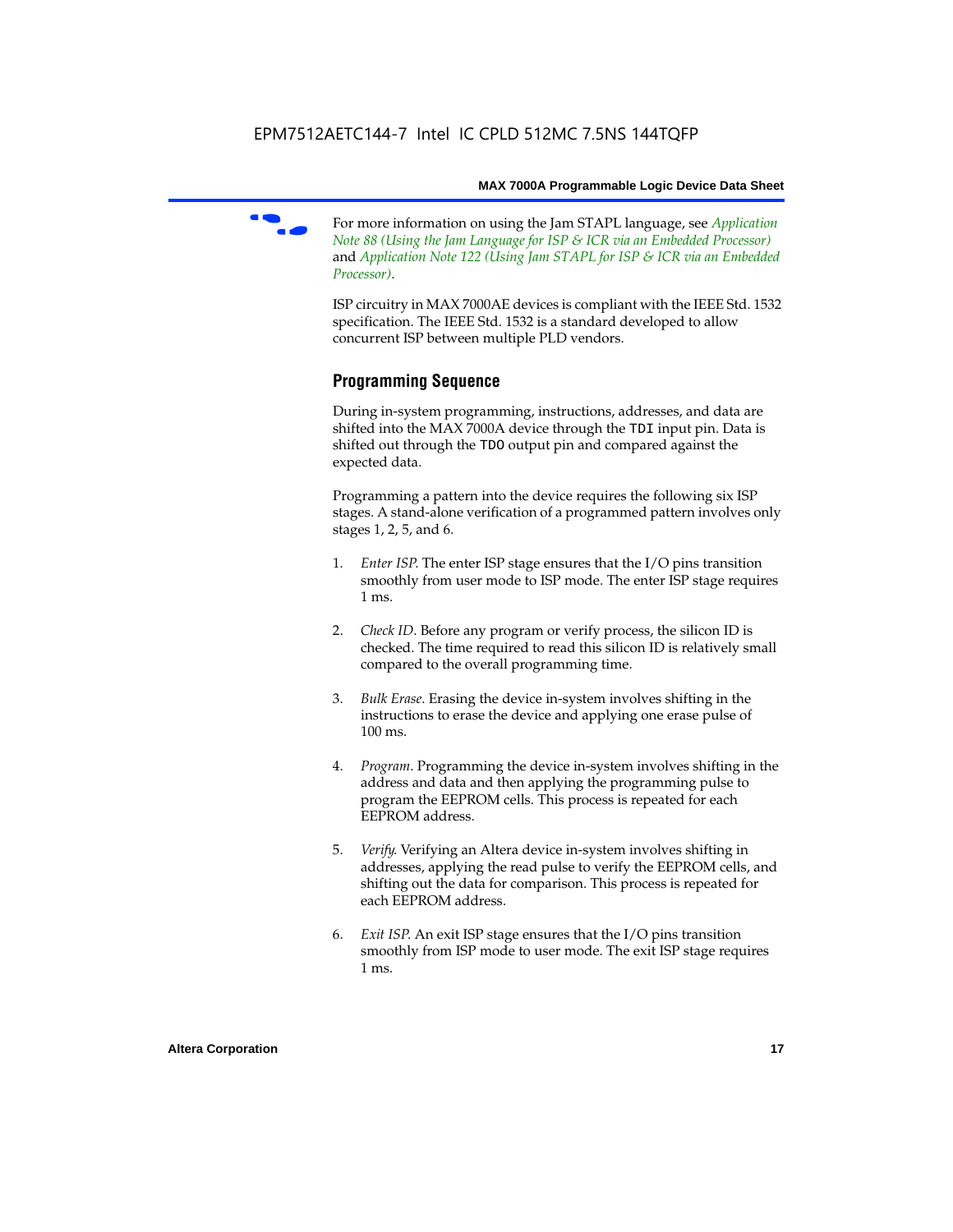## **Programming Times**

The time required to implement each of the six programming stages can be broken into the following two elements:

- A pulse time to erase, program, or read the EEPROM cells.
- A shifting time based on the test clock (TCK) frequency and the number of TCK cycles to shift instructions, address, and data into the device.

By combining the pulse and shift times for each of the programming stages, the program or verify time can be derived as a function of the TCK frequency, the number of devices, and specific target device(s). Because different ISP-capable devices have a different number of EEPROM cells, both the total fixed and total variable times are unique for a single device.

## *Programming a Single MAX 7000A Device*

The time required to program a single MAX 7000A device in-system can be calculated from the following formula:

$$
t_{PROG} = t_{PPULSE} + \frac{c_{ycle_{PTCK}}}{f_{TCK}}
$$
  
where:  $t_{PROG}$  = Programming time  
 $t_{PPULSE}$  = Sum of the fixed times to erase, program, and  
verify the EEPROM cells  
 $C_{ycle_{PTCK}}$  = Number of TCK cycles to program a device  
 $f_{TCK}$  = TCK frequency

The ISP times for a stand-alone verification of a single MAX 7000A device can be calculated from the following formula:

| $t_{VER} = t_{VPULSE} + \frac{Cycle_{VTCK}}{f_{TCK}}$ |                                                                                                                                 |
|-------------------------------------------------------|---------------------------------------------------------------------------------------------------------------------------------|
| where: $t_{VER}$<br>$t_{VPULSE}$                      | $=$ Verify time<br>= Sum of the fixed times to verify the EEPROM cells<br>$CycleVTCK$ = Number of TCK cycles to verify a device |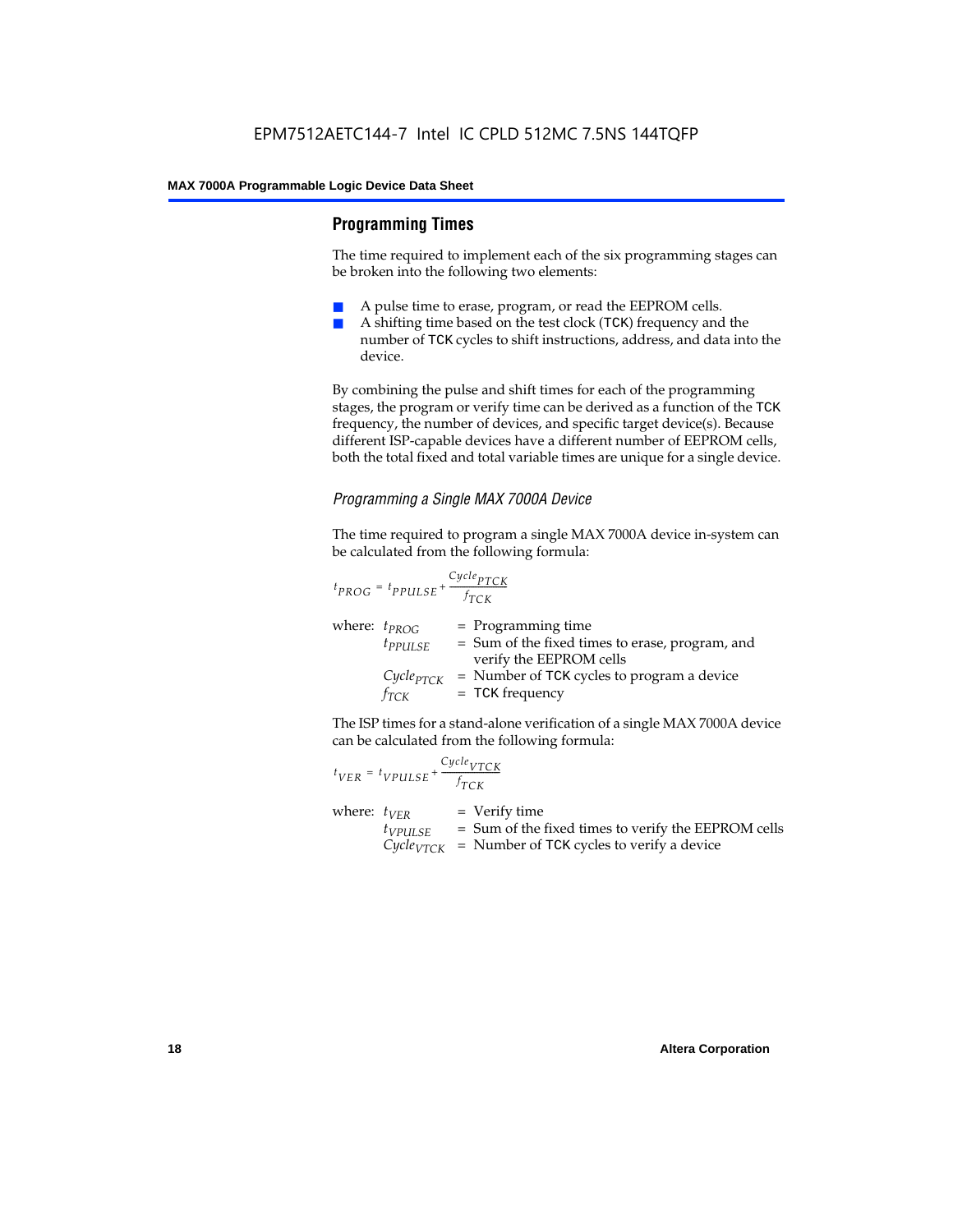The programming times described in Tables 5 through 7 are associated with the worst-case method using the enhanced ISP algorithm.

| Table 5. MAX 7000A t <sub>PULSE</sub> & Cycle <sub>TCK</sub> Values |                 |                             |                 |                                 |  |  |  |  |
|---------------------------------------------------------------------|-----------------|-----------------------------|-----------------|---------------------------------|--|--|--|--|
| <b>Device</b>                                                       |                 | Programming                 |                 | <b>Stand-Alone Verification</b> |  |  |  |  |
|                                                                     | $t_{PPULSE}(s)$ | <i>Cycle<sub>PTCK</sub></i> | $t_{VPULSE}(s)$ | Cycle <sub>VTCK</sub>           |  |  |  |  |
| <b>EPM7032AE</b>                                                    | 2.00            | 55,000                      | 0.002           | 18,000                          |  |  |  |  |
| EPM7064AE                                                           | 2.00            | 105,000                     | 0.002           | 35,000                          |  |  |  |  |
| EPM7128AE                                                           | 2.00            | 205,000                     | 0.002           | 68,000                          |  |  |  |  |
| EPM7256AE                                                           | 2.00            | 447.000                     | 0.002           | 149.000                         |  |  |  |  |
| <b>EPM7512AE</b>                                                    | 2.00            | 890,000                     | 0.002           | 297,000                         |  |  |  |  |
| EPM7128A (1)                                                        | 5.11            | 832.000                     | 0.03            | 528,000                         |  |  |  |  |
| EPM7256A (1)                                                        | 6.43            | 1,603,000                   | 0.03            | 1,024,000                       |  |  |  |  |

Tables 6 and 7 show the in-system programming and stand alone verification times for several common test clock frequencies.

| Table 6. MAX 7000A In-System Programming Times for Different Test Clock Frequencies |               |                  |       |       |                |                |                |               |   |
|-------------------------------------------------------------------------------------|---------------|------------------|-------|-------|----------------|----------------|----------------|---------------|---|
| <b>Device</b>                                                                       |               | t <sub>тск</sub> |       |       |                |                |                |               |   |
|                                                                                     | <b>10 MHz</b> | 5 MHz            | 2 MHz | 1 MHz | <b>500 kHz</b> | <b>200 kHz</b> | <b>100 kHz</b> | <b>50 kHz</b> |   |
| <b>EPM7032AE</b>                                                                    | 2.01          | 2.01             | 2.03  | 2.06  | 2.11           | 2.28           | 2.55           | 3.10          | s |
| EPM7064AE                                                                           | 2.01          | 2.02             | 2.05  | 2.11  | 2.21           | 2.53           | 3.05           | 4.10          | s |
| EPM7128AE                                                                           | 2.02          | 2.04             | 2.10  | 2.21  | 2.41           | 3.03           | 4.05           | 6.10          | s |
| EPM7256AE                                                                           | 2.05          | 2.09             | 2.23  | 2.45  | 2.90           | 4.24           | 6.47           | 10.94         | s |
| <b>EPM7512AE</b>                                                                    | 2.09          | 2.18             | 2.45  | 2.89  | 3.78           | 6.45           | 10.90          | 19.80         | s |
| EPM7128A (1)                                                                        | 5.19          | 5.27             | 5.52  | 5.94  | 6.77           | 9.27           | 13.43          | 21.75         | s |
| EPM7256A (1)                                                                        | 6.59          | 6.75             | 7.23  | 8.03  | 9.64           | 14.45          | 22.46          | 38.49         | s |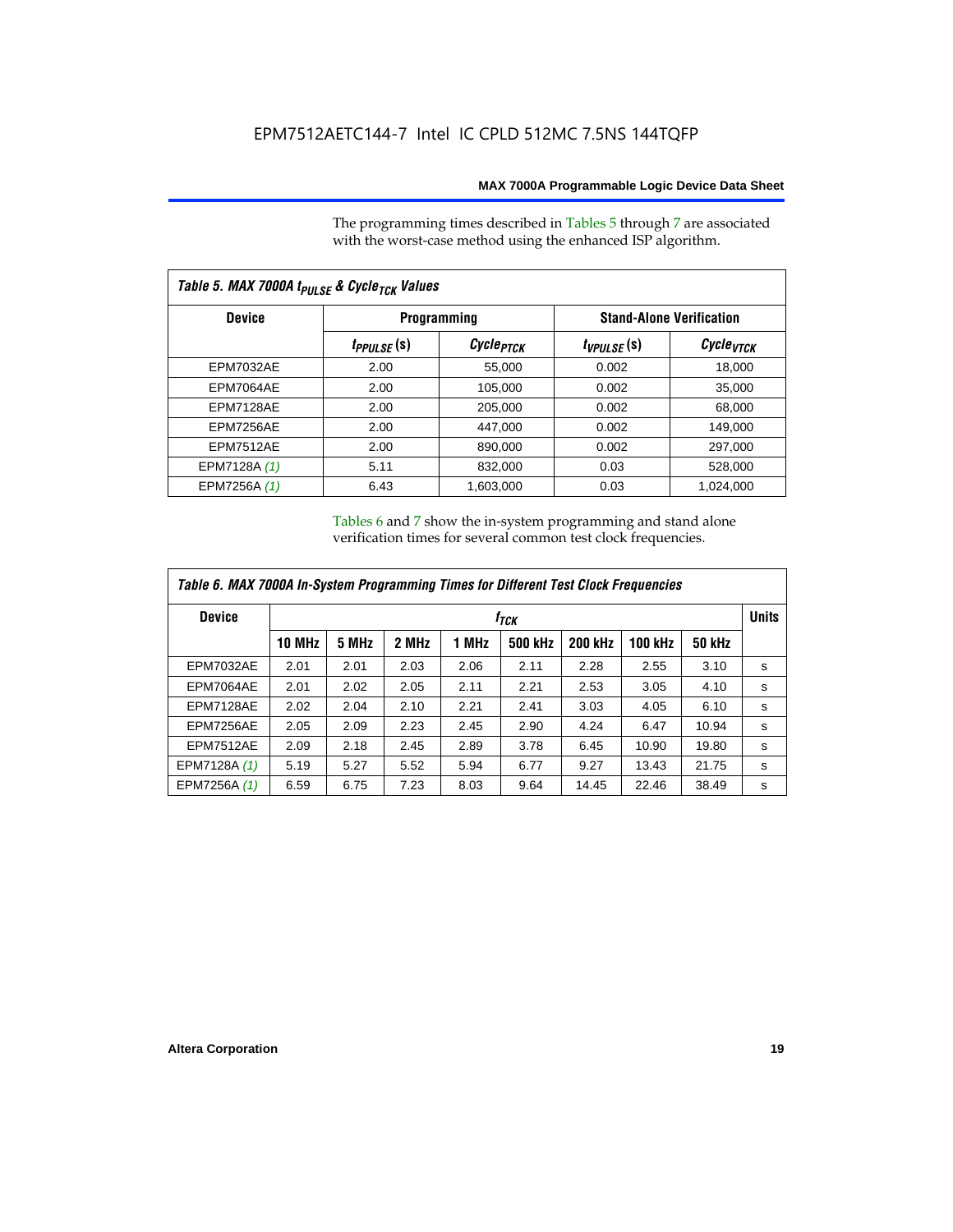| Table 7. MAX 7000A Stand-Alone Verification Times for Different Test Clock Frequencies |               |                           |       |       |                |                |                |               |   |
|----------------------------------------------------------------------------------------|---------------|---------------------------|-------|-------|----------------|----------------|----------------|---------------|---|
| <b>Device</b>                                                                          |               | <b>Units</b><br>$f_{TCK}$ |       |       |                |                |                |               |   |
|                                                                                        | <b>10 MHz</b> | 5 MHz                     | 2 MHz | 1 MHz | <b>500 kHz</b> | <b>200 kHz</b> | <b>100 kHz</b> | <b>50 kHz</b> |   |
| <b>EPM7032AE</b>                                                                       | 0.00          | 0.01                      | 0.01  | 0.02  | 0.04           | 0.09           | 0.18           | 0.36          | s |
| <b>EPM7064AE</b>                                                                       | 0.01          | 0.01                      | 0.02  | 0.04  | 0.07           | 0.18           | 0.35           | 0.70          | s |
| EPM7128AE                                                                              | 0.01          | 0.02                      | 0.04  | 0.07  | 0.14           | 0.34           | 0.68           | 1.36          | s |
| EPM7256AE                                                                              | 0.02          | 0.03                      | 0.08  | 0.15  | 0.30           | 0.75           | 1.49           | 2.98          | s |
| <b>EPM7512AE</b>                                                                       | 0.03          | 0.06                      | 0.15  | 0.30  | 0.60           | 1.49           | 2.97           | 5.94          | s |
| EPM7128A (1)                                                                           | 0.08          | 0.14                      | 0.29  | 0.56  | 1.09           | 2.67           | 5.31           | 10.59         | s |
| EPM7256A (1)                                                                           | 0.13          | 0.24                      | 0.54  | 1.06  | 2.08           | 5.15           | 10.27          | 20.51         | s |

#### *Note to tables:*

(1) EPM7128A and EPM7256A devices can only be programmed with an adaptive algorithm; users programming these two devices on platforms that cannot use an adaptive algorithm should use EPM7128AE and EPM7256AE devices.

## **Programming with External Hardware**

MAX 7000A devices can be programmed on Windows-based PCs with an Altera Logic Programmer card, the MPU, and the appropriate device adapter. The MPU performs continuity checks to ensure adequate electrical contact between the adapter and the device.



For more information, see the *Altera Programming Hardware Data Sheet*.

The Altera software can use text- or waveform-format test vectors created with the Altera Text Editor or Waveform Editor to test the programmed device. For added design verification, designers can perform functional testing to compare the functional device behavior with the results of simulation.

Data I/O, BP Microsystems, and other programming hardware manufacturers provide programming support for Altera devices.



For more information, see *Programming Hardware Manufacturers*.

## **IEEE Std. 1149.1 (JTAG) Boundary-Scan Support**

MAX 7000A devices include the JTAG BST circuitry defined by IEEE Std. 1149.1. Table 8 describes the JTAG instructions supported by MAX 7000A devices. The pin-out tables, available from the Altera web site (**http://www.altera.com**), show the location of the JTAG control pins for each device. If the JTAG interface is not required, the JTAG pins are available as user I/O pins.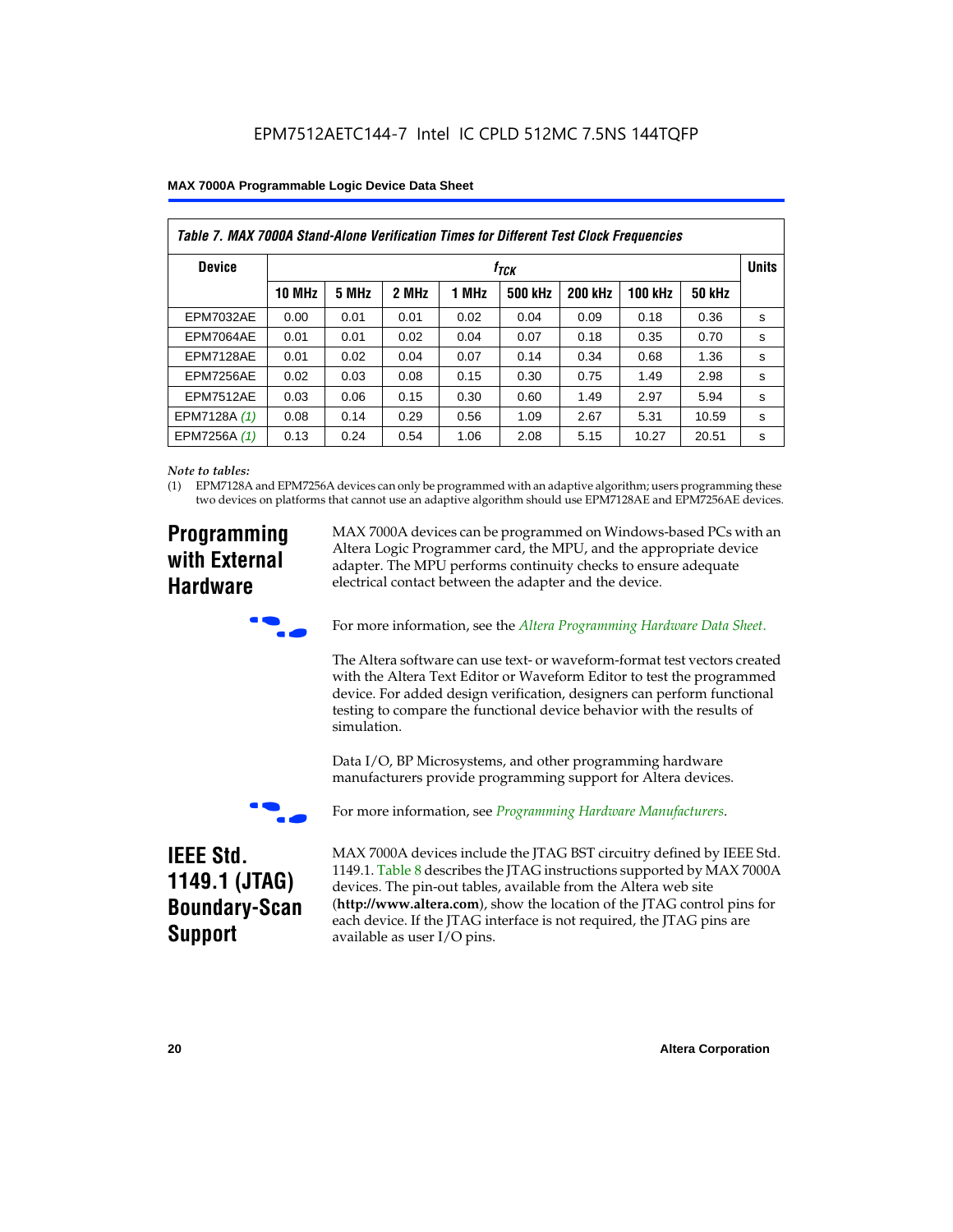| Table 8. MAX 7000A JTAG Instructions |                                                                                                                                                                                                                                                            |  |  |  |  |  |
|--------------------------------------|------------------------------------------------------------------------------------------------------------------------------------------------------------------------------------------------------------------------------------------------------------|--|--|--|--|--|
| <b>JTAG Instruction</b>              | <b>Description</b>                                                                                                                                                                                                                                         |  |  |  |  |  |
| SAMPLE/PRELOAD                       | Allows a snapshot of signals at the device pins to be captured and examined during<br>normal device operation, and permits an initial data pattern output at the device pins                                                                               |  |  |  |  |  |
| <b>EXTEST</b>                        | Allows the external circuitry and board-level interconnections to be tested by forcing a<br>test pattern at the output pins and capturing test results at the input pins                                                                                   |  |  |  |  |  |
| <b>BYPASS</b>                        | Places the 1-bit bypass register between the TDI and TDO pins, which allows the BST<br>data to pass synchronously through a selected device to adjacent devices during normal<br>device operation                                                          |  |  |  |  |  |
| <b>IDCODE</b>                        | Selects the IDCODE register and places it between the TDI and TDO pins, allowing the<br><b>IDCODE</b> to be serially shifted out of TDO                                                                                                                    |  |  |  |  |  |
| <b>USERCODE</b>                      | Selects the 32-bit USERCODE register and places it between the TDI and TDO pins,<br>allowing the USERCODE value to be shifted out of TDO. The USERCODE instruction is<br>available for MAX 7000AE devices only                                             |  |  |  |  |  |
| <b>UESCODE</b>                       | These instructions select the user electronic signature (UESCODE) and allow the<br>UESCODE to be shifted out of TDO, UESCODE instructions are available for EPM7128A<br>and EPM7256A devices only.                                                         |  |  |  |  |  |
| <b>ISP Instructions</b>              | These instructions are used when programming MAX 7000A devices via the JTAG ports<br>with the MasterBlaster, ByteBlasterMV, or BitBlaster download cable, or using a Jam<br>STAPL File, JBC File, or SVF File via an embedded processor or test equipment. |  |  |  |  |  |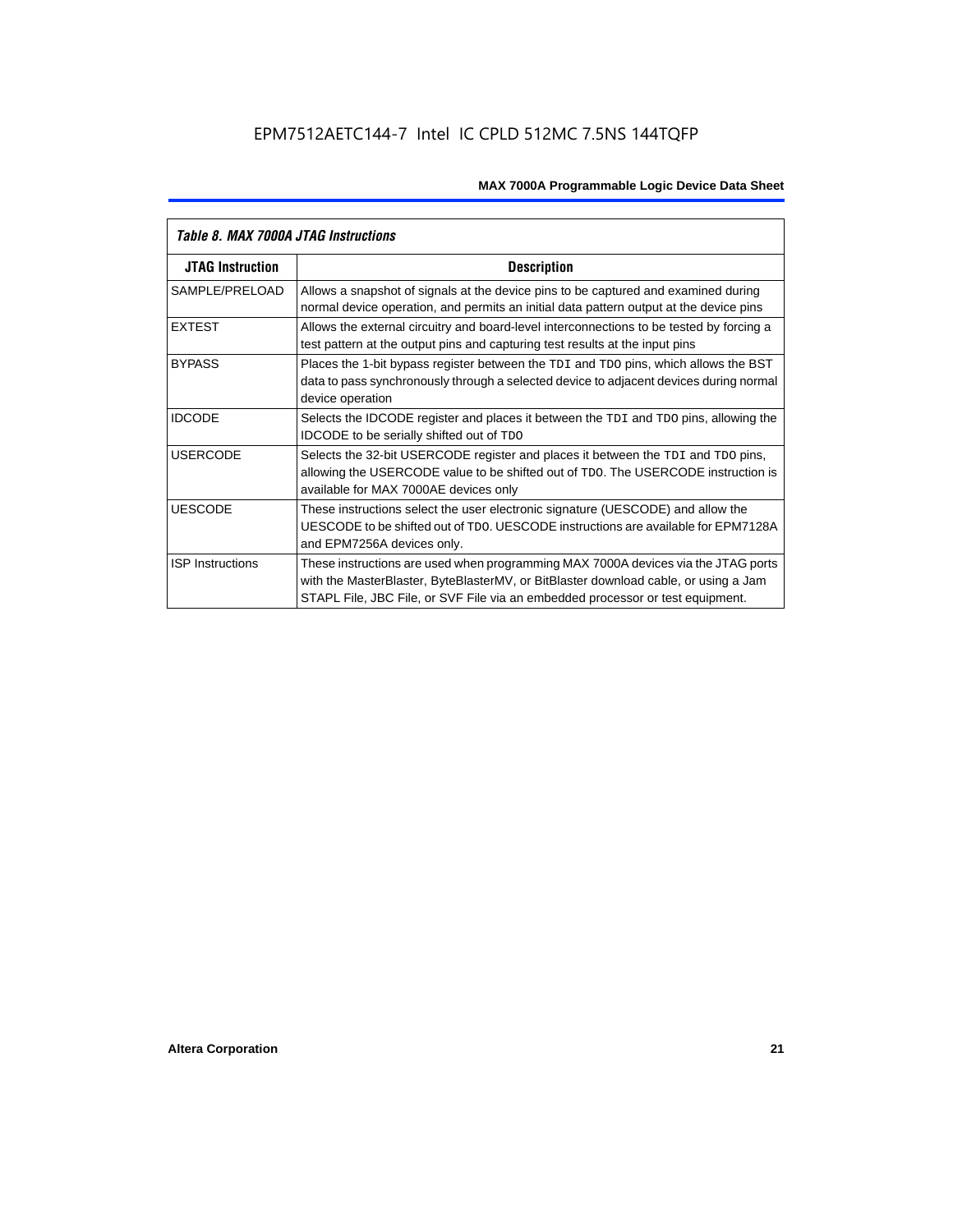The instruction register length of MAX 7000A devices is 10 bits. The user electronic signature (UES) register length in MAX 7000A devices is 16 bits. The MAX 7000AE USERCODE register length is 32 bits. Tables 9 and 10 show the boundary-scan register length and device IDCODE information for MAX 7000A devices.

| Table 9. MAX 7000A Boundary-Scan Register Length |                                      |  |  |  |  |  |
|--------------------------------------------------|--------------------------------------|--|--|--|--|--|
| <b>Device</b>                                    | <b>Boundary-Scan Register Length</b> |  |  |  |  |  |
| <b>EPM7032AE</b>                                 | 96                                   |  |  |  |  |  |
| EPM7064AE                                        | 192                                  |  |  |  |  |  |
| <b>EPM7128A</b>                                  | 288                                  |  |  |  |  |  |
| EPM7128AE                                        | 288                                  |  |  |  |  |  |
| <b>EPM7256A</b>                                  | 480                                  |  |  |  |  |  |
| EPM7256AE                                        | 480                                  |  |  |  |  |  |
| EPM7512AE                                        | 624                                  |  |  |  |  |  |

| Table 10. 32-Bit MAX 7000A Device IDCODE<br>Note (1) |                                                     |                              |                                                    |                               |  |  |  |  |  |  |
|------------------------------------------------------|-----------------------------------------------------|------------------------------|----------------------------------------------------|-------------------------------|--|--|--|--|--|--|
| <b>Device</b>                                        |                                                     | <b>IDCODE (32 Bits)</b>      |                                                    |                               |  |  |  |  |  |  |
|                                                      | <b>Version</b><br>Part Number (16 Bits)<br>(4 Bits) |                              | <b>Manufacturer's</b><br><b>Identity (11 Bits)</b> | $(1 \text{ Bit})$<br>1<br>(2) |  |  |  |  |  |  |
| <b>EPM7032AE</b>                                     | 0001                                                | 0000<br>0011<br>0010<br>0111 | 00001101110                                        | $\mathbf{1}$                  |  |  |  |  |  |  |
| EPM7064AE                                            | 0001                                                | 0000<br>0110<br>0100<br>0111 | 00001101110                                        | $\mathbf{1}$                  |  |  |  |  |  |  |
| <b>EPM7128A</b>                                      | 0000                                                | 0111 0001 0010 1000          | 00001101110                                        | $\mathbf{1}$                  |  |  |  |  |  |  |
| EPM7128AE                                            | 0001                                                | 0111 0001 0010 1000          | 00001101110                                        | $\mathbf{1}$                  |  |  |  |  |  |  |
| <b>EPM7256A</b>                                      | 0000                                                | 0111 0010 0101 0110          | 00001101110                                        | 1                             |  |  |  |  |  |  |
| EPM7256AE                                            | 0001                                                | 0010 0101<br>0110<br>0111    | 00001101110                                        | $\mathbf{1}$                  |  |  |  |  |  |  |
| <b>EPM7512AE</b>                                     | 0001                                                | 0101 0001<br>0010<br>0111    | 00001101110                                        | $\mathbf{1}$                  |  |  |  |  |  |  |

#### *Notes:*

(1) The most significant bit (MSB) is on the left.

(2) The least significant bit (LSB) for all JTAG IDCODEs is 1.



**Figure 39 (IEEE 1149.1 (JTAG) Boundary-Scan Testing in Altera** *Devices)* for more information on JTAG BST.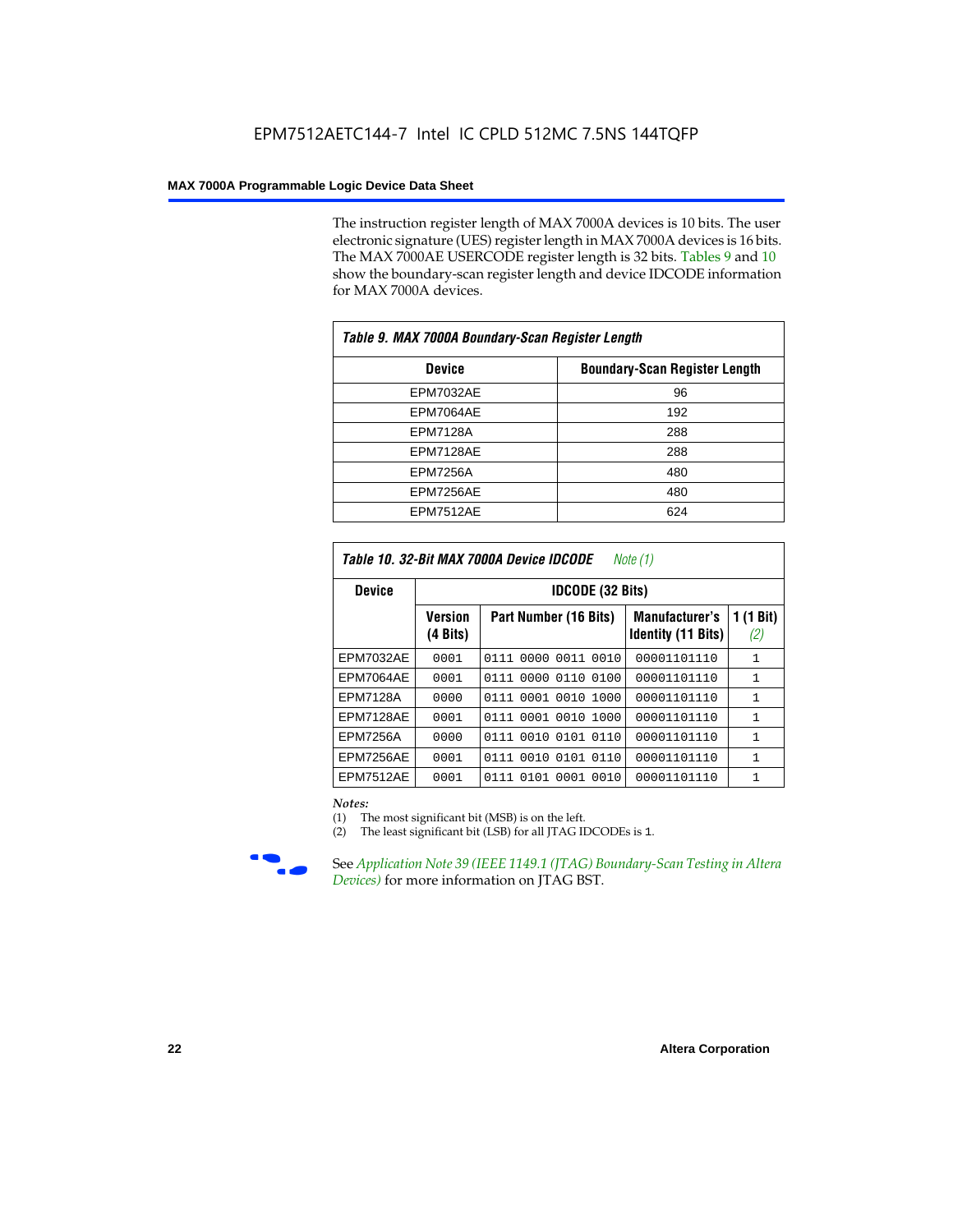Figure 8 shows timing information for the JTAG signals.



*Figure 8. MAX 7000A JTAG Waveforms*

Table 11 shows the JTAG timing parameters and values for MAX 7000A devices.

| <b>Table 11. JTAG Timing Parameters &amp; Values for MAX 7000A Devices Note (1)</b> |                                                |     |     |             |  |  |  |
|-------------------------------------------------------------------------------------|------------------------------------------------|-----|-----|-------------|--|--|--|
| <b>Symbol</b>                                                                       | <b>Parameter</b>                               | Min | Max | <b>Unit</b> |  |  |  |
| t <sub>JCP</sub>                                                                    | TCK clock period                               | 100 |     | ns          |  |  |  |
| tjch                                                                                | TCK clock high time                            | 50  |     | ns          |  |  |  |
| tjcl                                                                                | TCK clock low time                             | 50  |     | ns          |  |  |  |
| tjpsu                                                                               | JTAG port setup time                           | 20  |     | ns          |  |  |  |
| t <sub>JPH</sub>                                                                    | JTAG port hold time                            | 45  |     | ns          |  |  |  |
| tjpco                                                                               | JTAG port clock to output                      |     | 25  | ns          |  |  |  |
| t <sub>JPZX</sub>                                                                   | JTAG port high impedance to valid output       |     | 25  | ns          |  |  |  |
| t <sub>JPXZ</sub>                                                                   | JTAG port valid output to high impedance       |     | 25  | ns          |  |  |  |
| tjssu                                                                               | Capture register setup time                    | 20  |     | ns          |  |  |  |
| t <sub>JSH</sub>                                                                    | Capture register hold time                     | 45  |     | ns          |  |  |  |
| t <sub>JSCO</sub>                                                                   | Update register clock to output                |     | 25  | ns          |  |  |  |
| t <sub>JSZX</sub>                                                                   | Update register high impedance to valid output |     | 25  | ns          |  |  |  |
| t <sub>JSXZ</sub>                                                                   | Update register valid output to high impedance |     | 25  | ns          |  |  |  |

*Note:*

(1) Timing parameters shown in this table apply for all specified VCCIO levels.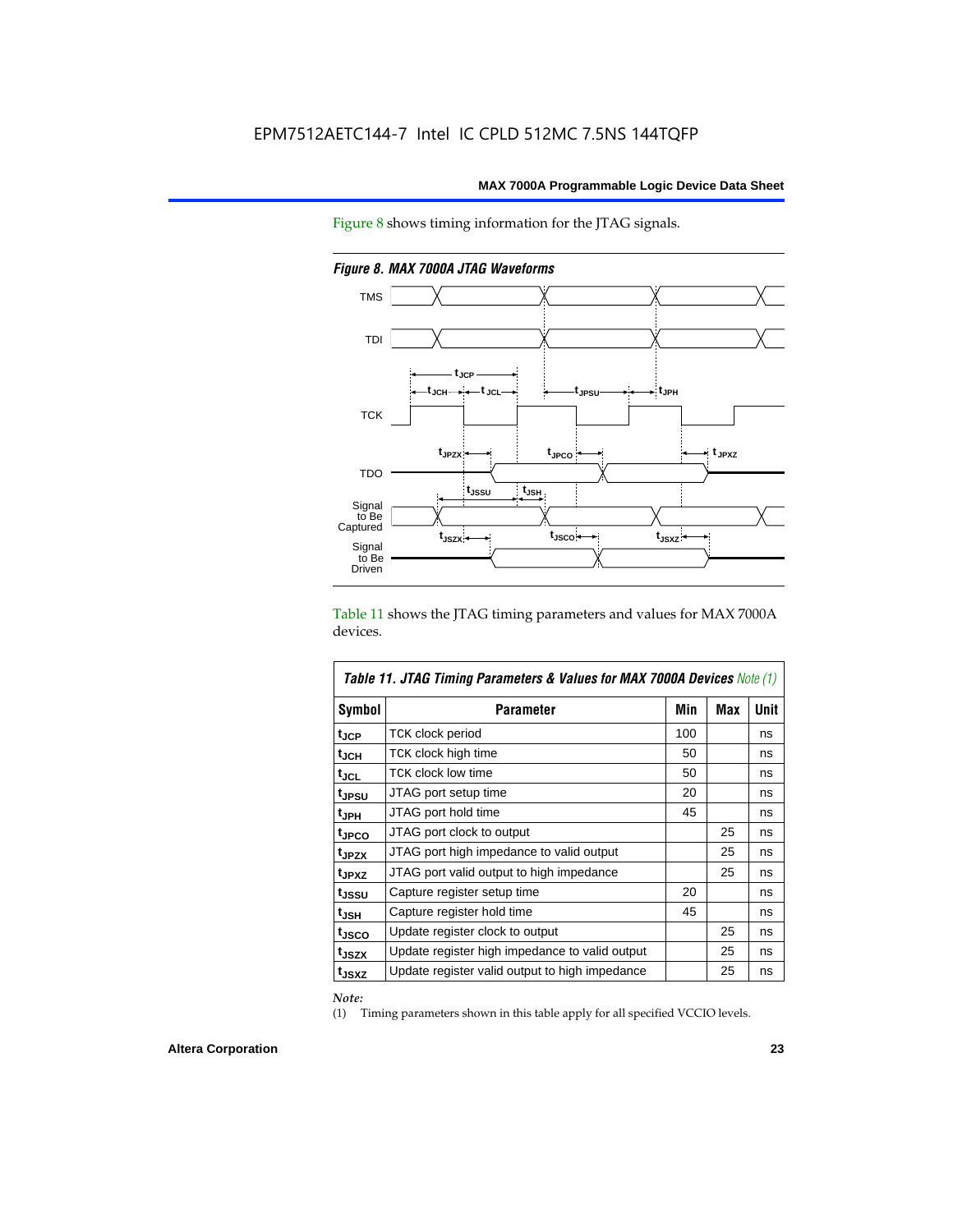## **Programmable Speed/Power Control**

MAX 7000A devices offer a power-saving mode that supports low-power operation across user-defined signal paths or the entire device. This feature allows total power dissipation to be reduced by 50% or more because most logic applications require only a small fraction of all gates to operate at maximum frequency.

The designer can program each individual macrocell in a MAX 7000A device for either high-speed (i.e., with the Turbo  $Bit^{TM}$  option turned on) or low-power operation (i.e., with the Turbo Bit option turned off). As a result, speed-critical paths in the design can run at high speed, while the remaining paths can operate at reduced power. Macrocells that run at low power incur a nominal timing delay adder (*tLPA*) for the *tLAD*, *tLAC*, *tIC*,  $t_{EN}$ ,  $t_{SEXP}$ ,  $t_{ACL}$ , and  $t_{CPPW}$  parameters.

## **Output Configuration**

MAX 7000A device outputs can be programmed to meet a variety of system-level requirements.

## **MultiVolt I/O Interface**

The MAX 7000A device architecture supports the MultiVolt I/O interface feature, which allows MAX 7000A devices to connect to systems with differing supply voltages. MAX 7000A devices in all packages can be set for 2.5-V, 3.3-V, or 5.0-V I/O pin operation. These devices have one set of VCC pins for internal operation and input buffers (VCCINT), and another set for I/O output drivers (VCCIO).

The VCCIO pins can be connected to either a 3.3-V or 2.5-V power supply, depending on the output requirements. When the VCCIO pins are connected to a 2.5-V power supply, the output levels are compatible with 2.5-V systems. When the VCCIO pins are connected to a 3.3-V power supply, the output high is at 3.3 V and is therefore compatible with 3.3-V or 5.0-V systems. Devices operating with  $V_{\text{CCIO}}$  levels lower than 3.0 V incur a slightly greater timing delay of  $t_{OD2}$  instead of  $t_{OD1}$ . Inputs can always be driven by 2.5-V, 3.3-V, or 5.0-V signals.

| Table 12. MAX 7000A MultiVolt I/O Support |     |                                              |     |     |     |     |
|-------------------------------------------|-----|----------------------------------------------|-----|-----|-----|-----|
| V <sub>CCIO</sub> Voltage                 |     | Input Signal (V)<br><b>Output Signal (V)</b> |     |     |     |     |
|                                           | 2.5 | 3.3                                          | 5.0 | 2.5 | 3.3 | 5.0 |
| 2.5                                       |     |                                              |     |     |     |     |
| 3.3                                       |     |                                              |     |     |     |     |

Table 12 describes the MAX 7000A MultiVolt I/O support.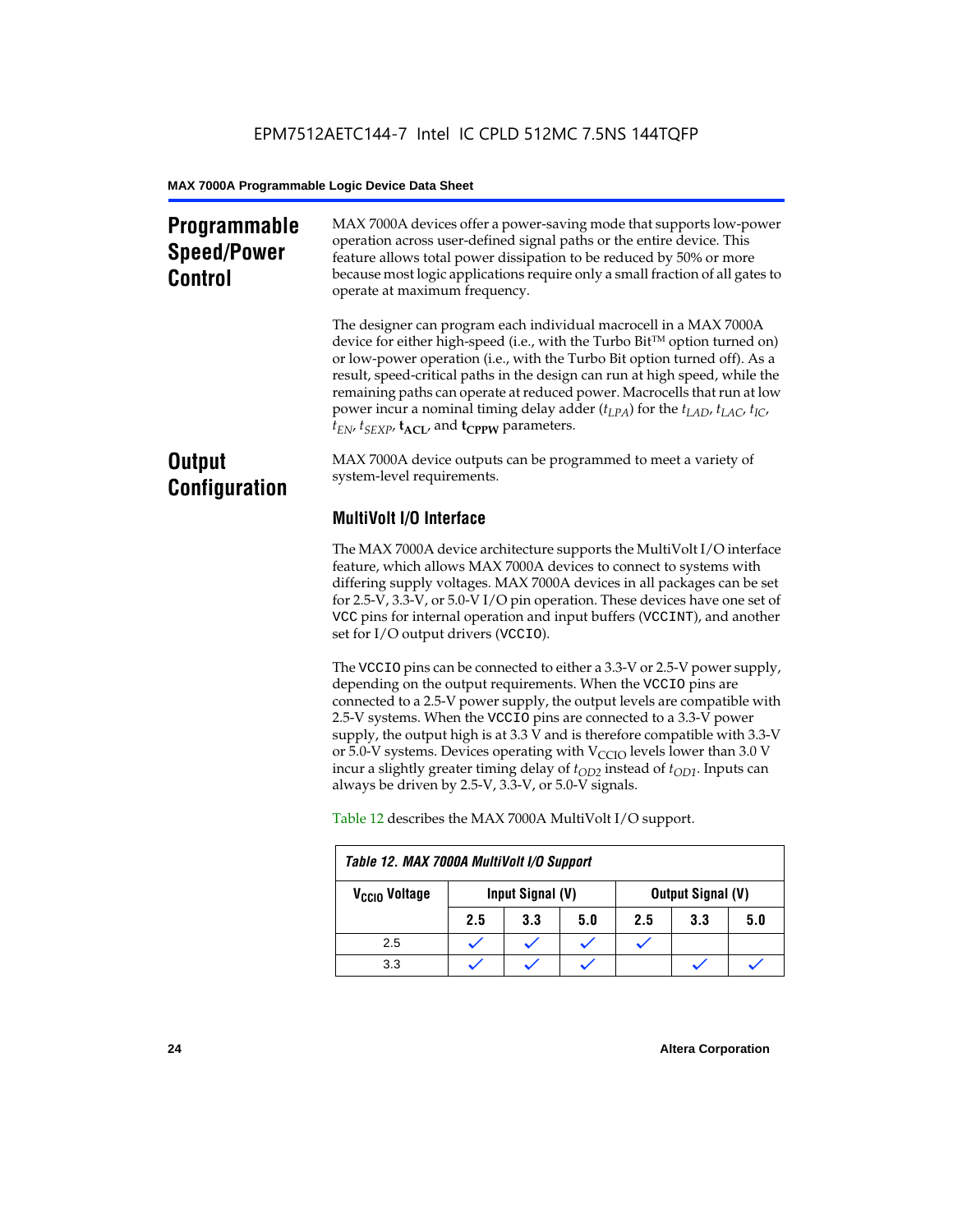## **Open-Drain Output Option**

MAX 7000A devices provide an optional open-drain (equivalent to open-collector) output for each I/O pin. This open-drain output enables the device to provide system-level control signals (e.g., interrupt and write enable signals) that can be asserted by any of several devices. This output can also provide an additional wired-OR plane.

Open-drain output pins on MAX 7000A devices (with a pull-up resistor to the 5.0-V supply) can drive 5.0-V CMOS input pins that require a high  $V<sub>IH</sub>$ . When the open-drain pin is active, it will drive low. When the pin is inactive, the resistor will pull up the trace to  $5.0$  V to meet CMOS V<sub>OH</sub> requirements. The open-drain pin will only drive low or tri-state; it will never drive high. The rise time is dependent on the value of the pull-up resistor and load impedance. The  $I_{OL}$  current specification should be considered when selecting a pull-up resistor.

## **Programmable Ground Pins**

Each unused I/O pin on MAX 7000A devices may be used as an additional ground pin. In EPM7128A and EPM7256A devices, utilizing unused I/O pins as additional ground pins requires using the associated macrocell. In MAX 7000AE devices, this programmable ground feature does not require the use of the associated macrocell; therefore, the buried macrocell is still available for user logic.

## **Slew-Rate Control**

The output buffer for each MAX 7000A I/O pin has an adjustable output slew rate that can be configured for low-noise or high-speed performance. A faster slew rate provides high-speed transitions for high-performance systems. However, these fast transitions may introduce noise transients into the system. A slow slew rate reduces system noise, but adds a nominal delay of 4 to 5 ns. When the configuration cell is turned off, the slew rate is set for low-noise performance. Each I/O pin has an individual EEPROM bit that controls the slew rate, allowing designers to specify the slew rate on a pin-by-pin basis. The slew rate control affects both the rising and falling edges of the output signal.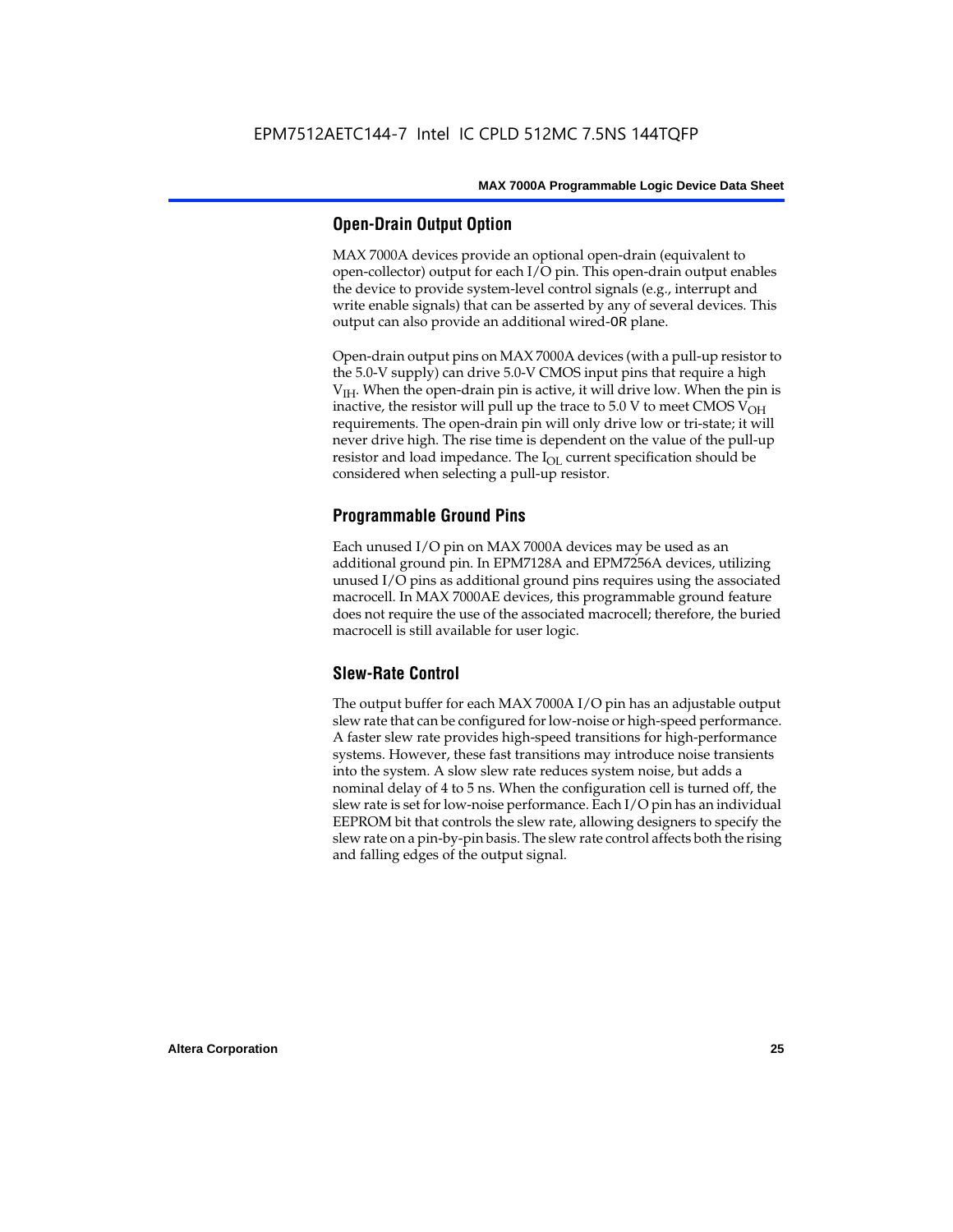| <b>Power</b><br>Sequencing &<br><b>Hot-Socketing</b> | Because MAX 7000A devices can be used in a mixed-voltage environment,<br>they have been designed specifically to tolerate any possible power-up<br>sequence. The $V_{\text{CCIO}}$ and $V_{\text{CCINT}}$ power planes can be powered in any<br>order.                                                                                                                                                                                                                                     |
|------------------------------------------------------|--------------------------------------------------------------------------------------------------------------------------------------------------------------------------------------------------------------------------------------------------------------------------------------------------------------------------------------------------------------------------------------------------------------------------------------------------------------------------------------------|
|                                                      | Signals can be driven into MAX 7000AE devices before and during power-<br>up (and power-down) without damaging the device. Additionally,<br>MAX 7000AE devices do not drive out during power-up. Once operating<br>conditions are reached, MAX 7000AE devices operate as specified by the<br>user.                                                                                                                                                                                         |
|                                                      | MAX 7000AE device I/O pins will not source or sink more than 300 $\mu$ A of<br>DC current during power-up. All pins can be driven up to 5.75 V during<br>hot-socketing, except the OE1 and GLCRn pins. The OE1 and GLCRn pins<br>can be driven up to 3.6 V during hot-socketing. After $V_{\text{CCINT}}$ and $V_{\text{CCIO}}$<br>reach the recommended operating conditions, these two pins are 5.0-V<br>tolerant.                                                                       |
|                                                      | EPM7128A and EPM7256A devices do not support hot-socketing and may<br>drive out during power-up.                                                                                                                                                                                                                                                                                                                                                                                           |
| <b>Design Security</b>                               | All MAX 7000A devices contain a programmable security bit that controls<br>access to the data programmed into the device. When this bit is<br>programmed, a design implemented in the device cannot be copied or<br>retrieved. This feature provides a high level of design security because<br>programmed data within EEPROM cells is invisible. The security bit that<br>controls this function, as well as all other programmed data, is reset only<br>when the device is reprogrammed. |
| <b>Generic Testing</b>                               | MAX 7000A devices are fully tested. Complete testing of each<br>programmable EEPROM bit and all internal logic elements ensures 100%<br>programming yield. AC test measurements are taken under conditions<br>equivalent to those shown in Figure 9. Test patterns can be used and then<br>erased during early stages of the production flow.                                                                                                                                              |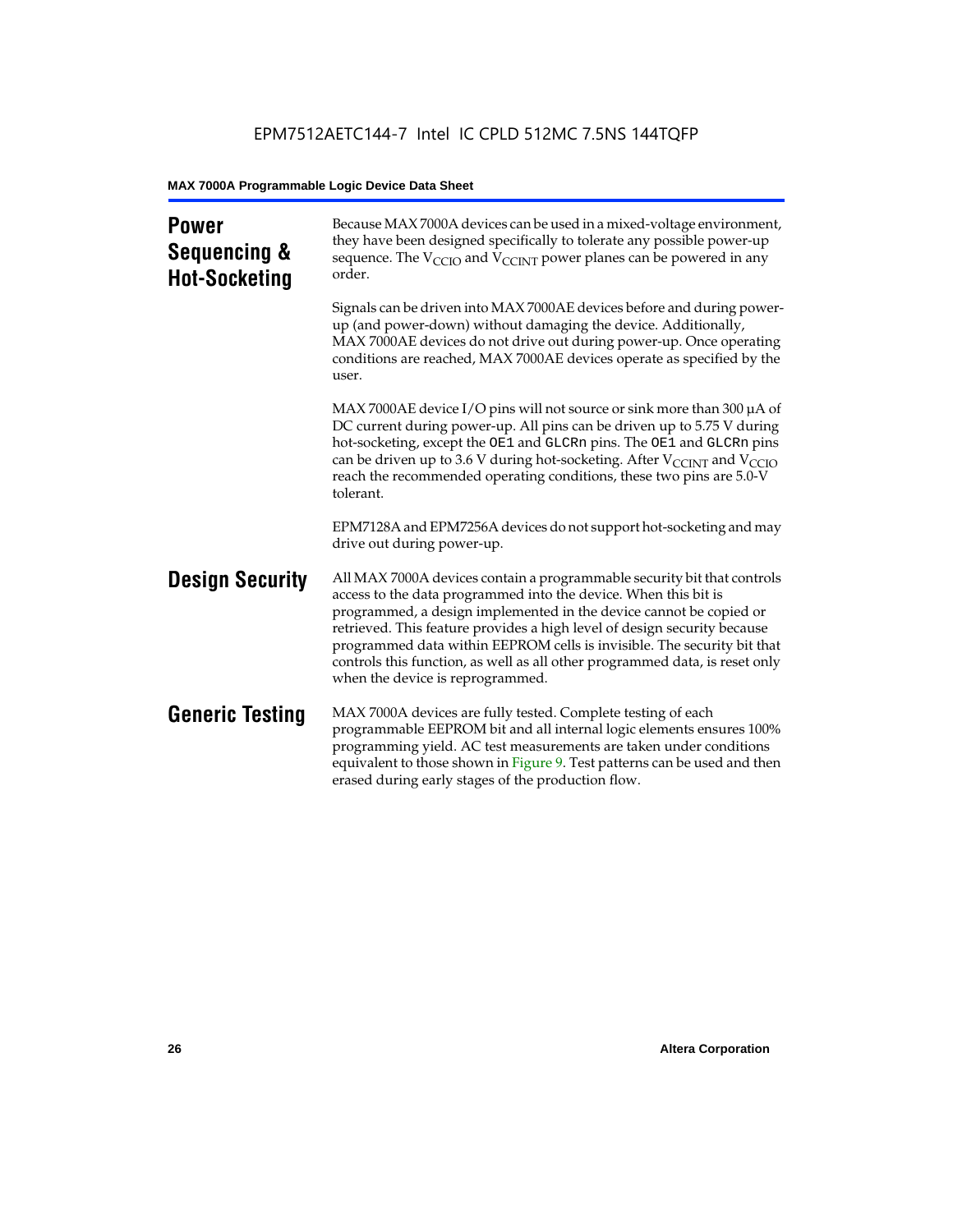#### *Figure 9. MAX 7000A AC Test Conditions*

*3.3-V outputs.*



## **Operating Conditions**

Tables 13 through 16 provide information on absolute maximum ratings, recommended operating conditions, operating conditions, and capacitance for MAX 7000A devices.

|                            | Table 13. MAX 7000A Device Absolute Maximum Ratings<br>Note $(1)$ |                                                           |        |      |              |  |  |  |  |  |  |
|----------------------------|-------------------------------------------------------------------|-----------------------------------------------------------|--------|------|--------------|--|--|--|--|--|--|
| Symbol                     | <b>Parameter</b>                                                  | Conditions                                                | Min    | Max  | Unit         |  |  |  |  |  |  |
| $V_{CC}$                   | Supply voltage                                                    | With respect to ground (2)                                | $-0.5$ | 4.6  | V            |  |  |  |  |  |  |
| V <sub>1</sub>             | DC input voltage                                                  |                                                           | $-2.0$ | 5.75 | $\vee$       |  |  |  |  |  |  |
| $I_{OUT}$                  | DC output current, per pin                                        |                                                           | $-25$  | 25   | mA           |  |  |  |  |  |  |
| $T_{\footnotesize\rm STG}$ | Storage temperature                                               | No bias                                                   | $-65$  | 150  | $^{\circ}$ C |  |  |  |  |  |  |
| $T_A$                      | Ambient temperature                                               | Under bias                                                | $-65$  | 135  | $^{\circ}$ C |  |  |  |  |  |  |
| $T_{\rm d}$                | Junction temperature                                              | BGA, FineLine BGA, PQFP, and<br>TQFP packages, under bias |        | 135  | $^{\circ}$ C |  |  |  |  |  |  |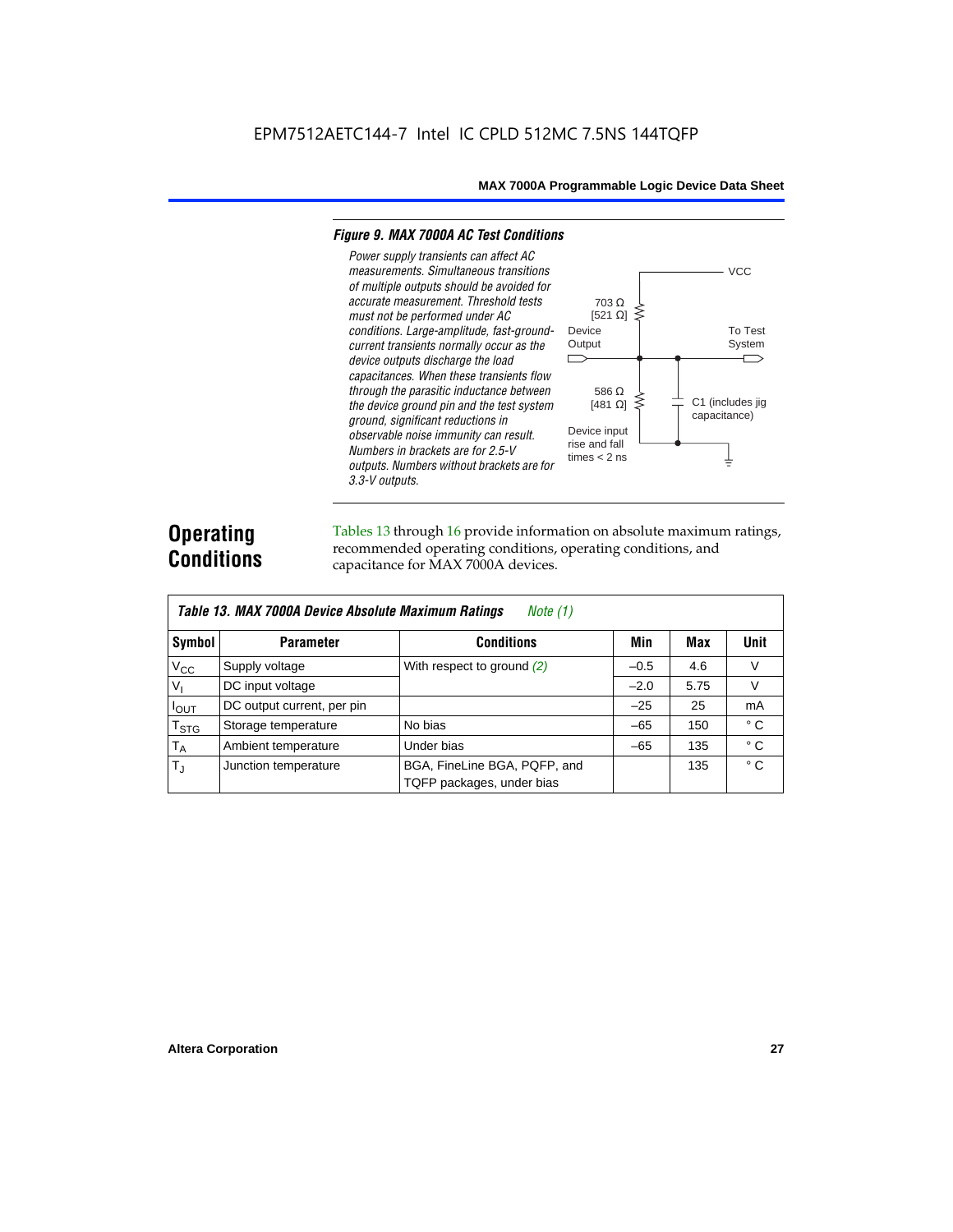## EPM7512AETC144-7 Intel IC CPLD 512MC 7.5NS 144TQFP

|                          | <b>Table 14. MAX 7000A Device Recommended Operating Conditions</b> |                      |          |                   |              |  |  |  |  |  |  |
|--------------------------|--------------------------------------------------------------------|----------------------|----------|-------------------|--------------|--|--|--|--|--|--|
| Symbol                   | <b>Parameter</b>                                                   | <b>Conditions</b>    | Min      | Max               | Unit         |  |  |  |  |  |  |
| <b>V<sub>CCINT</sub></b> | Supply voltage for internal logic<br>and input buffers             | (3), (13)            | 3.0      | 3.6               | $\vee$       |  |  |  |  |  |  |
| V <sub>CCIO</sub>        | Supply voltage for output<br>drivers, 3.3-V operation              | (3)                  | 3.0      | 3.6               | $\vee$       |  |  |  |  |  |  |
|                          | Supply voltage for output<br>drivers, 2.5-V operation              | (3)                  | 2.3      | 2.7               | $\vee$       |  |  |  |  |  |  |
| $V_{\text{CCISP}}$       | Supply voltage during in-<br>system programming                    |                      | 3.0      | 3.6               | $\vee$       |  |  |  |  |  |  |
| $V_{I}$                  | Input voltage                                                      | (4)                  | $-0.5$   | 5.75              | $\vee$       |  |  |  |  |  |  |
| $V_{\rm O}$              | Output voltage                                                     |                      | $\Omega$ | V <sub>ccio</sub> | $\vee$       |  |  |  |  |  |  |
| $T_A$                    | Ambient temperature                                                | Commercial range     | $\Omega$ | 70                | $^{\circ}$ C |  |  |  |  |  |  |
|                          |                                                                    | Industrial range (5) | $-40$    | 85                | $^{\circ}$ C |  |  |  |  |  |  |
| $T_{\rm J}$              | Junction temperature                                               | Commercial range     | $\Omega$ | 90                | $^{\circ}$ C |  |  |  |  |  |  |
|                          |                                                                    | Industrial range (5) | $-40$    | 105               | $^{\circ}$ C |  |  |  |  |  |  |
|                          |                                                                    | Extended range (5)   | $-40$    | 130               | $^{\circ}$ C |  |  |  |  |  |  |
| $t_{\mathsf{R}}$         | Input rise time                                                    |                      |          | 40                | ns           |  |  |  |  |  |  |
| $t_F$                    | Input fall time                                                    |                      |          | 40                | ns           |  |  |  |  |  |  |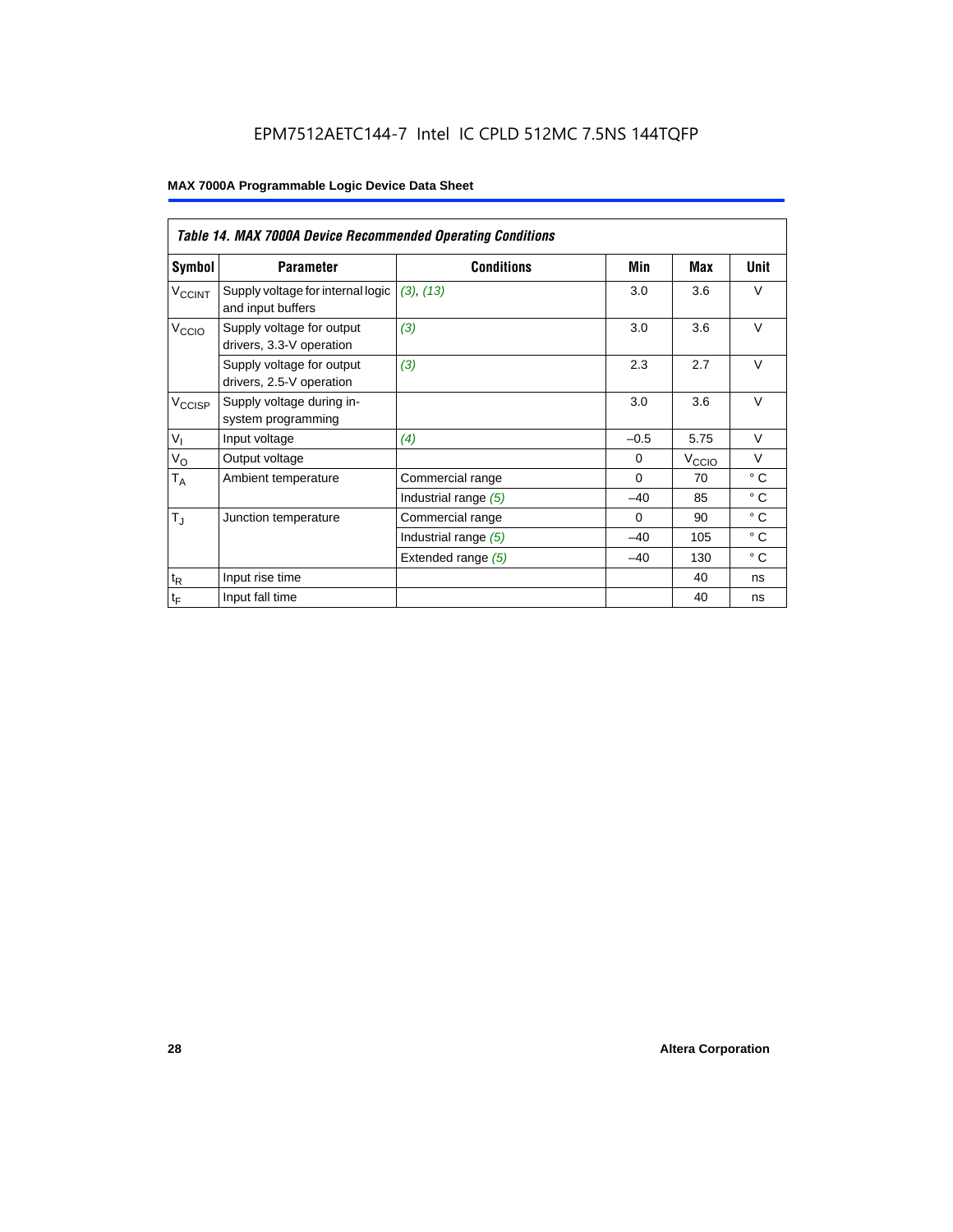|                 | <b>Table 15. MAX 7000A Device DC Operating Conditions</b> | <i>Note</i> $(6)$                                                                      |                         |      |           |
|-----------------|-----------------------------------------------------------|----------------------------------------------------------------------------------------|-------------------------|------|-----------|
| Symbol          | <b>Parameter</b>                                          | <b>Conditions</b>                                                                      | Min                     | Max  | Unit      |
| $V_{\text{IH}}$ | High-level input voltage                                  |                                                                                        | 1.7                     | 5.75 | $\vee$    |
| $V_{IL}$        | Low-level input voltage                                   |                                                                                        | $-0.5$                  | 0.8  | V         |
| V <sub>OH</sub> | 3.3-V high-level TTL output<br>voltage                    | $I_{OH} = -8$ mA DC, $V_{CCIO} = 3.00$ V (7)                                           | 2.4                     |      | V         |
|                 | 3.3-V high-level CMOS output<br>voltage                   | $I_{OH} = -0.1$ mA DC, $V_{CCIO} = 3.00$ V<br>(7)                                      | $V_{\text{CCIO}} - 0.2$ |      | $\vee$    |
|                 |                                                           | 2.5-V high-level output voltage $ I_{OH} = -100 \mu A DC$ , $V_{CClO} = 2.30 V$<br>(7) | 2.1                     |      | V         |
|                 |                                                           | $I_{OH} = -1$ mA DC, $V_{CCIO} = 2.30$ V (7)                                           | 2.0                     |      | $\vee$    |
|                 |                                                           | $I_{OH} = -2$ mA DC, $V_{CCIO} = 2.30$ V (7)                                           | 1.7                     |      | $\vee$    |
| $V_{OL}$        | 3.3-V low-level TTL output<br>voltage                     | $I_{\text{OI}}$ = 8 mA DC, $V_{\text{CCl}}$ = 3.00 V (8)                               |                         | 0.45 | $\vee$    |
|                 | 3.3-V low-level CMOS output<br>voltage                    | $I_{\text{OI}} = 0.1 \text{ mA DC}$ , $V_{\text{CCl}} = 3.00 \text{ V}$ (8)            |                         | 0.2  | V         |
|                 | 2.5-V low-level output voltage                            | $I_{OL}$ = 100 µA DC, $V_{CCIO}$ = 2.30 V (8)                                          |                         | 0.2  | $\vee$    |
|                 |                                                           | $I_{OL}$ = 1 mA DC, $V_{CCIO}$ = 2.30 V (8)                                            |                         | 0.4  | $\vee$    |
|                 |                                                           | $I_{OL}$ = 2 mA DC, $V_{CCIO}$ = 2.30 V (8)                                            |                         | 0.7  | $\vee$    |
|                 | Input leakage current                                     | $V_1 = -0.5$ to 5.5 V (9)                                                              | $-10$                   | 10   | μA        |
| $I_{OZ}$        | Tri-state output off-state<br>current                     | $V_1 = -0.5$ to 5.5 V (9)                                                              | $-10$                   | 10   | μA        |
| $R_{ISP}$       | Value of I/O pin pull-up resistor                         | $V_{\text{CCIO}}$ = 3.0 to 3.6 V (10)                                                  | 20                      | 50   | $k\Omega$ |
|                 | during in-system programming                              | $V_{\text{CCIO}}$ = 2.3 to 2.7 V (10)                                                  | 30                      | 80   | $k\Omega$ |
|                 | or during power-up                                        | $V_{\text{CCIO}} = 2.3$ to 3.6 V (11)                                                  | 20                      | 74   | $k\Omega$ |

| Table 16. MAX 7000A Device Capacitance | Note (12) |
|----------------------------------------|-----------|
|                                        |           |

| Symbol    | <b>Parameter</b>      | <b>Conditions</b>                   | Min | Max | Unit |
|-----------|-----------------------|-------------------------------------|-----|-----|------|
| $C_{IN}$  | Input pin capacitance | $V_{IN} = 0$ V, f = 1.0 MHz         |     |     | рF   |
| $v_{1/0}$ | I/O pin capacitance   | $V_{\text{OUT}} = 0 V, f = 1.0 MHz$ |     |     | рF   |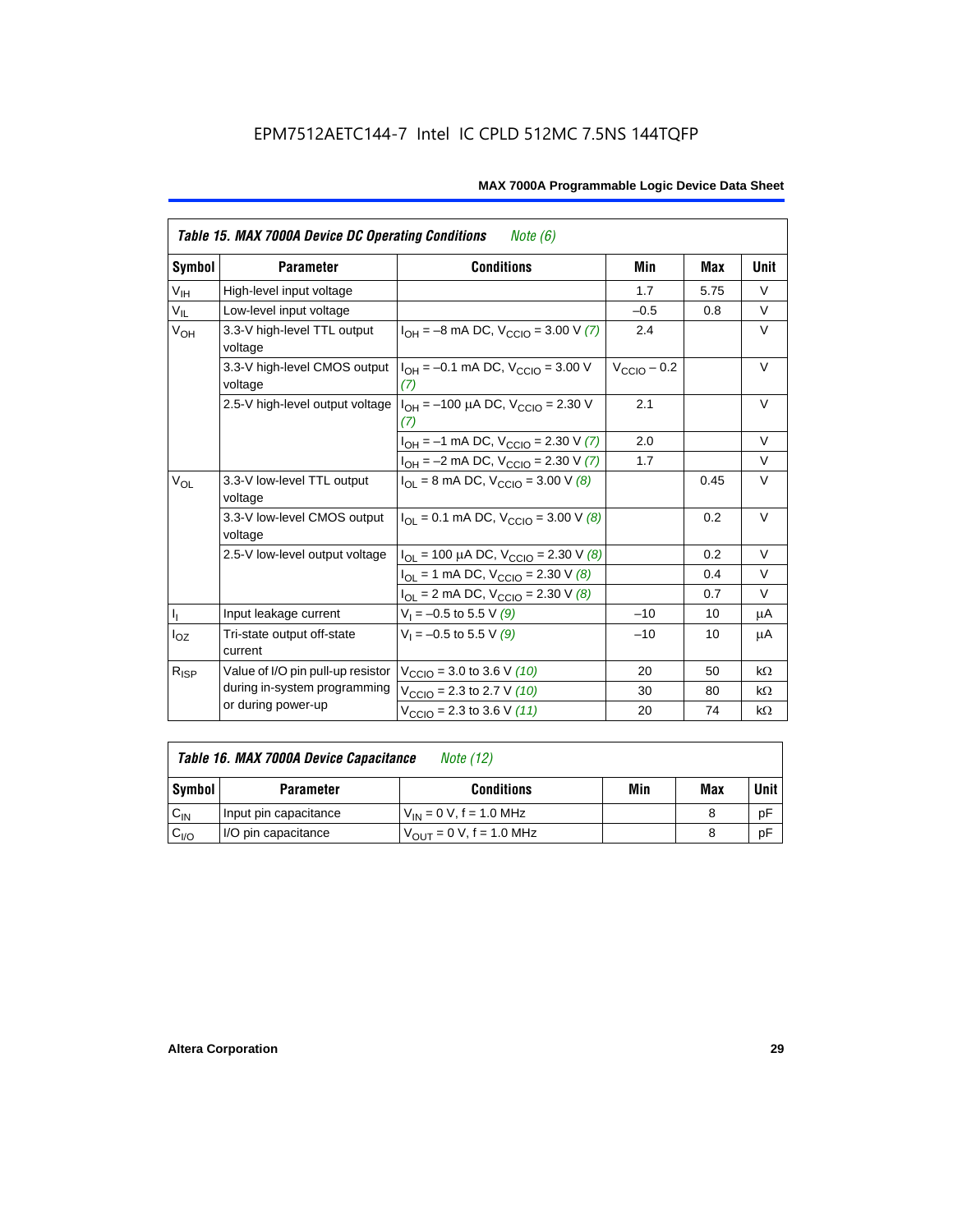#### *Notes to tables:*

- (1) See the *Operating Requirements for Altera Devices Data Sheet.*
- Minimum DC input voltage is –0.5 V. During transitions, the inputs may undershoot to –2.0 V for input currents less than 100 mA and periods shorter than 20 ns.
- (3) For EPM7128A and EPM7256A devices only,  $V_{CC}$  must rise monotonically.
- (4) In MAX 7000AE devices, all pins, including dedicated inputs, I/O pins, and JTAG pins, may be driven before V<sub>CCINT</sub> and V<sub>CCIO</sub> are powered.
- (5) These devices support in-system programming for –40° to 100° C. For in-system programming support between –40° and 0° C, contact Altera Applications.
- (6) These values are specified under the recommended operating conditions shown in Table 14 on page 28.
- (7) The parameter is measured with 50% of the outputs each sourcing the specified current. The  $I_{OH}$  parameter refers to high-level TTL or CMOS output current.
- (8) The parameter is measured with 50% of the outputs each sinking the specified current. The  $I_{OL}$  parameter refers to low-level TTL or CMOS output current.
- (9) This value is specified for normal device operation. For MAX 7000AE devices, the maximum leakage current during power-up is ±300 µA. For EPM7128A and EPM7256A devices, leakage current during power-up is not specified.
- (10) For EPM7128A and EPM7256A devices, this pull-up exists while a device is programmed in-system.
- (11) For MAX 7000AE devices, this pull-up exists while devices are programmed in-system and in unprogrammed devices during power-up.
- (12) Capacitance is measured at 25 °C and is sample-tested only. The OE1 pin (high-voltage pin during programming) has a maximum capacitance of 20 pF.
- (13) The POR time for MAX 7000AE devices (except MAX 7128A and MAX 7256A devices) does not exceed 100 µs. The sufficient V<sub>CCINT</sub> voltage level for POR is 3.0 V. The device is fully initialized within the POR time after V<sub>CCINT</sub> reaches the sufficient POR voltage level.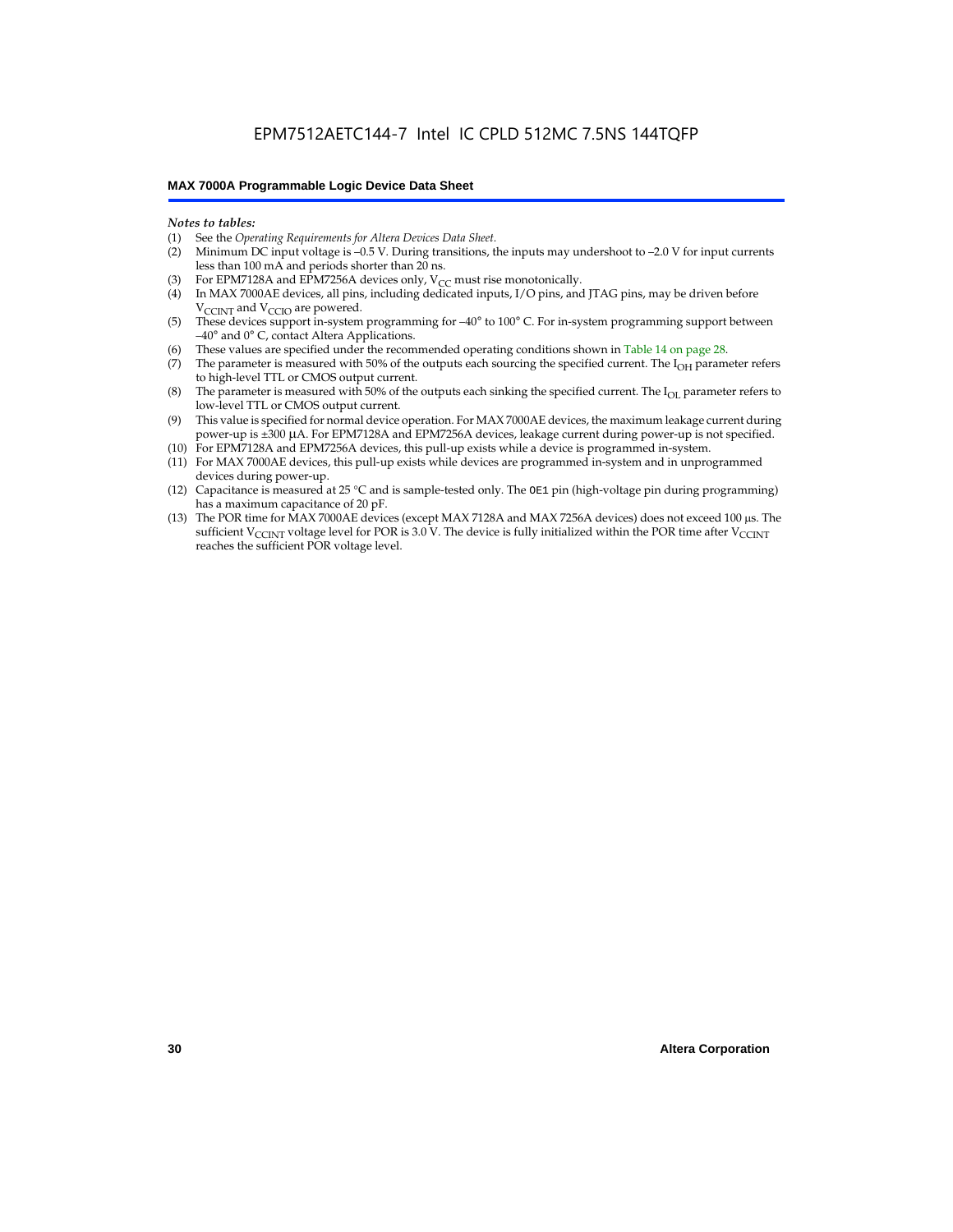Figure 10 shows the typical output drive characteristics of MAX 7000A devices.





**Timing Model** MAX 7000A device timing can be analyzed with the Altera software, a variety of popular industry-standard EDA simulators and timing analyzers, or with the timing model shown in Figure 11. MAX 7000A devices have predictable internal delays that enable the designer to determine the worst-case timing of any design. The software provides timing simulation, point-to-point delay prediction, and detailed timing analysis for device-wide performance evaluation.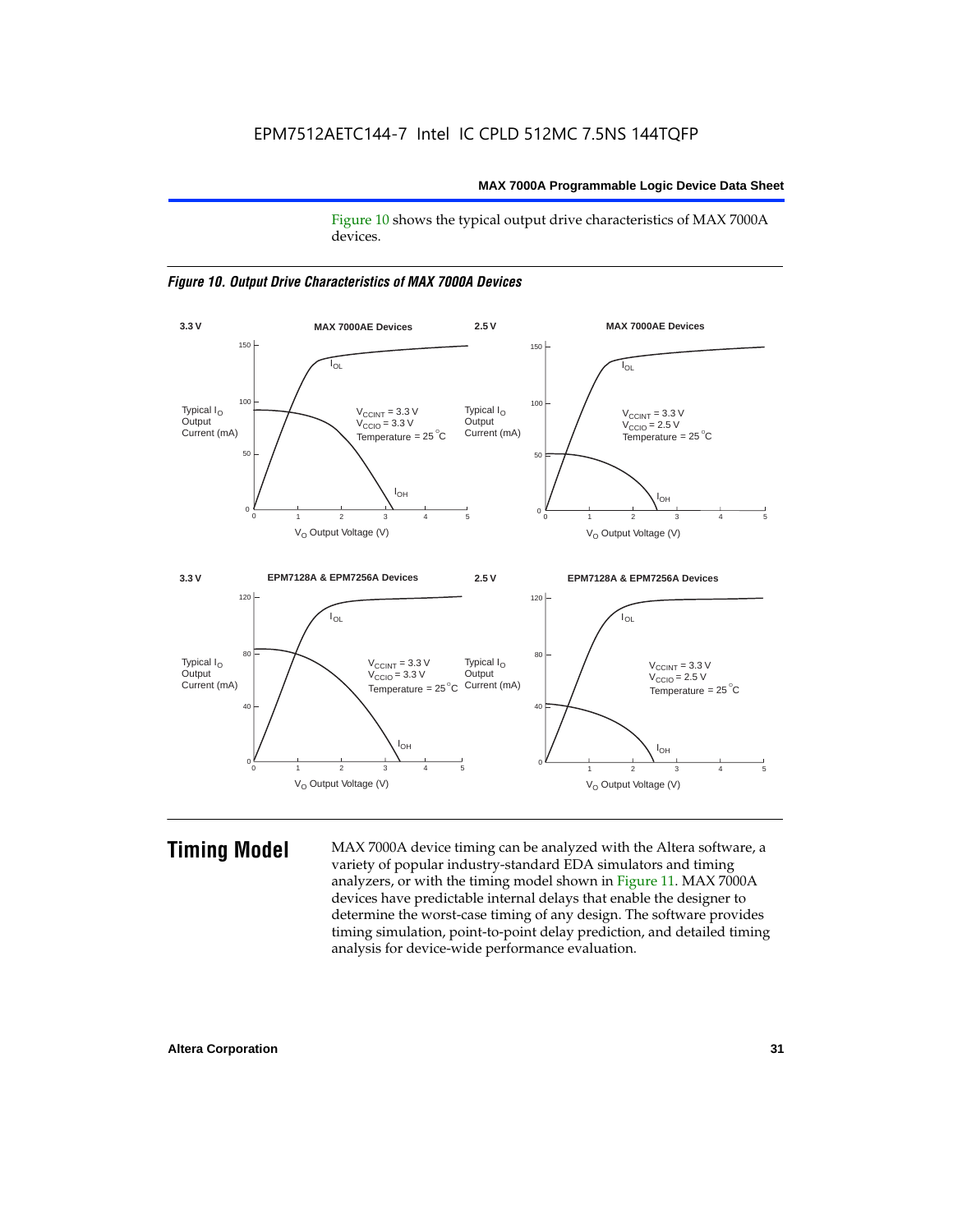



The timing characteristics of any signal path can be derived from the timing model and parameters of a particular device. External timing parameters, which represent pin-to-pin timing delays, can be calculated as the sum of internal parameters. Figure 12 shows the timing relationship between internal and external delay parameters.



f See *Application Note 94 (Understanding MAX 7000 Timing)* for more information.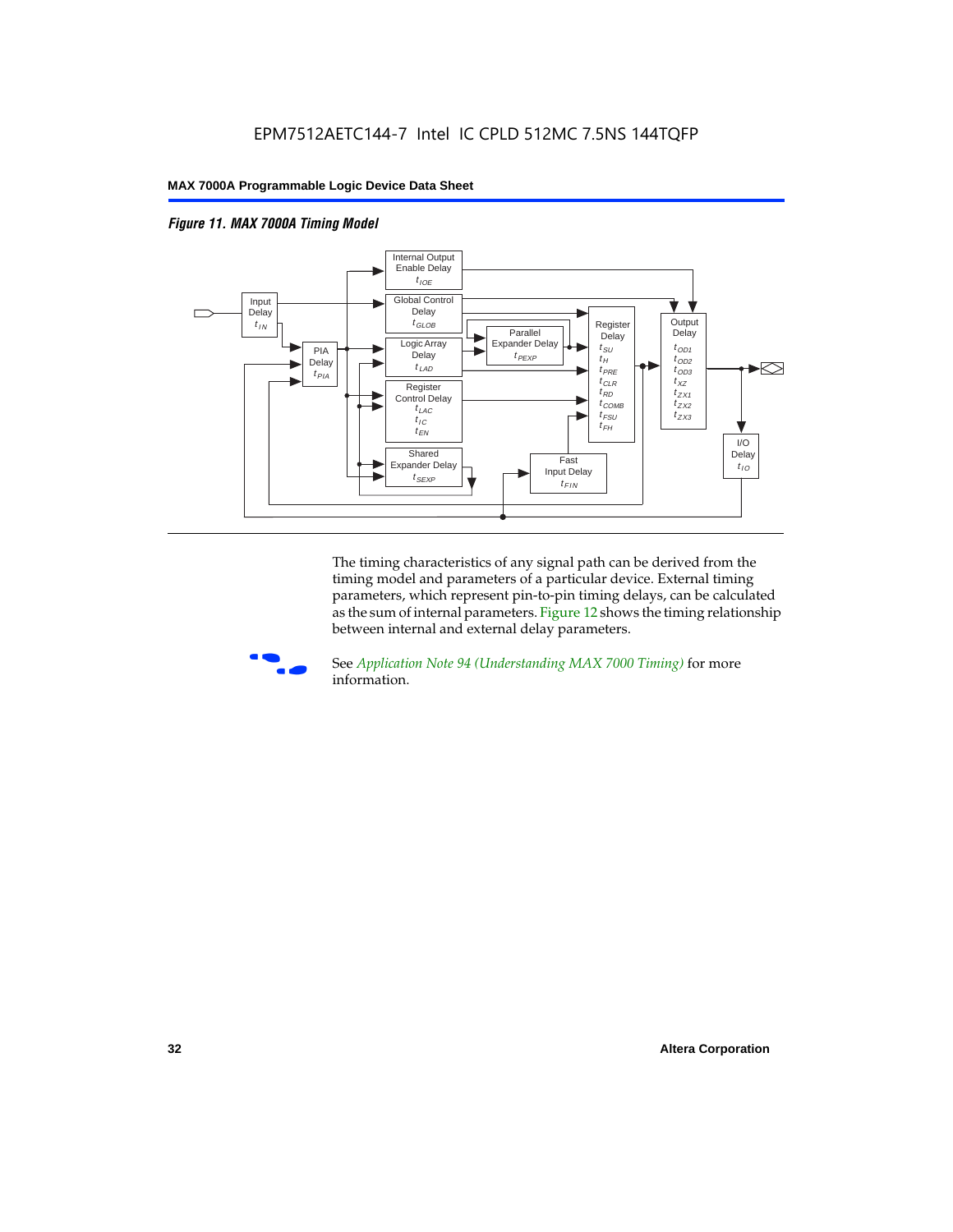#### *Figure 12. MAX 7000A Switching Waveforms*

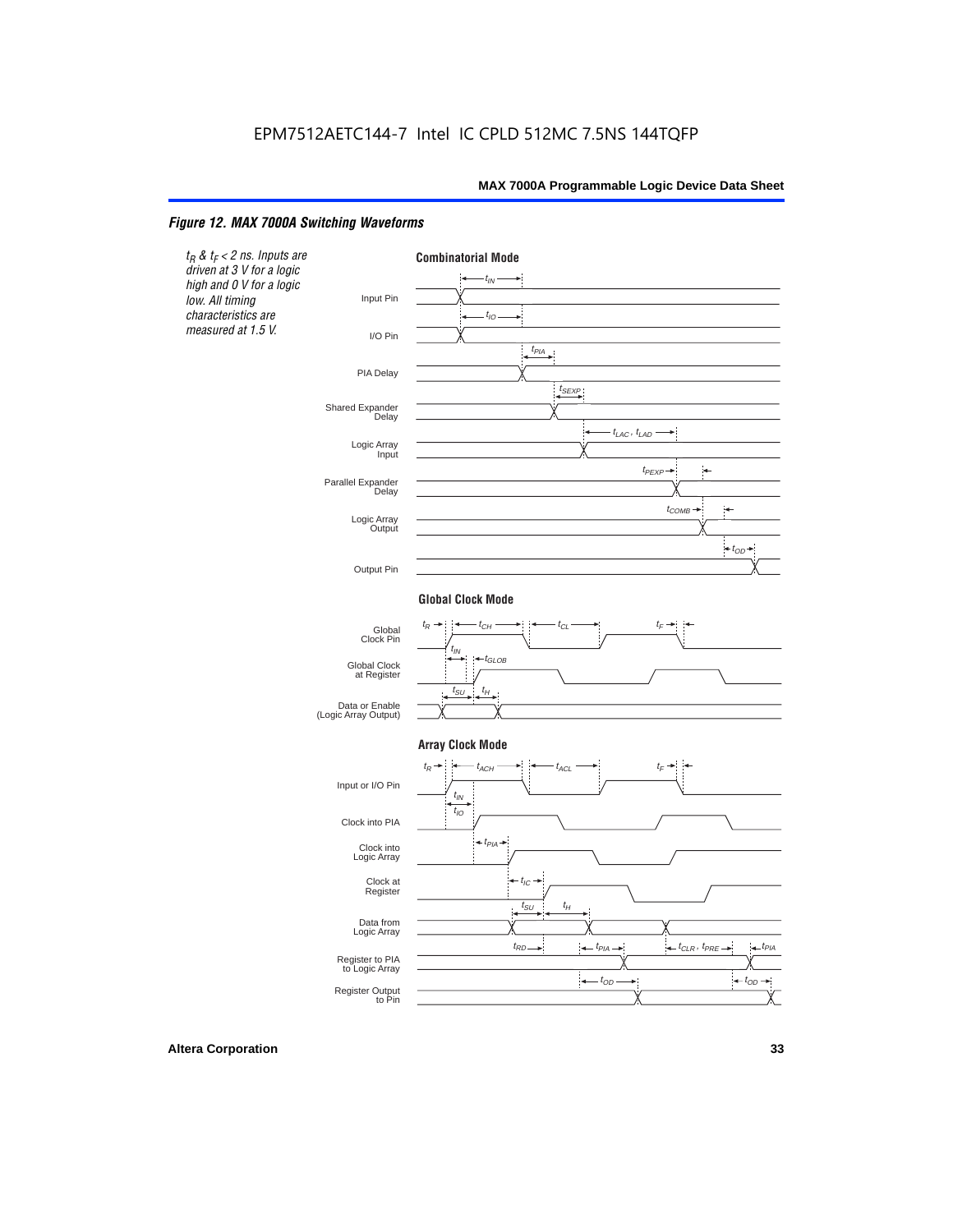Tables 17 through 30 show EPM7032AE, EPM7064AE, EPM7128AE, EPM7256AE, EPM7512AE, EPM7128A, and EPM7256A timing information.

|                         | <b>Table 17. EPM7032AE External Timing Parameters</b><br>Note $(1)$ |                   |       |            |                    |            |       |     |             |  |  |
|-------------------------|---------------------------------------------------------------------|-------------------|-------|------------|--------------------|------------|-------|-----|-------------|--|--|
| Symbol                  | <b>Parameter</b>                                                    | <b>Conditions</b> |       |            | <b>Speed Grade</b> |            |       |     | <b>Unit</b> |  |  |
|                         |                                                                     |                   |       | $-4$       | $-7$               |            | $-10$ |     |             |  |  |
|                         |                                                                     |                   | Min   | <b>Max</b> | Min                | <b>Max</b> | Min   | Max |             |  |  |
| t <sub>PD1</sub>        | Input to non-registered<br>output                                   | $C1 = 35 pF(2)$   |       | 4.5        |                    | 7.5        |       | 10  | ns          |  |  |
| $t_{PD2}$               | I/O input to non-registered<br>output                               | $C1 = 35 pF(2)$   |       | 4.5        |                    | 7.5        |       | 10  | ns          |  |  |
| $t_{\text{SU}}$         | Global clock setup time                                             | (2)               | 2.9   |            | 4.7                |            | 6.3   |     | ns          |  |  |
| $t_H$                   | Global clock hold time                                              | (2)               | 0.0   |            | 0.0                |            | 0.0   |     | ns          |  |  |
| t <sub>FSU</sub>        | Global clock setup time of<br>fast input                            |                   | 2.5   |            | 3.0                |            | 3.0   |     | ns          |  |  |
| $t_{FH}$                | Global clock hold time of<br>fast input                             |                   | 0.0   |            | 0.0                |            | 0.0   |     | ns          |  |  |
| $t_{CO1}$               | Global clock to output delay                                        | $C1 = 35 pF$      | 1.0   | 3.0        | 1.0                | 5.0        | 1.0   | 6.7 | ns          |  |  |
| $t_{CH}$                | Global clock high time                                              |                   | 2.0   |            | 3.0                |            | 4.0   |     | ns          |  |  |
| $t_{CL}$                | Global clock low time                                               |                   | 2.0   |            | 3.0                |            | 4.0   |     | ns          |  |  |
| t <sub>ASU</sub>        | Array clock setup time                                              | (2)               | 1.6   |            | 2.5                |            | 3.6   |     | ns          |  |  |
| t <sub>AH</sub>         | Array clock hold time                                               | (2)               | 0.3   |            | 0.5                |            | 0.5   |     | ns          |  |  |
| t <sub>ACO1</sub>       | Array clock to output delay                                         | $C1 = 35 pF(2)$   | 1.0   | 4.3        | 1.0                | 7.2        | 1.0   | 9.4 | ns          |  |  |
| $t_{ACH}$               | Array clock high time                                               |                   | 2.0   |            | 3.0                |            | 4.0   |     | ns          |  |  |
| $t_{ACL}$               | Array clock low time                                                |                   | 2.0   |            | 3.0                |            | 4.0   |     | ns          |  |  |
| tcPPW                   | Minimum pulse width for<br>clear and preset                         | (3)               | 2.0   |            | 3.0                |            | 4.0   |     | ns          |  |  |
| $t_{CNT}$               | Minimum global clock<br>period                                      | (2)               |       | 4.4        |                    | 7.2        |       | 9.7 | ns          |  |  |
| $f_{\mathsf{CNT}}$      | Maximum internal global<br>clock frequency                          | (2), (4)          | 227.3 |            | 138.9              |            | 103.1 |     | <b>MHz</b>  |  |  |
| <b>t<sub>ACNT</sub></b> | Minimum array clock period                                          | (2)               |       | 4.4        |                    | 7.2        |       | 9.7 | ns          |  |  |
| $f_{ACNT}$              | Maximum internal array<br>clock frequency                           | (2), (4)          | 227.3 |            | 138.9              |            | 103.1 |     | <b>MHz</b>  |  |  |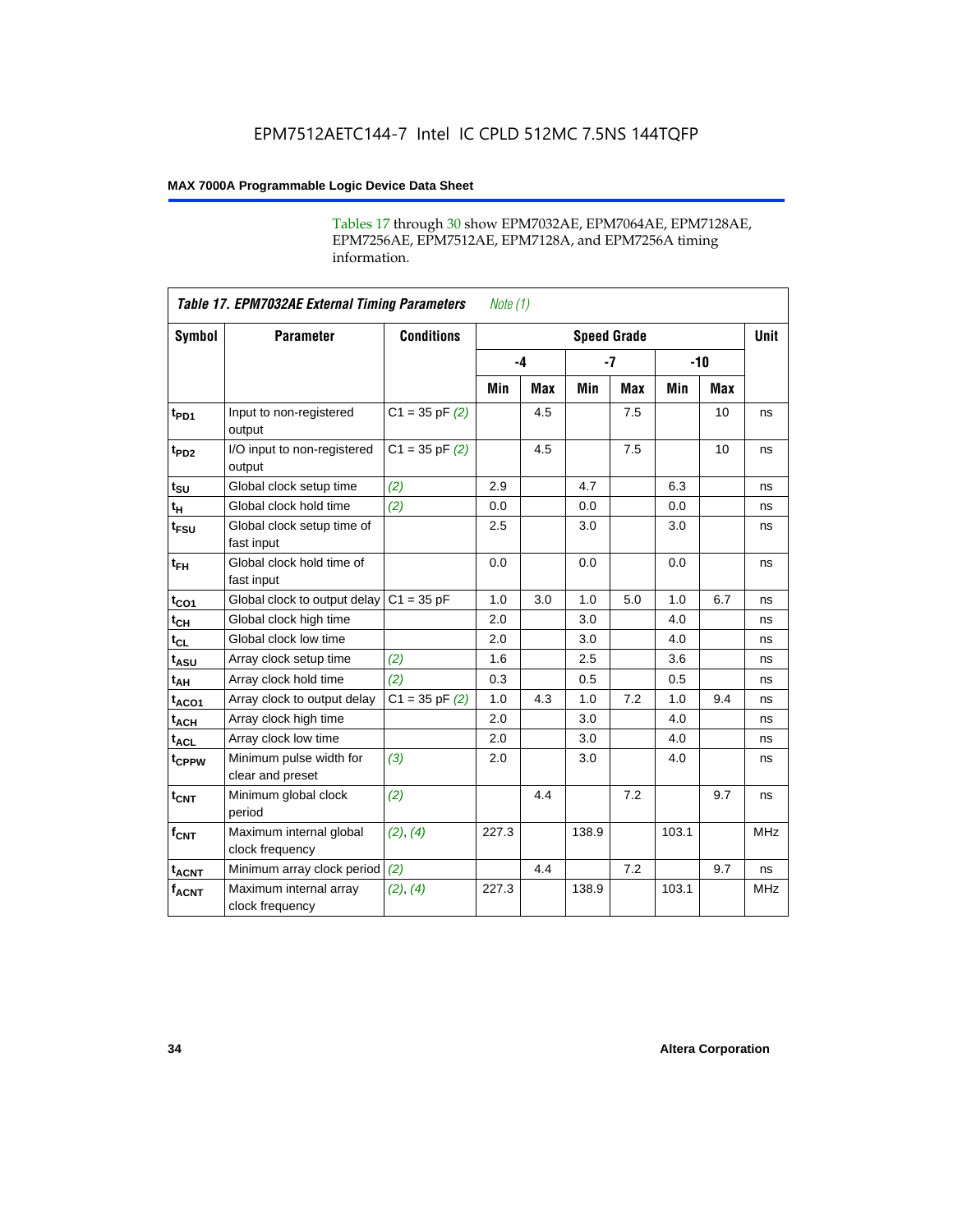|                    | Table 18. EPM7032AE Internal Timing Parameters (Part 1 of 2)<br>Note $(1)$                                   |                     |     |            |     |                    |     |      |             |  |  |
|--------------------|--------------------------------------------------------------------------------------------------------------|---------------------|-----|------------|-----|--------------------|-----|------|-------------|--|--|
| <b>Symbol</b>      | <b>Parameter</b>                                                                                             | <b>Conditions</b>   |     |            |     | <b>Speed Grade</b> |     |      | <b>Unit</b> |  |  |
|                    |                                                                                                              |                     |     | -4         |     | -7                 |     | -10  |             |  |  |
|                    |                                                                                                              |                     | Min | <b>Max</b> | Min | Max                | Min | Max  |             |  |  |
| $t_{IN}$           | Input pad and buffer delay                                                                                   |                     |     | 0.7        |     | 1.2                |     | 1.5  | ns          |  |  |
| $t_{IO}$           | I/O input pad and buffer<br>delay                                                                            |                     |     | 0.7        |     | 1.2                |     | 1.5  | ns          |  |  |
| $t_{\sf FIN}$      | Fast input delay                                                                                             |                     |     | 2.3        |     | 2.8                |     | 3.4  | ns          |  |  |
| $t_{SEXP}$         | Shared expander delay                                                                                        |                     |     | 1.9        |     | 3.1                |     | 4.0  | ns          |  |  |
| t <sub>PEXP</sub>  | Parallel expander delay                                                                                      |                     |     | 0.5        |     | 0.8                |     | 1.0  | ns          |  |  |
| $t_{LAD}$          | Logic array delay                                                                                            |                     |     | 1.5        |     | 2.5                |     | 3.3  | ns          |  |  |
| $t_{LAC}$          | Logic control array delay                                                                                    |                     |     | 0.6        |     | 1.0                |     | 1.2  | ns          |  |  |
| $t_{IOE}$          | Internal output enable delay                                                                                 |                     |     | 0.0        |     | 0.0                |     | 0.0  | ns          |  |  |
| $t_{OD1}$          | Output buffer and pad<br>delay, slow slew rate $=$ off<br>$V_{\text{CCIO}} = 3.3 \text{ V}$                  | $C1 = 35 pF$        |     | 0.8        |     | 1.3                |     | 1.8  | ns          |  |  |
| $t_{OD2}$          | Output buffer and pad<br>delay, slow slew rate $=$ off<br>$V_{\text{CCIO}}$ = 2.5 V                          | $C1 = 35 pF$<br>(5) |     | 1.3        |     | 1.8                |     | 2.3  | ns          |  |  |
| $t_{OD3}$          | Output buffer and pad<br>delay, slow slew rate $=$ on<br>$V_{\text{CCIO}} = 2.5 \text{ V or } 3.3 \text{ V}$ | $C1 = 35 pF$        |     | 5.8        |     | 6.3                |     | 6.8  | ns          |  |  |
| $t_{ZX1}$          | Output buffer enable delay,<br>slow slew rate $=$ off<br>$V_{\text{CCIO}} = 3.3 \text{ V}$                   | $C1 = 35 pF$        |     | 4.0        |     | 4.0                |     | 5.0  | ns          |  |  |
| $t_{ZX2}$          | Output buffer enable delay,<br>slow slew rate $=$ off<br>$V_{\text{CCIO}}$ = 2.5 V                           | $C1 = 35 pF$<br>(5) |     | 4.5        |     | 4.5                |     | 5.5  | ns          |  |  |
| $t_{ZX3}$          | Output buffer enable delay,<br>slow slew rate $=$ on<br>$V_{\text{CCIO}} = 3.3 \text{ V}$                    | $C1 = 35 pF$        |     | 9.0        |     | 9.0                |     | 10.0 | ns          |  |  |
| $t_{\mathsf{XZ}}$  | Output buffer disable delay                                                                                  | $C1 = 5pF$          |     | 4.0        |     | 4.0                |     | 5.0  | ns          |  |  |
| $t_{\text{SU}}$    | Register setup time                                                                                          |                     | 1.3 |            | 2.0 |                    | 2.8 |      | ns          |  |  |
| $t_H$              | Register hold time                                                                                           |                     | 0.6 |            | 1.0 |                    | 1.3 |      | ns          |  |  |
| $t_{\mathit{FSU}}$ | Register setup time of fast<br>input                                                                         |                     | 1.0 |            | 1.5 |                    | 1.5 |      | ns          |  |  |
| $t_{FH}$           | Register hold time of fast<br>input                                                                          |                     | 1.5 |            | 1.5 |                    | 1.5 |      | ns          |  |  |
| $t_{RD}$           | Register delay                                                                                               |                     |     | 0.7        |     | 1.2                |     | 1.5  | ns          |  |  |
| $t_{COMB}$         | Combinatorial delay                                                                                          |                     |     | 0.6        |     | 1.0                |     | 1.3  | ns          |  |  |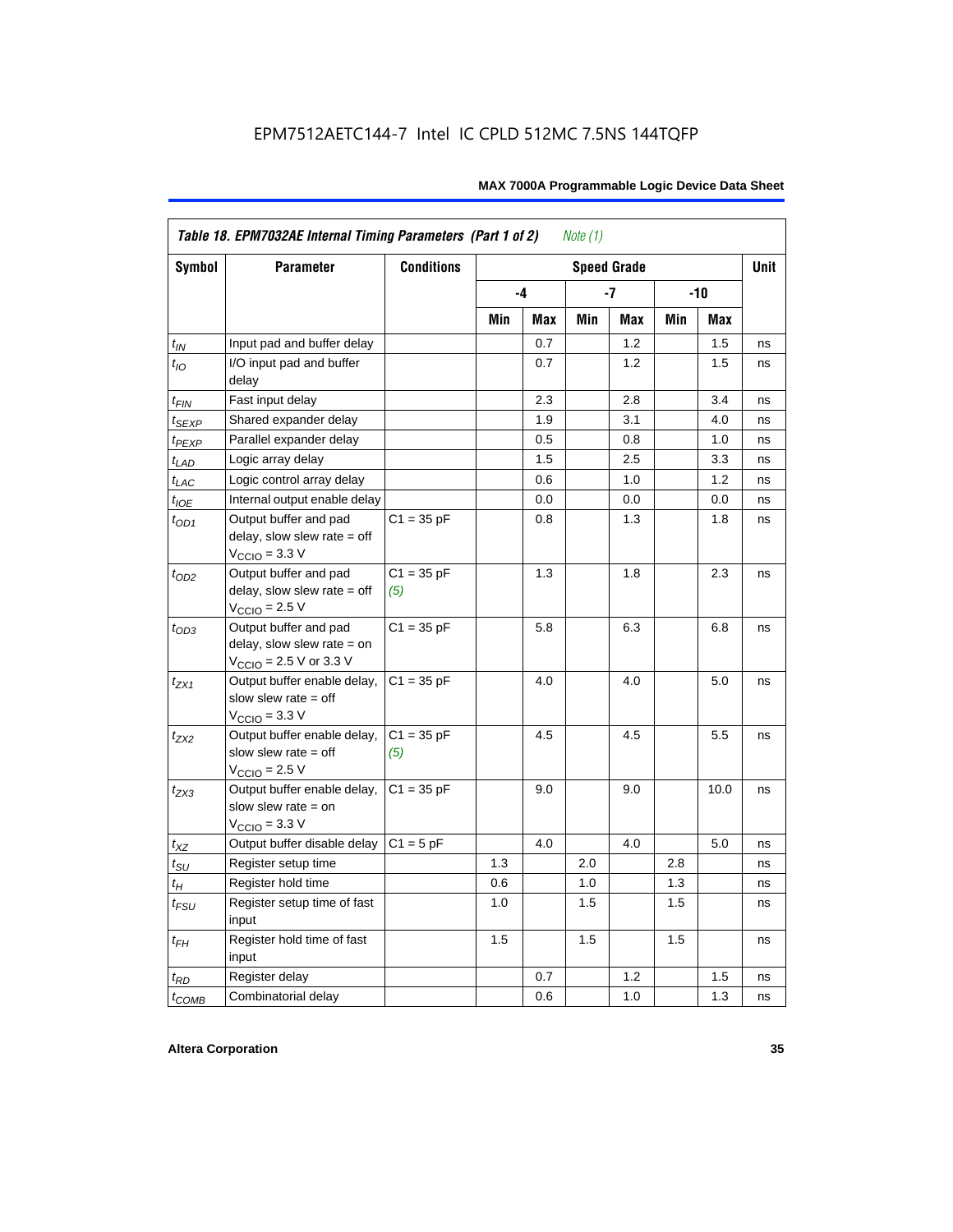|                  | Table 18. EPM7032AE Internal Timing Parameters (Part 2 of 2)<br>Note (1) |                   |                    |     |     |     |     |     |    |  |  |
|------------------|--------------------------------------------------------------------------|-------------------|--------------------|-----|-----|-----|-----|-----|----|--|--|
| Symbol           | <b>Parameter</b>                                                         | <b>Conditions</b> | <b>Speed Grade</b> |     |     |     |     |     |    |  |  |
|                  |                                                                          |                   |                    | -4  |     | -7  |     | -10 |    |  |  |
|                  |                                                                          |                   | Min                | Max | Min | Max | Min | Max |    |  |  |
| $t_{IC}$         | Array clock delay                                                        |                   |                    | 1.2 |     | 2.0 |     | 2.5 | ns |  |  |
| $t_{EN}$         | Register enable time                                                     |                   |                    | 0.6 |     | 1.0 |     | 1.2 | ns |  |  |
| $t_{GLOB}$       | Global control delay                                                     |                   |                    | 0.8 |     | 1.3 |     | 1.9 | ns |  |  |
| $t_{PRE}$        | Register preset time                                                     |                   |                    | 1.2 |     | 1.9 |     | 2.6 | ns |  |  |
| $t_{CLR}$        | Register clear time                                                      |                   |                    | 1.2 |     | 1.9 |     | 2.6 | ns |  |  |
| t <sub>PIA</sub> | PIA delay                                                                | (2)               |                    | 0.9 |     | 1.5 |     | 2.1 | ns |  |  |
| $t_{LPA}$        | Low-power adder                                                          | (6)               |                    | 2.5 |     | 4.0 |     | 5.0 | ns |  |  |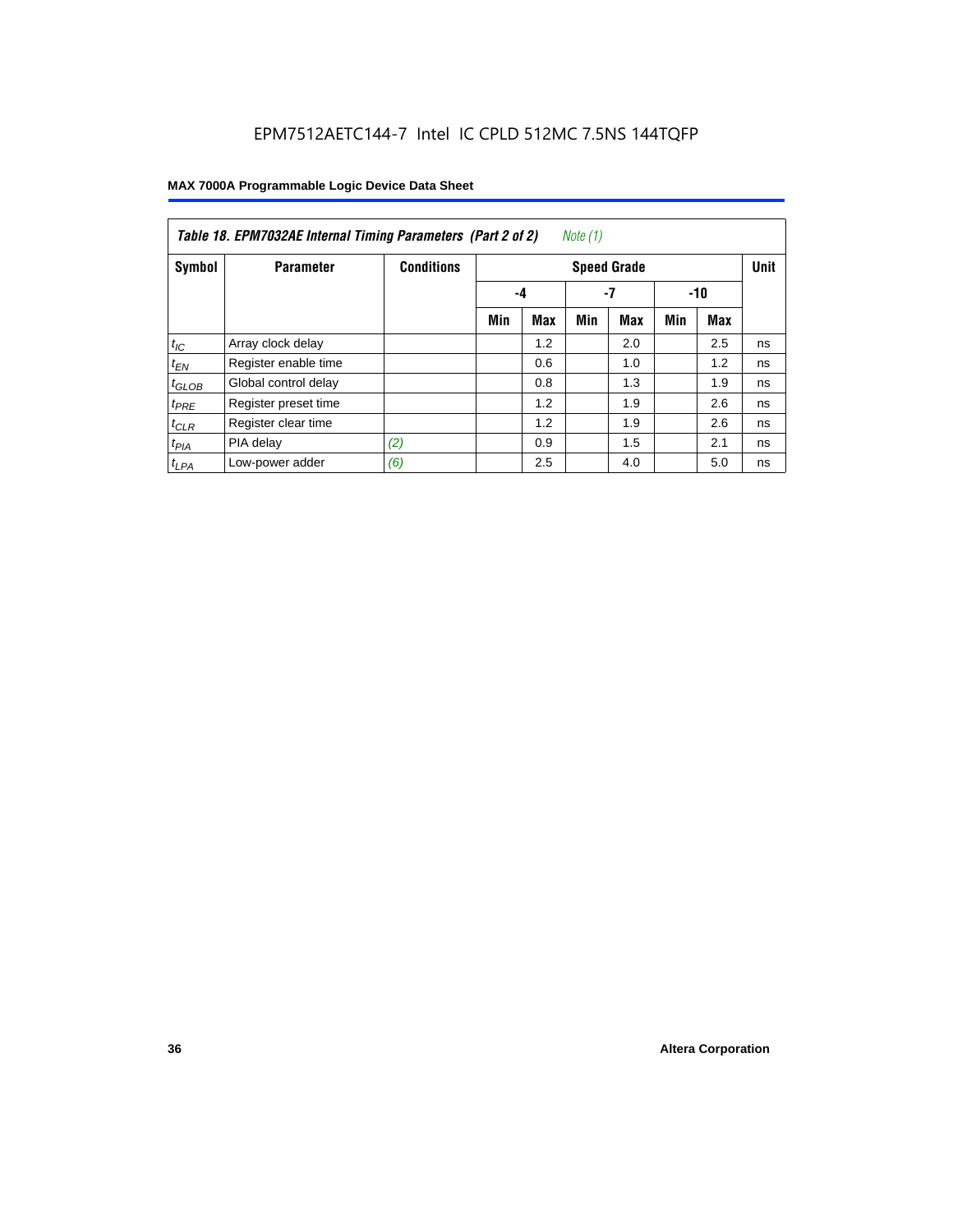| Symbol                 | <b>Parameter</b>                            | <b>Conditions</b>   |       |            | <b>Speed Grade</b> |            |       |            | <b>Unit</b> |
|------------------------|---------------------------------------------|---------------------|-------|------------|--------------------|------------|-------|------------|-------------|
|                        |                                             |                     | -4    |            |                    | $-7$       | $-10$ |            |             |
|                        |                                             |                     | Min   | <b>Max</b> | Min                | <b>Max</b> | Min   | <b>Max</b> |             |
| $t_{PD1}$              | Input to non-<br>registered output          | $C1 = 35 pF$<br>(2) |       | 4.5        |                    | 7.5        |       | 10.0       | ns          |
| t <sub>PD2</sub>       | I/O input to non-<br>registered output      | $C1 = 35 pF$<br>(2) |       | 4.5        |                    | 7.5        |       | 10.0       | ns          |
| $t_{\text{SU}}$        | Global clock setup<br>time                  | (2)                 | 2.8   |            | 4.7                |            | 6.2   |            | ns          |
| $t_H$                  | Global clock hold time                      | (2)                 | 0.0   |            | 0.0                |            | 0.0   |            | ns          |
| t <sub>FSU</sub>       | Global clock setup<br>time of fast input    |                     | 2.5   |            | 3.0                |            | 3.0   |            | ns          |
| $t_{FH}$               | Global clock hold time<br>of fast input     |                     | 0.0   |            | 0.0                |            | 0.0   |            | ns          |
| $t_{CO1}$              | Global clock to output<br>delay             | $C1 = 35 pF$        | 1.0   | 3.1        | 1.0                | 5.1        | 1.0   | 7.0        | ns          |
| $t_{CH}$               | Global clock high time                      |                     | 2.0   |            | 3.0                |            | 4.0   |            | ns          |
| $t_{CL}$               | Global clock low time                       |                     | 2.0   |            | 3.0                |            | 4.0   |            | ns          |
| $t_{ASU}$              | Array clock setup time                      | (2)                 | 1.6   |            | 2.6                |            | 3.6   |            | ns          |
| $t_{AH}$               | Array clock hold time                       | (2)                 | 0.3   |            | 0.4                |            | 0.6   |            | ns          |
| t <sub>ACO1</sub>      | Array clock to output<br>delay              | $C1 = 35 pF$<br>(2) | 1.0   | 4.3        | 1.0                | 7.2        | 1.0   | 9.6        | ns          |
| $t_{ACH}$              | Array clock high time                       |                     | 2.0   |            | 3.0                |            | 4.0   |            | ns          |
| <b>t<sub>ACL</sub></b> | Array clock low time                        |                     | 2.0   |            | 3.0                |            | 4.0   |            | ns          |
| t <sub>CPPW</sub>      | Minimum pulse width<br>for clear and preset | (3)                 | 2.0   |            | 3.0                |            | 4.0   |            | ns          |
| $t_{\text{CNT}}$       | Minimum global clock<br>period              | (2)                 |       | 4.5        |                    | 7.4        |       | 10.0       | ns          |
| $f_{CNT}$              | Maximum internal<br>global clock frequency  | (2), (4)            | 222.2 |            | 135.1              |            | 100.0 |            | <b>MHz</b>  |
| $t_{ACNT}$             | Minimum array clock<br>period               | (2)                 |       | 4.5        |                    | 7.4        |       | 10.0       | ns          |
| <b>fACNT</b>           | Maximum internal<br>array clock frequency   | (2), (4)            | 222.2 |            | 135.1              |            | 100.0 |            | <b>MHz</b>  |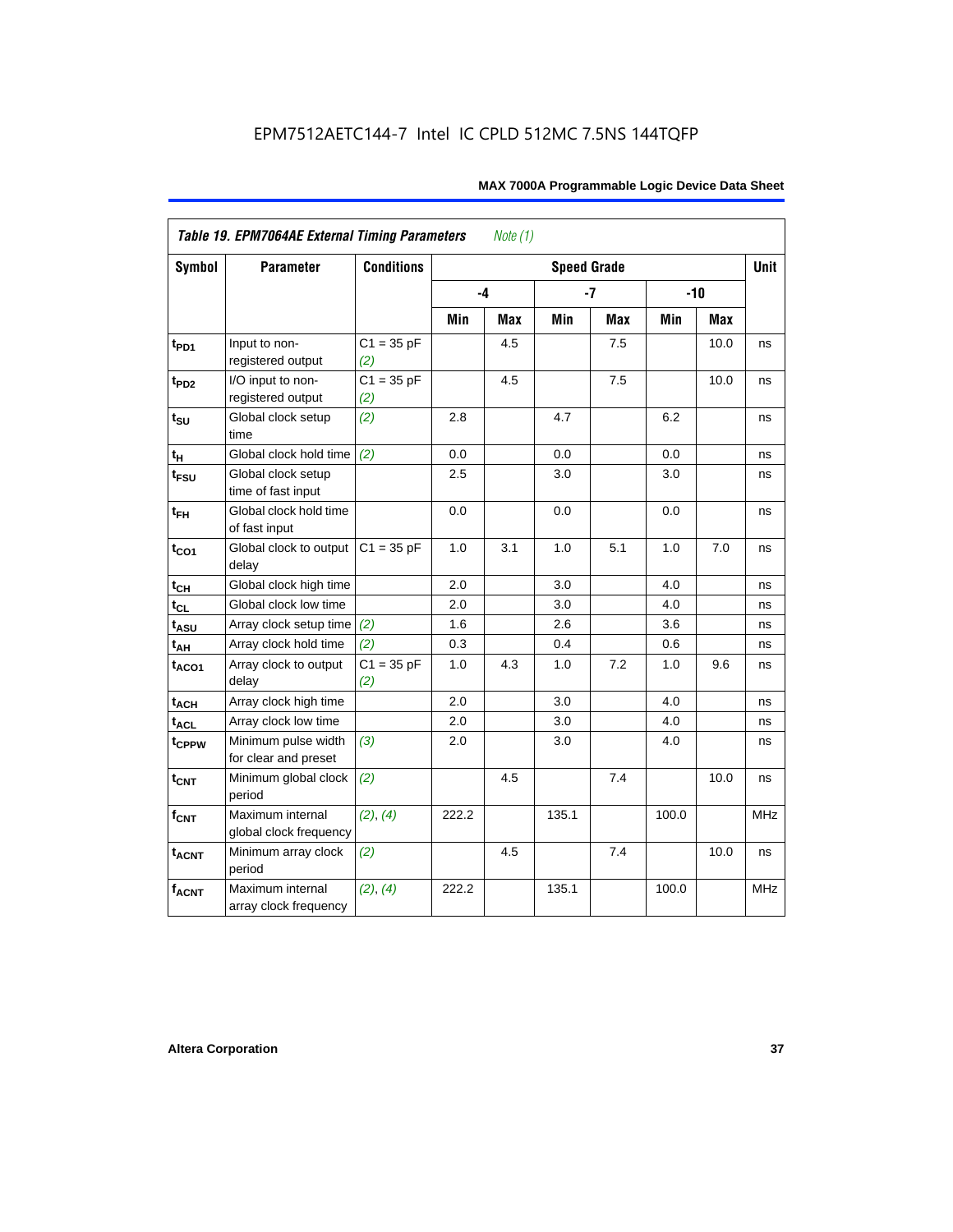|                   | Table 20. EPM7064AE Internal Timing Parameters (Part 1 of 2)                                |                     |     |      | Note $(1)$ |                    |     |       |             |
|-------------------|---------------------------------------------------------------------------------------------|---------------------|-----|------|------------|--------------------|-----|-------|-------------|
| Symbol            | <b>Parameter</b>                                                                            | <b>Conditions</b>   |     |      |            | <b>Speed Grade</b> |     |       | <b>Unit</b> |
|                   |                                                                                             |                     |     | $-4$ |            | -7                 |     | $-10$ |             |
|                   |                                                                                             |                     | Min | Max  | Min        | Max                | Min | Max   |             |
| $t_{IN}$          | Input pad and buffer delay                                                                  |                     |     | 0.6  |            | 1.1                |     | 1.4   | ns          |
| $t_{IO}$          | I/O input pad and buffer<br>delay                                                           |                     |     | 0.6  |            | 1.1                |     | 1.4   | ns          |
| t <sub>FIN</sub>  | Fast input delay                                                                            |                     |     | 2.5  |            | 3.0                |     | 3.7   | ns          |
| t <sub>SEXP</sub> | Shared expander delay                                                                       |                     |     | 1.8  |            | 3.0                |     | 3.9   | ns          |
| t <sub>PEXP</sub> | Parallel expander delay                                                                     |                     |     | 0.4  |            | 0.7                |     | 0.9   | ns          |
| $t_{LAD}$         | Logic array delay                                                                           |                     |     | 1.5  |            | 2.5                |     | 3.2   | ns          |
| $t_{LAC}$         | Logic control array delay                                                                   |                     |     | 0.6  |            | 1.0                |     | 1.2   | ns          |
| $t_{IOE}$         | Internal output enable delay                                                                |                     |     | 0.0  |            | 0.0                |     | 0.0   | ns          |
| $t_{OD1}$         | Output buffer and pad<br>delay, slow slew rate $=$ off<br>$VCCIO = 3.3 V$                   | $C1 = 35 pF$        |     | 0.8  |            | 1.3                |     | 1.8   | ns          |
| $t_{OD2}$         | Output buffer and pad<br>delay, slow slew rate $=$ off<br>$V_{\text{CCIO}} = 2.5 V$         | $C1 = 35 pF$<br>(5) |     | 1.3  |            | 1.8                |     | 2.3   | ns          |
| $t_{OD3}$         | Output buffer and pad<br>delay, slow slew rate $=$ on<br>$V_{\text{CCIO}}$ = 2.5 V or 3.3 V | $C1 = 35 pF$        |     | 5.8  |            | 6.3                |     | 6.8   | ns          |
| $t_{ZX1}$         | Output buffer enable delay,<br>slow slew rate $=$ off<br>$VCCIO = 3.3 V$                    | $C1 = 35 pF$        |     | 4.0  |            | 4.0                |     | 5.0   | ns          |
| $t_{ZX2}$         | Output buffer enable delay,<br>slow slew rate $=$ off<br>$V_{\text{CCIO}}$ = 2.5 V          | $C1 = 35 pF$<br>(5) |     | 4.5  |            | 4.5                |     | 5.5   | ns          |
| $t_{ZX3}$         | Output buffer enable delay,<br>slow slew rate $=$ on<br>$VCCIO = 3.3 V$                     | $C1 = 35 pF$        |     | 9.0  |            | 9.0                |     | 10.0  | ns          |
| $t_{XZ}$          | Output buffer disable delay                                                                 | $C1 = 5pF$          |     | 4.0  |            | 4.0                |     | 5.0   | ns          |
| $t_{\text{SU}}$   | Register setup time                                                                         |                     | 1.3 |      | 2.0        |                    | 2.9 |       | ns          |
| $t_H$             | Register hold time                                                                          |                     | 0.6 |      | 1.0        |                    | 1.3 |       | ns          |
| $t_{FSU}$         | Register setup time of fast<br>input                                                        |                     | 1.0 |      | 1.5        |                    | 1.5 |       | ns          |
| $t_{FH}$          | Register hold time of fast<br>input                                                         |                     | 1.5 |      | 1.5        |                    | 1.5 |       | ns          |
| $t_{RD}$          | Register delay                                                                              |                     |     | 0.7  |            | 1.2                |     | 1.6   | ns          |
| $t_{COMB}$        | Combinatorial delay                                                                         |                     |     | 0.6  |            | 0.9                |     | 1.3   | ns          |
| $t_{IC}$          | Array clock delay                                                                           |                     |     | 1.2  |            | 1.9                |     | 2.5   | ns          |

**38 Altera Corporation**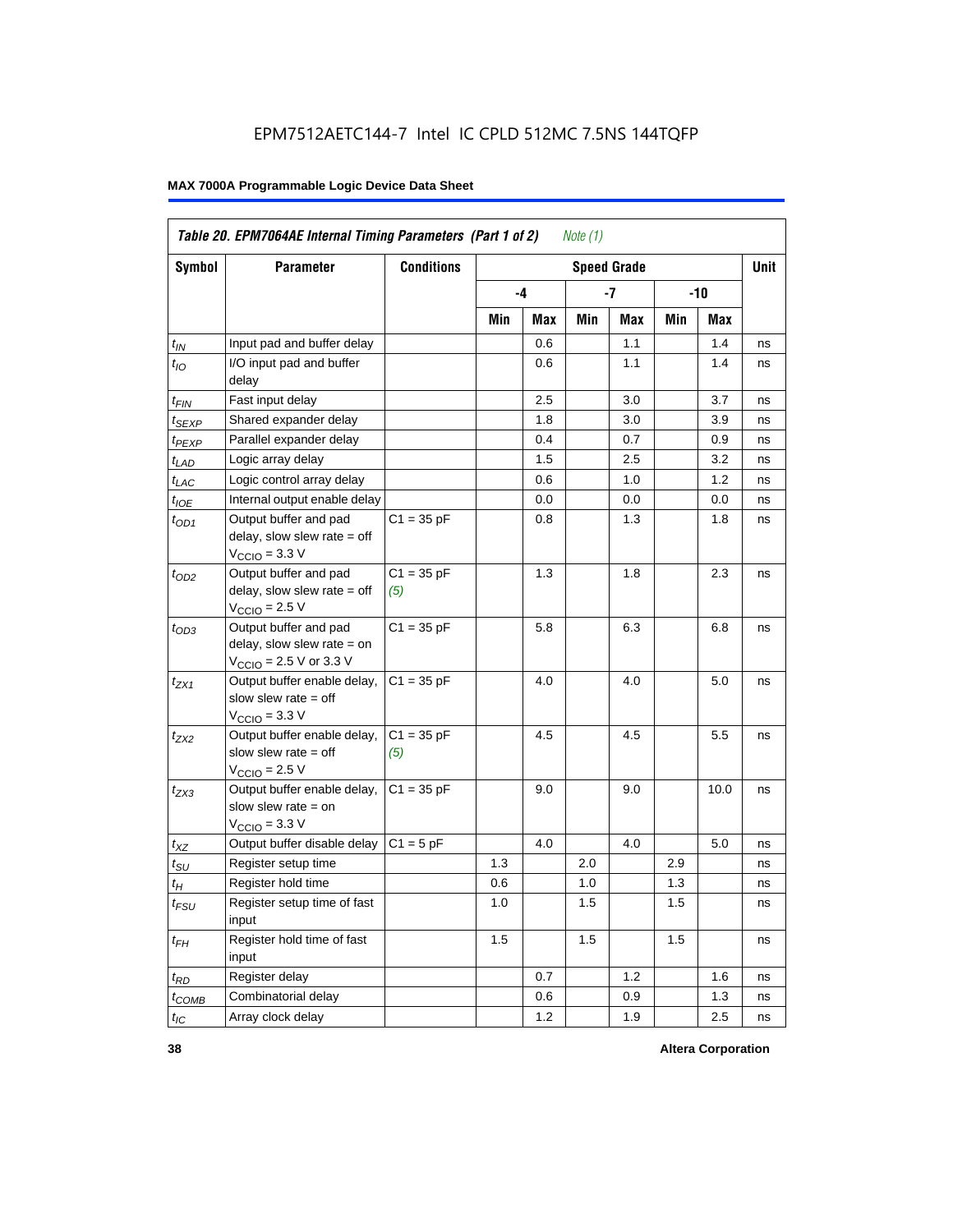| Note $(1)$<br>Table 20. EPM7064AE Internal Timing Parameters (Part 2 of 2) |                      |                   |     |     |     |                    |     |     |             |  |  |
|----------------------------------------------------------------------------|----------------------|-------------------|-----|-----|-----|--------------------|-----|-----|-------------|--|--|
| Symbol                                                                     | <b>Parameter</b>     | <b>Conditions</b> |     |     |     | <b>Speed Grade</b> |     |     | <b>Unit</b> |  |  |
|                                                                            |                      |                   | -4  | -10 |     |                    |     |     |             |  |  |
|                                                                            |                      |                   | Min | Max | Min | <b>Max</b>         | Min | Max |             |  |  |
| $t_{EN}$                                                                   | Register enable time |                   |     | 0.6 |     | 1.0                |     | 1.2 | ns          |  |  |
| $t_{GLOB}$                                                                 | Global control delay |                   |     | 1.0 |     | 1.5                |     | 2.2 | ns          |  |  |
| $t_{PRE}$                                                                  | Register preset time |                   |     | 1.3 |     | 2.1                |     | 2.9 | ns          |  |  |
| $t_{CLR}$                                                                  | Register clear time  |                   |     | 1.3 |     | 2.1                |     | 2.9 | ns          |  |  |
| $t_{PIA}$                                                                  | PIA delay            | (2)               |     | 1.0 |     | 1.7                |     | 2.3 | ns          |  |  |
| $t_{LPA}$                                                                  | Low-power adder      | (6)               |     | 3.5 |     | 4.0                |     | 5.0 | ns          |  |  |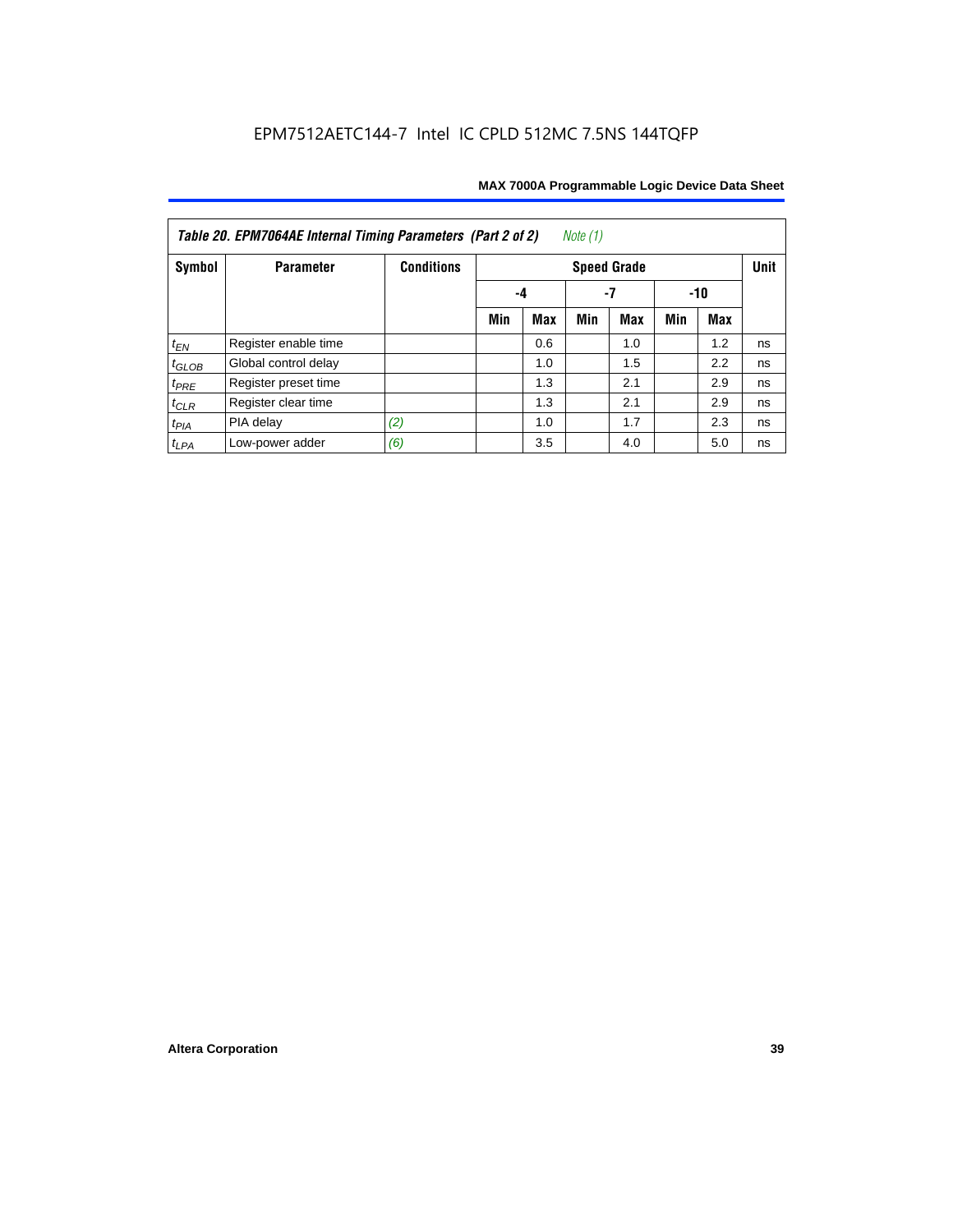|                        | Table 21. EPM7128AE External Timing Parameters |                     |       | Note (1)   |                    |            |      |            |            |
|------------------------|------------------------------------------------|---------------------|-------|------------|--------------------|------------|------|------------|------------|
| <b>Symbol</b>          | <b>Parameter</b>                               | <b>Conditions</b>   |       |            | <b>Speed Grade</b> |            |      |            | Unit       |
|                        |                                                |                     | -5    |            |                    | $-7$       |      | $-10$      |            |
|                        |                                                |                     | Min   | <b>Max</b> | Min                | <b>Max</b> | Min  | <b>Max</b> |            |
| $t_{PD1}$              | Input to non-<br>registered output             | $C1 = 35 pF$<br>(2) |       | 5.0        |                    | 7.5        |      | 10         | ns         |
| t <sub>PD2</sub>       | I/O input to non-<br>registered output         | $C1 = 35 pF$<br>(2) |       | 5.0        |                    | 7.5        |      | 10         | ns         |
| $t_{\text{SU}}$        | Global clock setup<br>time                     | (2)                 | 3.3   |            | 4.9                |            | 6.6  |            | ns         |
| $t_H$                  | Global clock hold time                         | (2)                 | 0.0   |            | 0.0                |            | 0.0  |            | ns         |
| $t_{FSU}$              | Global clock setup<br>time of fast input       |                     | 2.5   |            | 3.0                |            | 3.0  |            | ns         |
| $t_{FH}$               | Global clock hold time<br>of fast input        |                     | 0.0   |            | 0.0                |            | 0.0  |            | ns         |
| $t_{CO1}$              | Global clock to output<br>delay                | $C1 = 35 pF$        | 1.0   | 3.4        | $1.0$              | 5.0        | 1.0  | 6.6        | ns         |
| $t_{CH}$               | Global clock high time                         |                     | 2.0   |            | 3.0                |            | 4.0  |            | ns         |
| $t_{CL}$               | Global clock low time                          |                     | 2.0   |            | 3.0                |            | 4.0  |            | ns         |
| $t_{A S U}$            | Array clock setup time                         | (2)                 | 1.8   |            | 2.8                |            | 3.8  |            | ns         |
| t <sub>АН</sub>        | Array clock hold time                          | (2)                 | 0.2   |            | 0.3                |            | 0.4  |            | ns         |
| $t_{ACO1}$             | Array clock to output<br>delay                 | $C1 = 35 pF$<br>(2) | 1.0   | 4.9        | 1.0                | 7.1        | 1.0  | 9.4        | ns         |
| $t_{ACH}$              | Array clock high time                          |                     | 2.0   |            | 3.0                |            | 4.0  |            | ns         |
| <b>t<sub>ACL</sub></b> | Array clock low time                           |                     | 2.0   |            | 3.0                |            | 4.0  |            | ns         |
| t <sub>CPPW</sub>      | Minimum pulse width<br>for clear and preset    | (3)                 | 2.0   |            | 3.0                |            | 4.0  |            | ns         |
| $t_{\text{CNT}}$       | Minimum global clock<br>period                 | (2)                 |       | 5.2        |                    | 7.7        |      | 10.2       | ns         |
| $f_{CNT}$              | Maximum internal<br>global clock frequency     | (2), (4)            | 192.3 |            | 129.9              |            | 98.0 |            | <b>MHz</b> |
| $t_{ACNT}$             | Minimum array clock<br>period                  | (2)                 |       | 5.2        |                    | 7.7        |      | 10.2       | ns         |
| $f_{ACNT}$             | Maximum internal<br>array clock frequency      | (2), (4)            | 192.3 |            | 129.9              |            | 98.0 |            | <b>MHz</b> |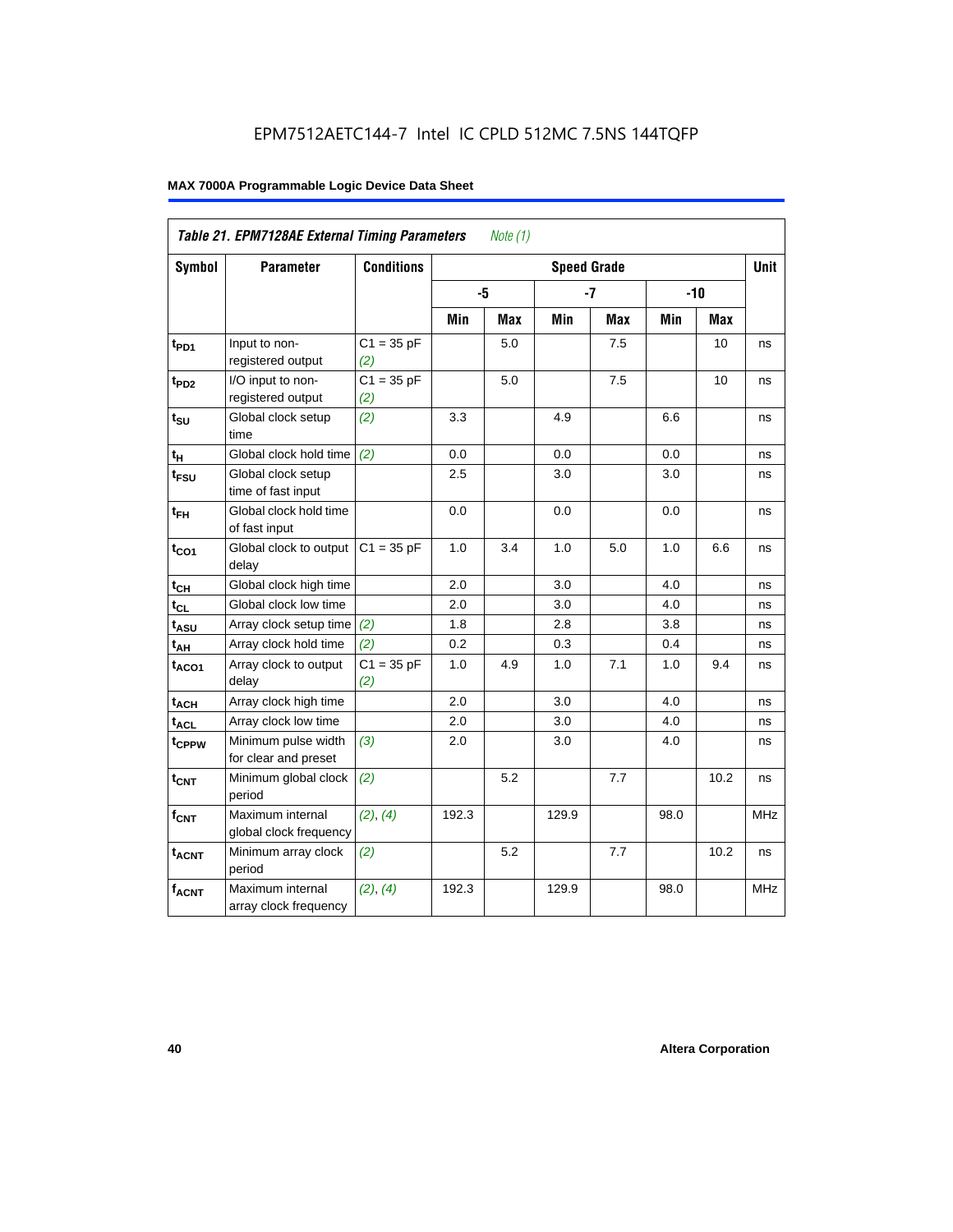|                    | Table 22. EPM7128AE Internal Timing Parameters (Part 1 of 2)                                |                     |     |     | Note $(1)$ |                    |     |         |             |
|--------------------|---------------------------------------------------------------------------------------------|---------------------|-----|-----|------------|--------------------|-----|---------|-------------|
| Symbol             | <b>Parameter</b>                                                                            | <b>Conditions</b>   |     |     |            | <b>Speed Grade</b> |     |         | <b>Unit</b> |
|                    |                                                                                             |                     |     | -5  |            | $-7$               |     | $-10$   |             |
|                    |                                                                                             |                     | Min | Max | Min        | Max                | Min | Max     |             |
| $t_{IN}$           | Input pad and buffer delay                                                                  |                     |     | 0.7 |            | 1.0                |     | 1.4     | ns          |
| $t_{IO}$           | I/O input pad and buffer<br>delay                                                           |                     |     | 0.7 |            | 1.0                |     | 1.4     | ns          |
| $t_{\mathsf{FIN}}$ | Fast input delay                                                                            |                     |     | 2.5 |            | 3.0                |     | 3.4     | ns          |
| $t_{SEXP}$         | Shared expander delay                                                                       |                     |     | 2.0 |            | 2.9                |     | 3.8     | ns          |
| $t_{PEXP}$         | Parallel expander delay                                                                     |                     |     | 0.4 |            | 0.7                |     | 0.9     | ns          |
| $t_{LAD}$          | Logic array delay                                                                           |                     |     | 1.6 |            | 2.4                |     | 3.1     | ns          |
| $t_{LAC}$          | Logic control array delay                                                                   |                     |     | 0.7 |            | 1.0                |     | 1.3     | ns          |
| $t_{IOE}$          | Internal output enable delay                                                                |                     |     | 0.0 |            | 0.0                |     | 0.0     | ns          |
| $t_{OD1}$          | Output buffer and pad<br>delay, slow slew rate = off<br>$VCCIO = 3.3 V$                     | $C1 = 35 pF$        |     | 0.8 |            | 1.2                |     | 1.6     | ns          |
| $t_{OD2}$          | Output buffer and pad<br>$delay$ , slow slew rate = off<br>$VCCIO = 2.5 V$                  | $C1 = 35 pF$<br>(5) |     | 1.3 |            | 1.7                |     | 2.1     | ns          |
| $t_{OD3}$          | Output buffer and pad<br>delay, slow slew rate $=$ on<br>$V_{\text{CCIO}}$ = 2.5 V or 3.3 V | $C1 = 35 pF$        |     | 5.8 |            | 6.2                |     | 6.6     | ns          |
| $t_{ZX1}$          | Output buffer enable delay,<br>slow slew rate $=$ off<br>$VCCIO = 3.3 V$                    | $C1 = 35 pF$        |     | 4.0 |            | 4.0                |     | 5.0     | ns          |
| $t_{7X2}$          | Output buffer enable delay,<br>slow slew rate $=$ off<br>$V_{\text{CCIO}} = 2.5 V$          | $C1 = 35 pF$<br>(5) |     | 4.5 |            | 4.5                |     | $5.5\,$ | ns          |
| $t_{ZX3}$          | Output buffer enable delay,<br>slow slew rate $=$ on<br>$V_{\text{CCIO}} = 3.3 \text{ V}$   | $C1 = 35 pF$        |     | 9.0 |            | 9.0                |     | 10.0    | ns          |
| $t_{XZ}$           | Output buffer disable delay                                                                 | $C1 = 5 pF$         |     | 4.0 |            | 4.0                |     | 5.0     | ns          |
| $t_{\text{SU}}$    | Register setup time                                                                         |                     | 1.4 |     | 2.1        |                    | 2.9 |         | ns          |
| $t_H$              | Register hold time                                                                          |                     | 0.6 |     | 1.0        |                    | 1.3 |         | ns          |
| $t_{\mathit{FSU}}$ | Register setup time of fast<br>input                                                        |                     | 1.1 |     | 1.6        |                    | 1.6 |         | ns          |
| $t_{FH}$           | Register hold time of fast<br>input                                                         |                     | 1.4 |     | 1.4        |                    | 1.4 |         | ns          |
| $t_{RD}$           | Register delay                                                                              |                     |     | 0.8 |            | 1.2                |     | 1.6     | ns          |
| $t_{COMB}$         | Combinatorial delay                                                                         |                     |     | 0.5 |            | 0.9                |     | 1.3     | ns          |
| $t_{IC}$           | Array clock delay                                                                           |                     |     | 1.2 |            | 1.7                |     | 2.2     | ns          |

**Altera Corporation 41**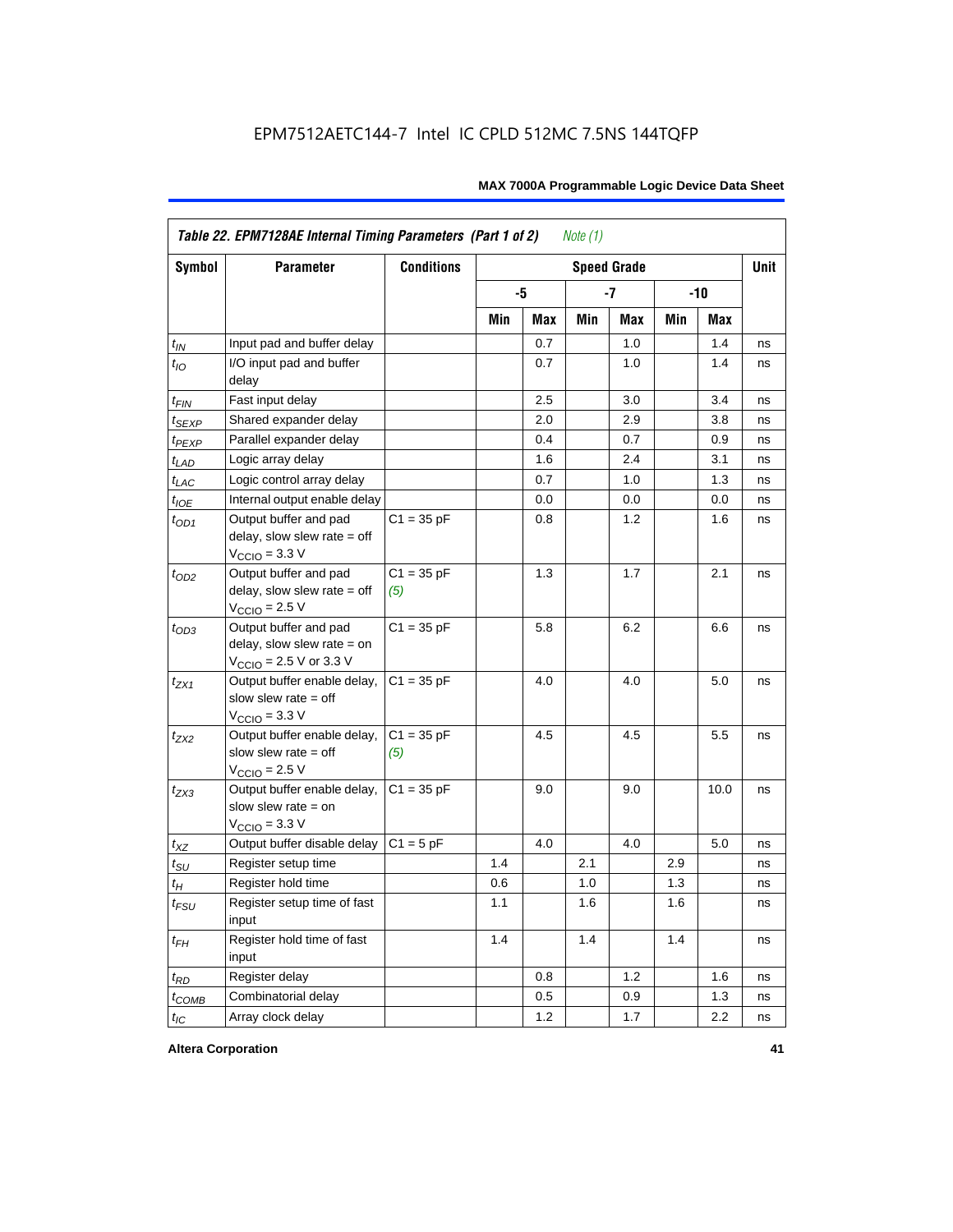| Note (1)<br>Table 22. EPM7128AE Internal Timing Parameters (Part 2 of 2) |                      |                   |     |                 |     |                    |     |            |             |  |  |  |
|--------------------------------------------------------------------------|----------------------|-------------------|-----|-----------------|-----|--------------------|-----|------------|-------------|--|--|--|
| Symbol                                                                   | <b>Parameter</b>     | <b>Conditions</b> |     |                 |     | <b>Speed Grade</b> |     |            | <b>Unit</b> |  |  |  |
|                                                                          |                      |                   |     | -5<br>-7<br>-10 |     |                    |     |            |             |  |  |  |
|                                                                          |                      |                   | Min | <b>Max</b>      | Min | <b>Max</b>         | Min | <b>Max</b> |             |  |  |  |
| $t_{EN}$                                                                 | Register enable time |                   |     | 0.7             |     | 1.0                |     | 1.3        | ns          |  |  |  |
| $t_{GLOB}$                                                               | Global control delay |                   |     | 1.1             |     | 1.6                |     | 2.0        | ns          |  |  |  |
| $t_{PRE}$                                                                | Register preset time |                   |     | 1.4             |     | 2.0                |     | 2.7        | ns          |  |  |  |
| $t_{CLR}$                                                                | Register clear time  |                   |     | 1.4             |     | 2.0                |     | 2.7        | ns          |  |  |  |
| $t_{PIA}$                                                                | PIA delay            | (2)               |     | 1.4             |     | 2.0                |     | 2.6        | ns          |  |  |  |
| $t_{LPA}$                                                                | Low-power adder      | (6)               |     | 4.0             |     | 4.0                |     | 5.0        | ns          |  |  |  |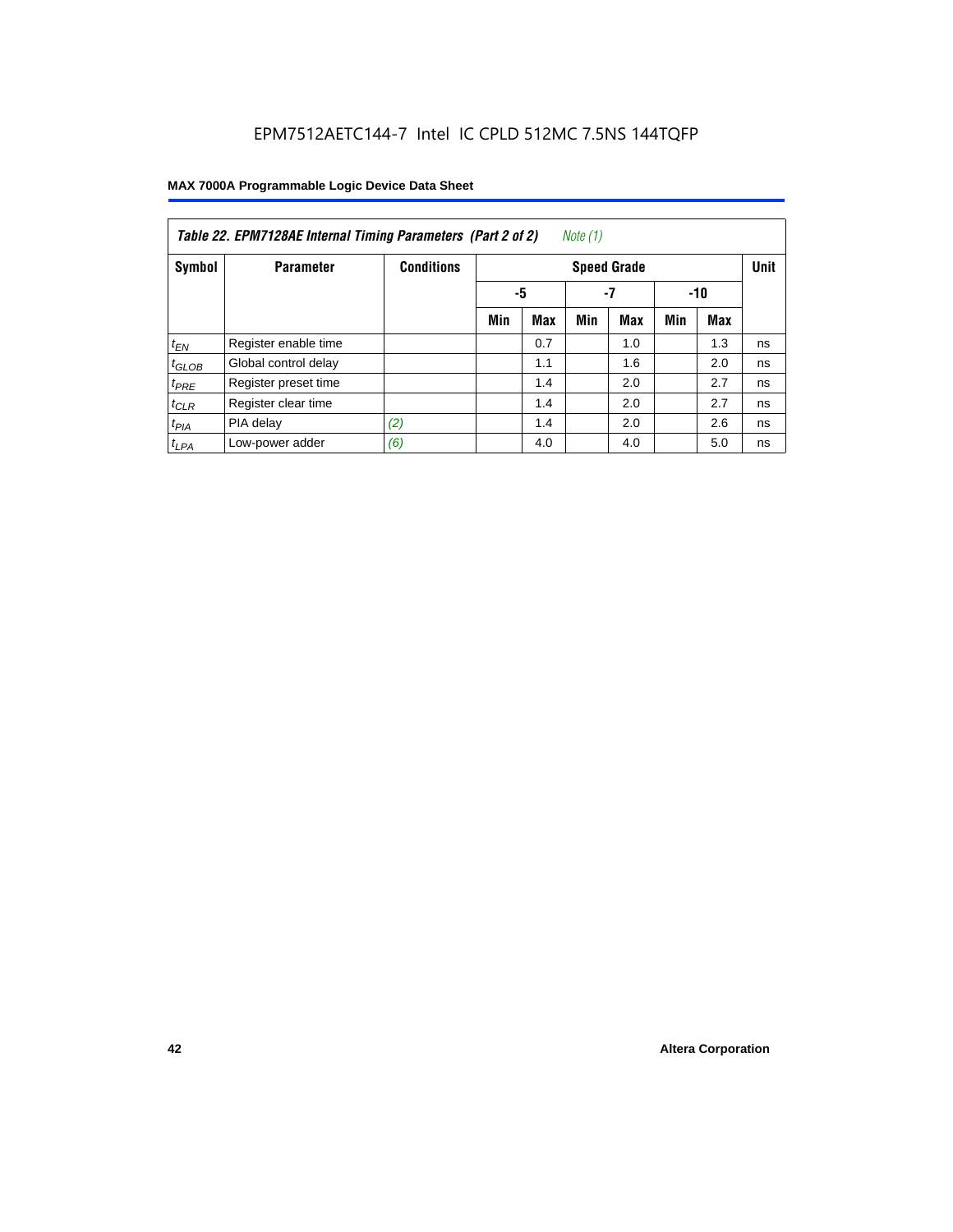| Symbol                 | <b>Parameter</b>                            | <b>Conditions</b>   |       |            | <b>Speed Grade</b> |            |      |       | <b>Unit</b> |
|------------------------|---------------------------------------------|---------------------|-------|------------|--------------------|------------|------|-------|-------------|
|                        |                                             |                     | -5    |            |                    | $-7$       |      | $-10$ |             |
|                        |                                             |                     | Min   | <b>Max</b> | Min                | <b>Max</b> | Min  | Max   |             |
| t <sub>PD1</sub>       | Input to non-<br>registered output          | $C1 = 35 pF$<br>(2) |       | 5.5        |                    | 7.5        |      | 10    | ns          |
| $t_{PD2}$              | I/O input to non-<br>registered output      | $C1 = 35 pF$<br>(2) |       | 5.5        |                    | 7.5        |      | 10    | ns          |
| $t_{\text{SU}}$        | Global clock setup<br>time                  | (2)                 | 3.9   |            | 5.2                |            | 6.9  |       | ns          |
| $t_H$                  | Global clock hold time                      | (2)                 | 0.0   |            | 0.0                |            | 0.0  |       | ns          |
| t <sub>FSU</sub>       | Global clock setup<br>time of fast input    |                     | 2.5   |            | 3.0                |            | 3.0  |       | ns          |
| $t_{FH}$               | Global clock hold time<br>of fast input     |                     | 0.0   |            | 0.0                |            | 0.0  |       | ns          |
| $t_{CO1}$              | Global clock to output<br>delay             | $C1 = 35 pF$        | 1.0   | 3.5        | 1.0                | 4.8        | 1.0  | 6.4   | ns          |
| $t_{CH}$               | Global clock high time                      |                     | 2.0   |            | 3.0                |            | 4.0  |       | ns          |
| $t_{CL}$               | Global clock low time                       |                     | 2.0   |            | 3.0                |            | 4.0  |       | ns          |
| t <sub>ASU</sub>       | Array clock setup time                      | (2)                 | 2.0   |            | 2.7                |            | 3.6  |       | ns          |
| $t_{AH}$               | Array clock hold time                       | (2)                 | 0.2   |            | 0.3                |            | 0.5  |       | ns          |
| $t_{ACO1}$             | Array clock to output<br>delay              | $C1 = 35 pF$<br>(2) | 1.0   | 5.4        | 1.0                | 7.3        | 1.0  | 9.7   | ns          |
| $t_{ACH}$              | Array clock high time                       |                     | 2.0   |            | 3.0                |            | 4.0  |       | ns          |
| <b>t<sub>ACL</sub></b> | Array clock low time                        |                     | 2.0   |            | 3.0                |            | 4.0  |       | ns          |
| tcPPW                  | Minimum pulse width<br>for clear and preset | (3)                 | 2.0   |            | 3.0                |            | 4.0  |       | ns          |
| $t_{\text{CNT}}$       | Minimum global clock<br>period              | (2)                 |       | 5.8        |                    | 7.9        |      | 10.5  | ns          |
| $f_{CNT}$              | Maximum internal<br>global clock frequency  | (2), (4)            | 172.4 |            | 126.6              |            | 95.2 |       | <b>MHz</b>  |
| $t_{ACNT}$             | Minimum array clock<br>period               | (2)                 |       | 5.8        |                    | 7.9        |      | 10.5  | ns          |
| <b>fACNT</b>           | Maximum internal<br>array clock frequency   | (2), (4)            | 172.4 |            | 126.6              |            | 95.2 |       | <b>MHz</b>  |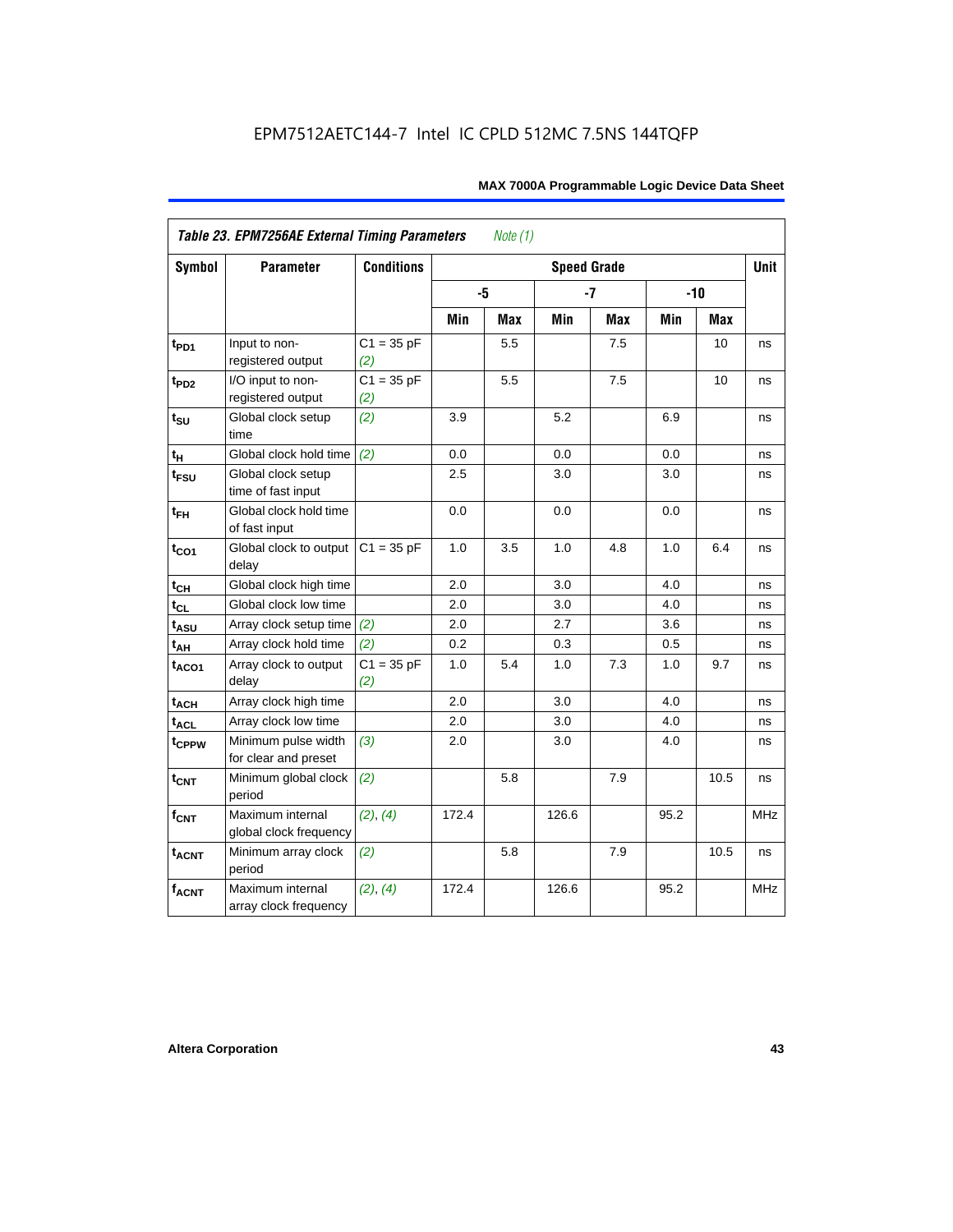|                             |                                                                                                              | <b>Conditions</b>   |     |     |     |                    |     |      |             |
|-----------------------------|--------------------------------------------------------------------------------------------------------------|---------------------|-----|-----|-----|--------------------|-----|------|-------------|
| Symbol                      | <b>Parameter</b>                                                                                             |                     |     |     |     | <b>Speed Grade</b> |     |      | <b>Unit</b> |
|                             |                                                                                                              |                     |     | -5  |     | -7                 |     | -10  |             |
|                             |                                                                                                              |                     | Min | Max | Min | Max                | Min | Max  |             |
| $t_{IN}$                    | Input pad and buffer delay                                                                                   |                     |     | 0.7 |     | 0.9                |     | 1.2  | ns          |
| $t_{IO}$                    | I/O input pad and buffer<br>delay                                                                            |                     |     | 0.7 |     | 0.9                |     | 1.2  | ns          |
| t <sub>FIN</sub>            | Fast input delay                                                                                             |                     |     | 2.4 |     | 2.9                |     | 3.4  | ns          |
| t <sub>SEXP</sub>           | Shared expander delay                                                                                        |                     |     | 2.1 |     | 2.8                |     | 3.7  | ns          |
| t <sub>PEXP</sub>           | Parallel expander delay                                                                                      |                     |     | 0.3 |     | 0.5                |     | 0.6  | ns          |
| $t_{LAD}$                   | Logic array delay                                                                                            |                     |     | 1.7 |     | 2.2                |     | 2.8  | ns          |
| $t_{LAC}$                   | Logic control array delay                                                                                    |                     |     | 0.8 |     | 1.0                |     | 1.3  | ns          |
| $t_{IOE}$                   | Internal output enable delay                                                                                 |                     |     | 0.0 |     | 0.0                |     | 0.0  | ns          |
| $t_{OD1}$                   | Output buffer and pad<br>$delay$ , slow slew rate = off<br>$V_{\text{CCIO}} = 3.3 \text{ V}$                 | $C1 = 35 pF$        |     | 0.9 |     | 1.2                |     | 1.6  | ns          |
| $t_{OD2}$                   | Output buffer and pad<br>delay, slow slew rate $=$ off<br>$V_{\text{CCIO}} = 2.5 V$                          | $C1 = 35 pF$<br>(5) |     | 1.4 |     | 1.7                |     | 2.1  | ns          |
| $t_{OD3}$                   | Output buffer and pad<br>delay, slow slew rate $=$ on<br>$V_{\text{CCIO}} = 2.5 \text{ V or } 3.3 \text{ V}$ | $C1 = 35 pF$        |     | 5.9 |     | 6.2                |     | 6.6  | ns          |
| $t_{ZX1}$                   | Output buffer enable delay,<br>slow slew rate $=$ off<br>$V_{\text{CCIO}} = 3.3 \text{ V}$                   | $C1 = 35 pF$        |     | 4.0 |     | 4.0                |     | 5.0  | ns          |
| t <sub>ZX2</sub>            | Output buffer enable delay,<br>slow slew rate $=$ off<br>$V_{\text{CCIO}} = 2.5 V$                           | $C1 = 35 pF$<br>(5) |     | 4.5 |     | 4.5                |     | 5.5  | ns          |
| t <sub>ZX3</sub>            | Output buffer enable delay,<br>slow slew rate $=$ on<br>$VCCIO = 3.3 V$                                      | $C1 = 35 pF$        |     | 9.0 |     | 9.0                |     | 10.0 | ns          |
| $t_{XZ}$                    | Output buffer disable delay                                                                                  | $C1 = 5pF$          |     | 4.0 |     | 4.0                |     | 5.0  | ns          |
| $t_{\scriptstyle\text{SU}}$ | Register setup time                                                                                          |                     | 1.5 |     | 2.1 |                    | 2.9 |      | ns          |
| $t_{\mathcal{H}}$           | Register hold time                                                                                           |                     | 0.7 |     | 0.9 |                    | 1.2 |      | ns          |
| t <sub>FSU</sub>            | Register setup time of fast<br>input                                                                         |                     | 1.1 |     | 1.6 |                    | 1.6 |      | ns          |
| $t_{FH}$                    | Register hold time of fast<br>input                                                                          |                     | 1.4 |     | 1.4 |                    | 1.4 |      | ns          |
| $t_{RD}$                    | Register delay                                                                                               |                     |     | 0.9 |     | 1.2                |     | 1.6  | ns          |
| $t_{\text{COMB}}$           | Combinatorial delay                                                                                          |                     |     | 0.5 |     | 0.8                |     | 1.2  | ns          |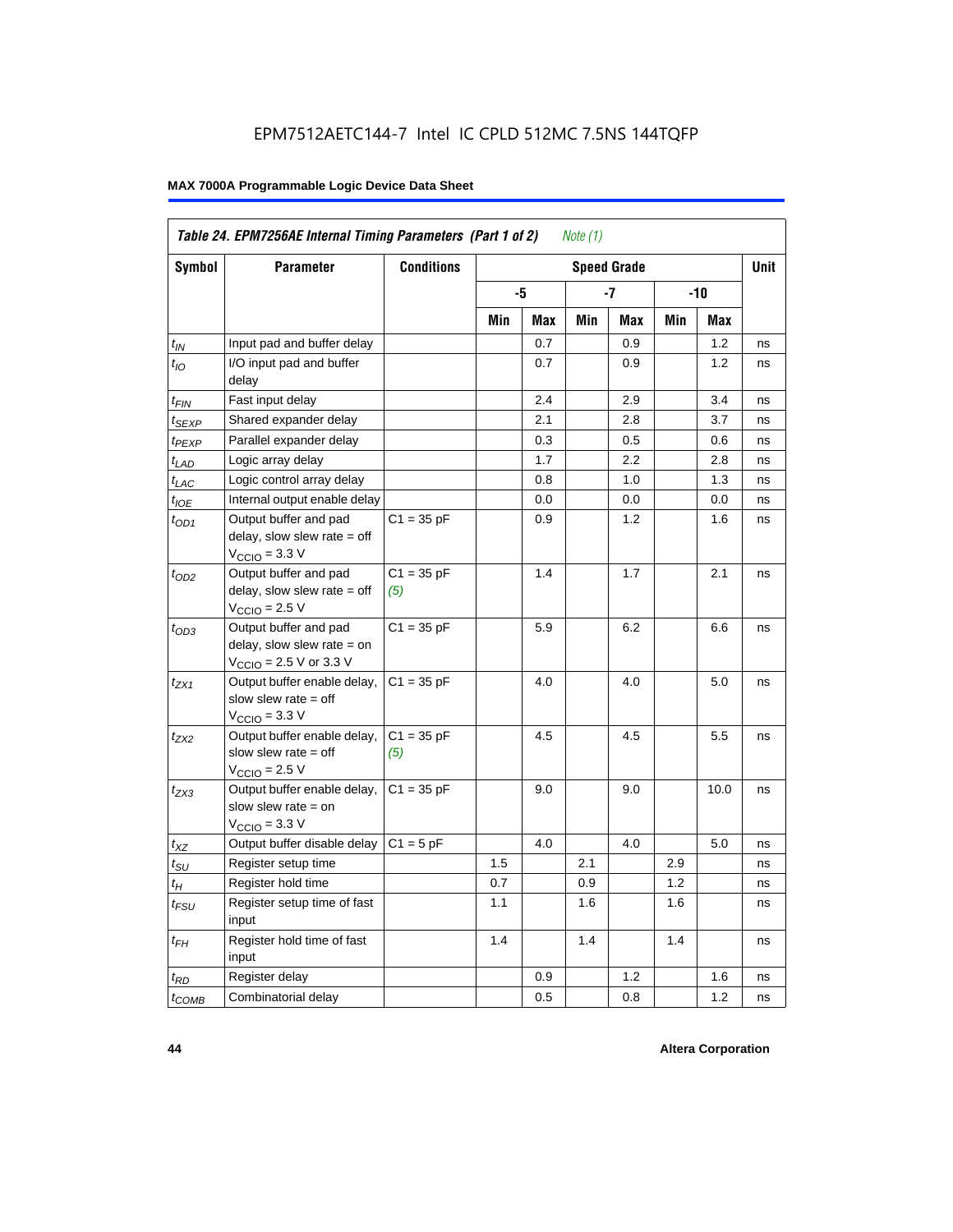| Table 24. EPM7256AE Internal Timing Parameters (Part 2 of 2)<br>Note (1) |                      |                   |     |     |     |                    |     |     |             |  |  |
|--------------------------------------------------------------------------|----------------------|-------------------|-----|-----|-----|--------------------|-----|-----|-------------|--|--|
| Symbol                                                                   | <b>Parameter</b>     | <b>Conditions</b> |     |     |     | <b>Speed Grade</b> |     |     | <b>Unit</b> |  |  |
|                                                                          |                      |                   |     | -5  |     | $-10$              |     |     |             |  |  |
|                                                                          |                      |                   | Min | Max | Min | Max                | Min | Max |             |  |  |
| $t_{\mathit{IC}}$                                                        | Array clock delay    |                   |     | 1.2 |     | 1.6                |     | 2.1 | ns          |  |  |
| $t_{EN}$                                                                 | Register enable time |                   |     | 0.8 |     | 1.0                |     | 1.3 | ns          |  |  |
| $t_{GLOB}$                                                               | Global control delay |                   |     | 1.0 |     | 1.5                |     | 2.0 | ns          |  |  |
| $t_{PRE}$                                                                | Register preset time |                   |     | 1.6 |     | 2.3                |     | 3.0 | ns          |  |  |
| $t_{CLR}$                                                                | Register clear time  |                   |     | 1.6 |     | 2.3                |     | 3.0 | ns          |  |  |
| $t_{PIA}$                                                                | PIA delay            | (2)               |     | 1.7 |     | 2.4                |     | 3.2 | ns          |  |  |
| $t_{LPA}$                                                                | Low-power adder      | (6)               |     | 4.0 |     | 4.0                |     | 5.0 | ns          |  |  |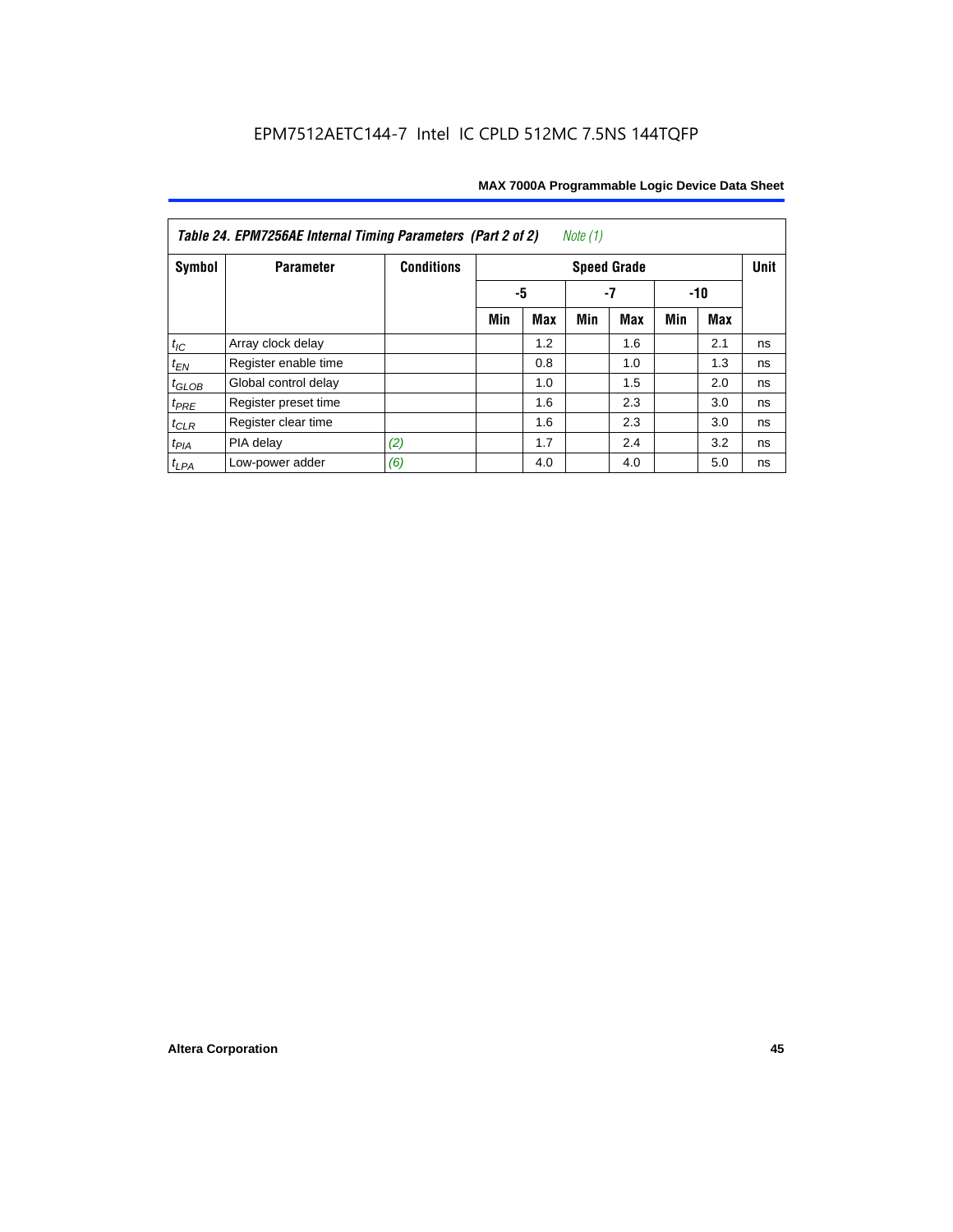|                   | Table 25. EPM7512AE External Timing Parameters |                     |       | Note (1)   |                    |            |      |            |             |
|-------------------|------------------------------------------------|---------------------|-------|------------|--------------------|------------|------|------------|-------------|
| <b>Symbol</b>     | <b>Parameter</b>                               | <b>Conditions</b>   |       |            | <b>Speed Grade</b> |            |      |            | <b>Unit</b> |
|                   |                                                |                     | $-7$  |            |                    | $-10$      |      | $-12$      |             |
|                   |                                                |                     | Min   | <b>Max</b> | Min                | <b>Max</b> | Min  | <b>Max</b> |             |
| t <sub>PD1</sub>  | Input to non-<br>registered output             | $C1 = 35 pF$<br>(2) |       | 7.5        |                    | 10.0       |      | 12.0       | ns          |
| t <sub>PD2</sub>  | I/O input to non-<br>registered output         | $C1 = 35 pF$<br>(2) |       | 7.5        |                    | 10.0       |      | 12.0       | ns          |
| $t_{\text{SU}}$   | Global clock setup<br>time                     | (2)                 | 5.6   |            | 7.6                |            | 9.1  |            | ns          |
| t <sub>Η</sub>    | Global clock hold time                         | (2)                 | 0.0   |            | 0.0                |            | 0.0  |            | ns          |
| t <sub>FSU</sub>  | Global clock setup<br>time of fast input       |                     | 3.0   |            | 3.0                |            | 3.0  |            | ns          |
| $t_{FH}$          | Global clock hold time<br>of fast input        |                     | 0.0   |            | 0.0                |            | 0.0  |            | ns          |
| $t_{CO1}$         | Global clock to output<br>delay                | $C1 = 35 pF$        | 1.0   | 4.7        | 1.0                | 6.3        | 1.0  | 7.5        | ns          |
| $t_{CH}$          | Global clock high time                         |                     | 3.0   |            | 4.0                |            | 5.0  |            | ns          |
| $t_{CL}$          | Global clock low time                          |                     | 3.0   |            | 4.0                |            | 5.0  |            | ns          |
| $t_{ASU}$         | Array clock setup time                         | (2)                 | 2.5   |            | 3.5                |            | 4.1  |            | ns          |
| $t_{AH}$          | Array clock hold time                          | (2)                 | 0.2   |            | 0.3                |            | 0.4  |            | ns          |
| $t_{ACO1}$        | Array clock to output<br>delay                 | $C1 = 35 pF$<br>(2) | 1.0   | 7.8        | 1.0                | 10.4       | 1.0  | 12.5       | ns          |
| $t_{ACH}$         | Array clock high time                          |                     | 3.0   |            | 4.0                |            | 5.0  |            | ns          |
| $t_{\text{ACL}}$  | Array clock low time                           |                     | 3.0   |            | 4.0                |            | 5.0  |            | ns          |
| t <sub>CPPW</sub> | Minimum pulse width<br>for clear and preset    | (3)                 | 3.0   |            | 4.0                |            | 5.0  |            | ns          |
| $t_{CNT}$         | Minimum global clock<br>period                 | (2)                 |       | 8.6        |                    | 11.5       |      | 13.9       | ns          |
| $f_{CNT}$         | Maximum internal<br>global clock frequency     | (2), (4)            | 116.3 |            | 87.0               |            | 71.9 |            | <b>MHz</b>  |
| $t_{ACNT}$        | Minimum array clock<br>period                  | (2)                 |       | 8.6        |                    | 11.5       |      | 13.9       | ns          |
| <b>fACNT</b>      | Maximum internal<br>array clock frequency      | (2), (4)            | 116.3 |            | 87.0               |            | 71.9 |            | <b>MHz</b>  |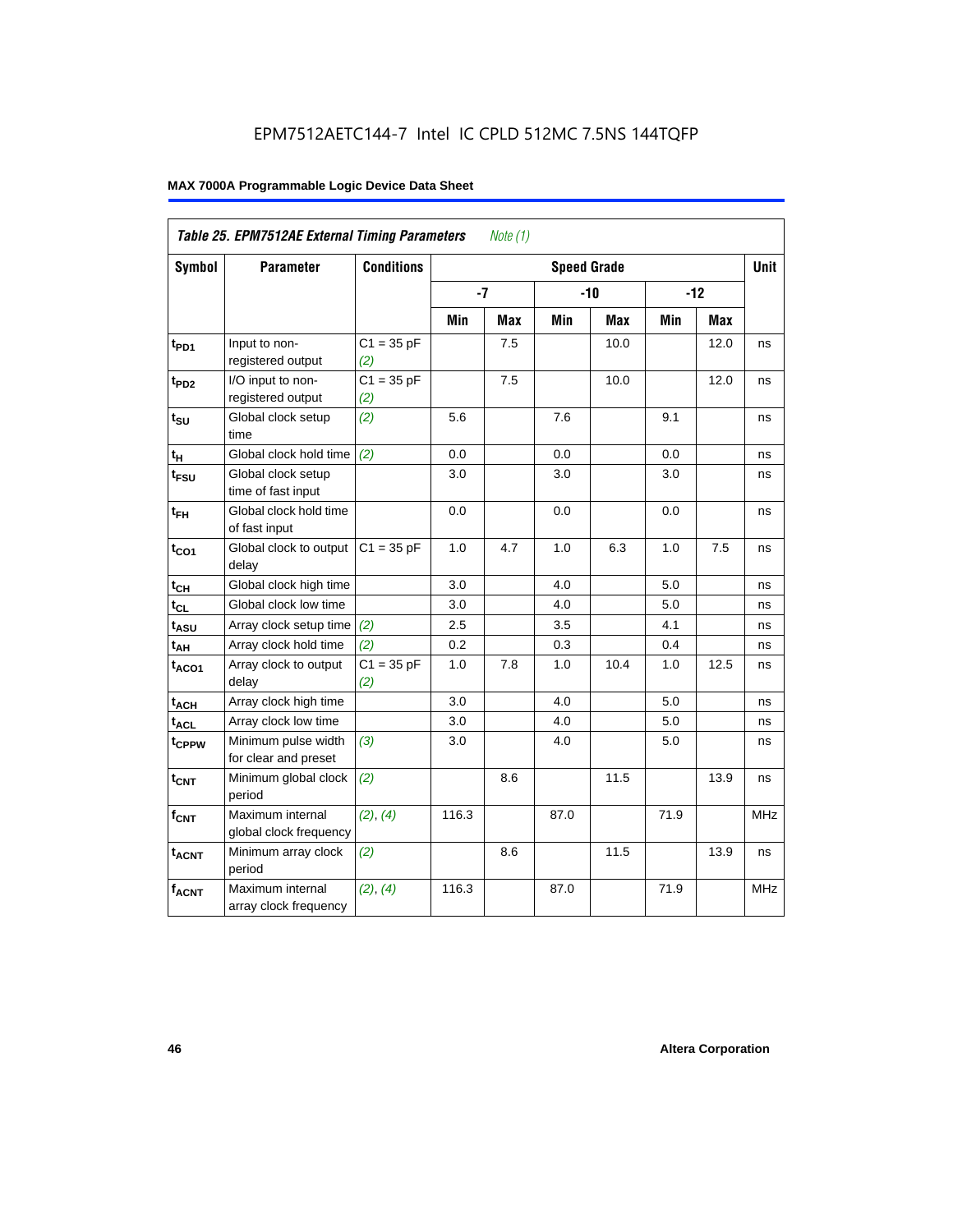|                    | Table 26. EPM7512AE Internal Timing Parameters (Part 1 of 2)                                                 |                     |     |     | Note (1) |                    |     |       |      |
|--------------------|--------------------------------------------------------------------------------------------------------------|---------------------|-----|-----|----------|--------------------|-----|-------|------|
| Symbol             | <b>Parameter</b>                                                                                             | <b>Conditions</b>   |     |     |          | <b>Speed Grade</b> |     |       | Unit |
|                    |                                                                                                              |                     |     | -7  |          | -10                |     | $-12$ |      |
|                    |                                                                                                              |                     | Min | Max | Min      | Max                | Min | Max   |      |
| $t_{IN}$           | Input pad and buffer delay                                                                                   |                     |     | 0.7 |          | 0.9                |     | 1.0   | ns   |
| $t_{IO}$           | I/O input pad and buffer<br>delay                                                                            |                     |     | 0.7 |          | 0.9                |     | 1.0   | ns   |
| $t_{\sf FIN}$      | Fast input delay                                                                                             |                     |     | 3.1 |          | 3.6                |     | 4.1   | ns   |
| $t_{SEXP}$         | Shared expander delay                                                                                        |                     |     | 2.7 |          | 3.5                |     | 4.4   | ns   |
| t <sub>PEXP</sub>  | Parallel expander delay                                                                                      |                     |     | 0.4 |          | 0.5                |     | 0.6   | ns   |
| $t_{LAD}$          | Logic array delay                                                                                            |                     |     | 2.2 |          | 2.8                |     | 3.5   | ns   |
| $t_{LAC}$          | Logic control array delay                                                                                    |                     |     | 1.0 |          | 1.3                |     | 1.7   | ns   |
| $t_{\mathit{IOE}}$ | Internal output enable delay                                                                                 |                     |     | 0.0 |          | 0.0                |     | 0.0   | ns   |
| $t_{OD1}$          | Output buffer and pad<br>delay, slow slew rate $=$ off<br>$V_{\text{CCIO}} = 3.3 \text{ V}$                  | $C1 = 35 pF$        |     | 1.0 |          | 1.5                |     | 1.7   | ns   |
| $t_{OD2}$          | Output buffer and pad<br>delay, slow slew rate $=$ off<br>$VCCIO = 2.5 V$                                    | $C1 = 35 pF$<br>(5) |     | 1.5 |          | 2.0                |     | 2.2   | ns   |
| $t_{OD3}$          | Output buffer and pad<br>delay, slow slew rate $=$ on<br>$V_{\text{CCIO}} = 2.5 \text{ V or } 3.3 \text{ V}$ | $C1 = 35 pF$        |     | 6.0 |          | 6.5                |     | 6.7   | ns   |
| $t_{ZX1}$          | Output buffer enable delay,<br>slow slew rate $=$ off<br>$VCCIO = 3.3 V$                                     | $C1 = 35 pF$        |     | 4.0 |          | 5.0                |     | 5.0   | ns   |
| t <sub>ZX2</sub>   | Output buffer enable delay,<br>slow slew rate $=$ off<br>$VCCIO = 2.5 V$                                     | $C1 = 35 pF$<br>(5) |     | 4.5 |          | 5.5                |     | 5.5   | ns   |
| $t_{ZX3}$          | Output buffer enable delay,<br>slow slew rate = on<br>$V_{\text{CCIO}} = 3.3 \text{ V}$                      | $C1 = 35 pF$        |     | 9.0 |          | 10.0               |     | 10.0  | ns   |
| $t_{XZ}$           | Output buffer disable delay                                                                                  | $C1 = 5pF$          |     | 4.0 |          | 5.0                |     | 5.0   | ns   |
| $t_{\text{SU}}$    | Register setup time                                                                                          |                     | 2.1 |     | 3.0      |                    | 3.5 |       | ns   |
| $t_H$              | Register hold time                                                                                           |                     | 0.6 |     | 0.8      |                    | 1.0 |       | ns   |
| $t_{\mathit{FSU}}$ | Register setup time of fast<br>input                                                                         |                     | 1.6 |     | 1.6      |                    | 1.6 |       | ns   |
| $t_{FH}$           | Register hold time of fast<br>input                                                                          |                     | 1.4 |     | 1.4      |                    | 1.4 |       | ns   |
| $t_{RD}$           | Register delay                                                                                               |                     |     | 1.3 |          | 1.7                |     | 2.1   | ns   |
| $t_{COMB}$         | Combinatorial delay                                                                                          |                     |     | 0.6 |          | 0.8                |     | 1.0   | ns   |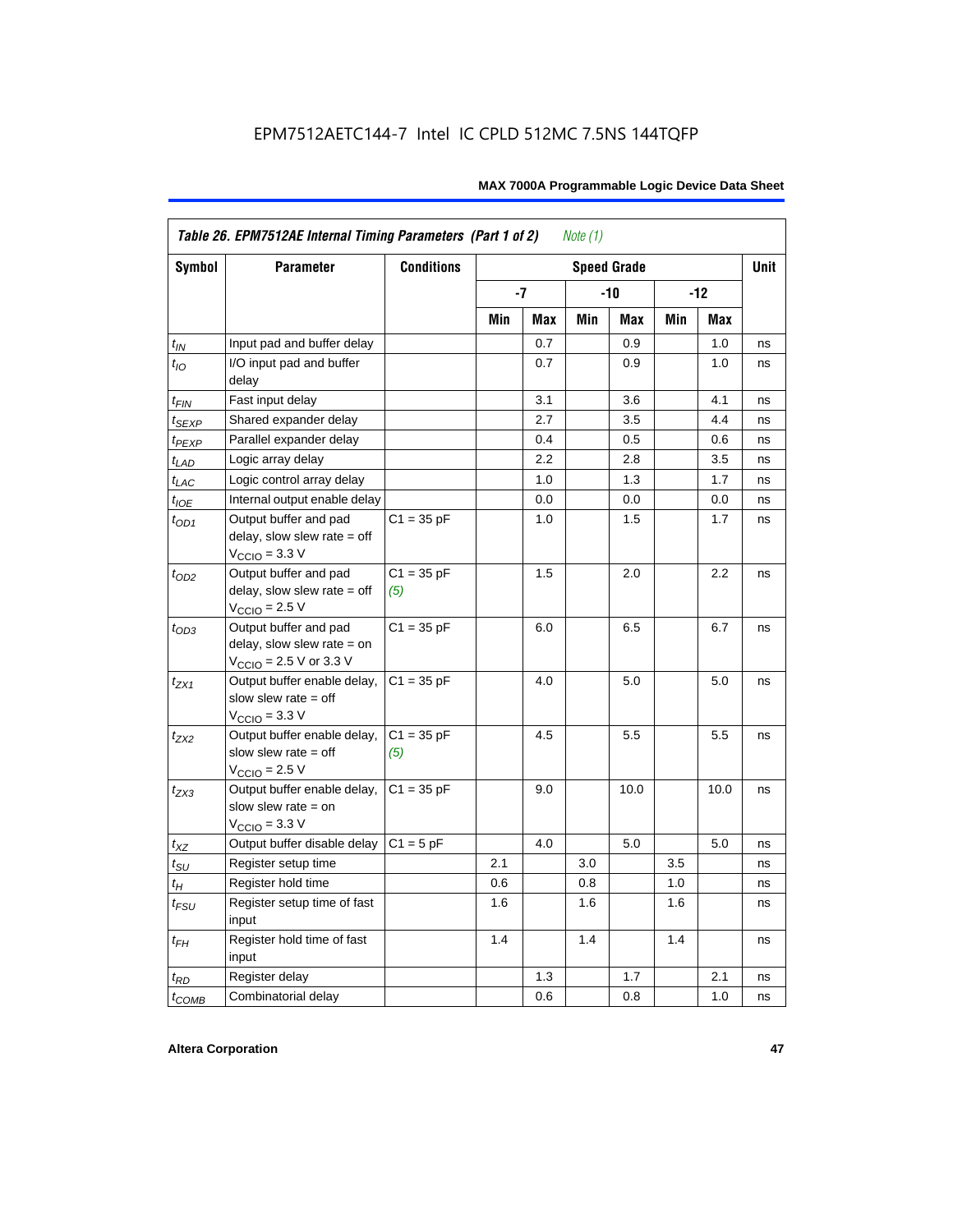| Table 26. EPM7512AE Internal Timing Parameters (Part 2 of 2)<br>Note (1) |                      |                   |                    |            |     |            |       |     |    |  |  |
|--------------------------------------------------------------------------|----------------------|-------------------|--------------------|------------|-----|------------|-------|-----|----|--|--|
| Symbol                                                                   | <b>Parameter</b>     | <b>Conditions</b> | <b>Speed Grade</b> |            |     |            |       |     |    |  |  |
|                                                                          |                      |                   |                    | $-7$       |     | $-10$      | $-12$ |     |    |  |  |
|                                                                          |                      |                   | Min                | <b>Max</b> | Min | <b>Max</b> | Min   | Max |    |  |  |
| $t_{IC}$                                                                 | Array clock delay    |                   |                    | 1.8        |     | 2.3        |       | 2.9 | ns |  |  |
| $t_{EN}$                                                                 | Register enable time |                   |                    | 1.0        |     | 1.3        |       | 1.7 | ns |  |  |
| $t_{GLOB}$                                                               | Global control delay |                   |                    | 1.7        |     | 2.2        |       | 2.7 | ns |  |  |
| $t_{PRE}$                                                                | Register preset time |                   |                    | 1.0        |     | 1.4        |       | 1.7 | ns |  |  |
| $t_{CLR}$                                                                | Register clear time  |                   |                    | 1.0        |     | 1.4        |       | 1.7 | ns |  |  |
| t <sub>PIA</sub>                                                         | PIA delay            | (2)               |                    | 3.0        |     | 4.0        |       | 4.8 | ns |  |  |
| $t_{LPA}$                                                                | Low-power adder      | (6)               |                    | 4.5        |     | 5.0        |       | 5.0 | ns |  |  |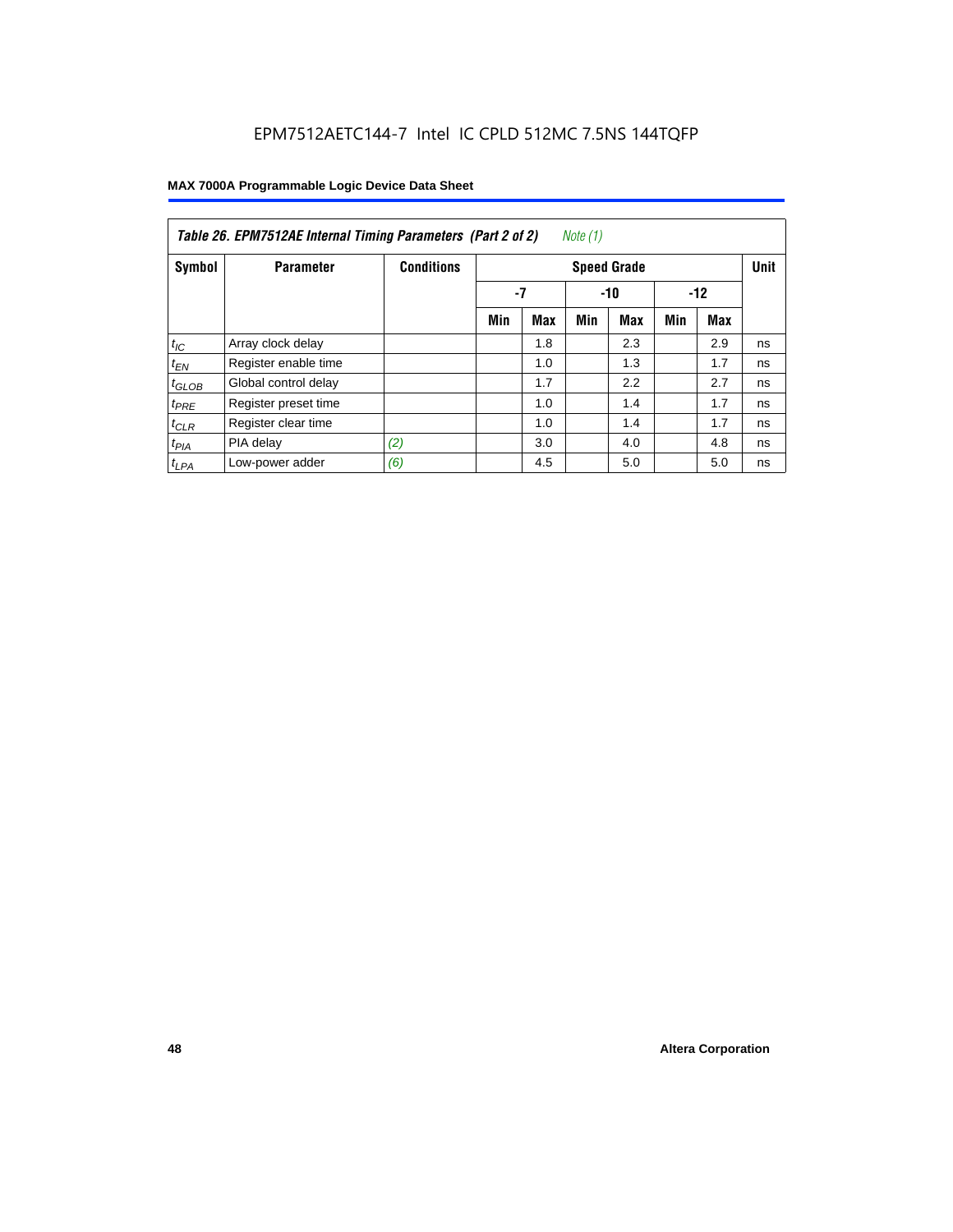|                         | <b>Table 27. EPM7128A External Timing Parameters</b> |                     |         | Note (1)   |       |            |                    |            |      |       |             |
|-------------------------|------------------------------------------------------|---------------------|---------|------------|-------|------------|--------------------|------------|------|-------|-------------|
| <b>Symbol</b>           | <b>Parameter</b>                                     | <b>Conditions</b>   |         |            |       |            | <b>Speed Grade</b> |            |      |       | <b>Unit</b> |
|                         |                                                      |                     |         | -6         | $-7$  |            |                    | $-10$      |      | $-12$ |             |
|                         |                                                      |                     | Min     | <b>Max</b> | Min   | <b>Max</b> | Min                | <b>Max</b> | Min  | Max   |             |
| t <sub>PD1</sub>        | Input to non-registered<br>output                    | $C1 = 35 pF$<br>(2) |         | 6.0        |       | 7.5        |                    | 10.0       |      | 12.0  | ns          |
| t <sub>PD2</sub>        | I/O input to non-<br>registered output               | $C1 = 35 pF$<br>(2) |         | 6.0        |       | 7.5        |                    | 10.0       |      | 12.0  | ns          |
| $t_{\text{SU}}$         | Global clock setup time                              | (2)                 | 4.2     |            | 5.3   |            | 7.0                |            | 8.5  |       | ns          |
| $t_H$                   | Global clock hold time                               | (2)                 | 0.0     |            | 0.0   |            | 0.0                |            | 0.0  |       | ns          |
| t <sub>FSU</sub>        | Global clock setup time<br>of fast input             |                     | $2.5\,$ |            | 3.0   |            | 3.0                |            | 3.0  |       | ns          |
| $t_{FH}$                | Global clock hold time of<br>fast input              |                     | 0.0     |            | 0.0   |            | 0.0                |            | 0.0  |       | ns          |
| $t_{CO1}$               | Global clock to output<br>delay                      | $C1 = 35 pF$        | 1.0     | 3.7        | 1.0   | 4.6        | 1.0                | 6.1        | 1.0  | 7.3   | ns          |
| $t_{CH}$                | Global clock high time                               |                     | 3.0     |            | 3.0   |            | 4.0                |            | 5.0  |       | ns          |
| $t_{CL}$                | Global clock low time                                |                     | 3.0     |            | 3.0   |            | 4.0                |            | 5.0  |       | ns          |
| t <sub>ASU</sub>        | Array clock setup time                               | (2)                 | 1.9     |            | 2.4   |            | 3.1                |            | 3.8  |       | ns          |
| $t_{\underline{AH}}$    | Array clock hold time                                | (2)                 | 1.5     |            | 2.2   |            | 3.3                |            | 4.3  |       | ns          |
| t <sub>ACO1</sub>       | Array clock to output<br>delay                       | $C1 = 35 pF$<br>(2) | 1.0     | 6.0        | 1.0   | 7.5        | 1.0                | 10.0       | 1.0  | 12.0  | ns          |
| $t_{ACH}$               | Array clock high time                                |                     | 3.0     |            | 3.0   |            | 4.0                |            | 5.0  |       | ns          |
| t <sub>ACL</sub>        | Array clock low time                                 |                     | 3.0     |            | 3.0   |            | 4.0                |            | 5.0  |       | ns          |
| t <sub>CPPW</sub>       | Minimum pulse width for<br>clear and preset          | (3)                 | 3.0     |            | 3.0   |            | 4.0                |            | 5.0  |       | ns          |
| $t_{\text{CNT}}$        | Minimum global clock<br>period                       | (2)                 |         | 6.9        |       | 8.6        |                    | 11.5       |      | 13.8  | ns          |
| $f_{\text{CNT}}$        | Maximum internal global<br>clock frequency           | (2), (4)            | 144.9   |            | 116.3 |            | 87.0               |            | 72.5 |       | MHz         |
| <b>t<sub>ACNT</sub></b> | Minimum array clock<br>period                        | (2)                 |         | 6.9        |       | 8.6        |                    | 11.5       |      | 13.8  | ns          |
| <b>fACNT</b>            | Maximum internal array<br>clock frequency            | (2), (4)            | 144.9   |            | 116.3 |            | 87                 |            | 72.5 |       | <b>MHz</b>  |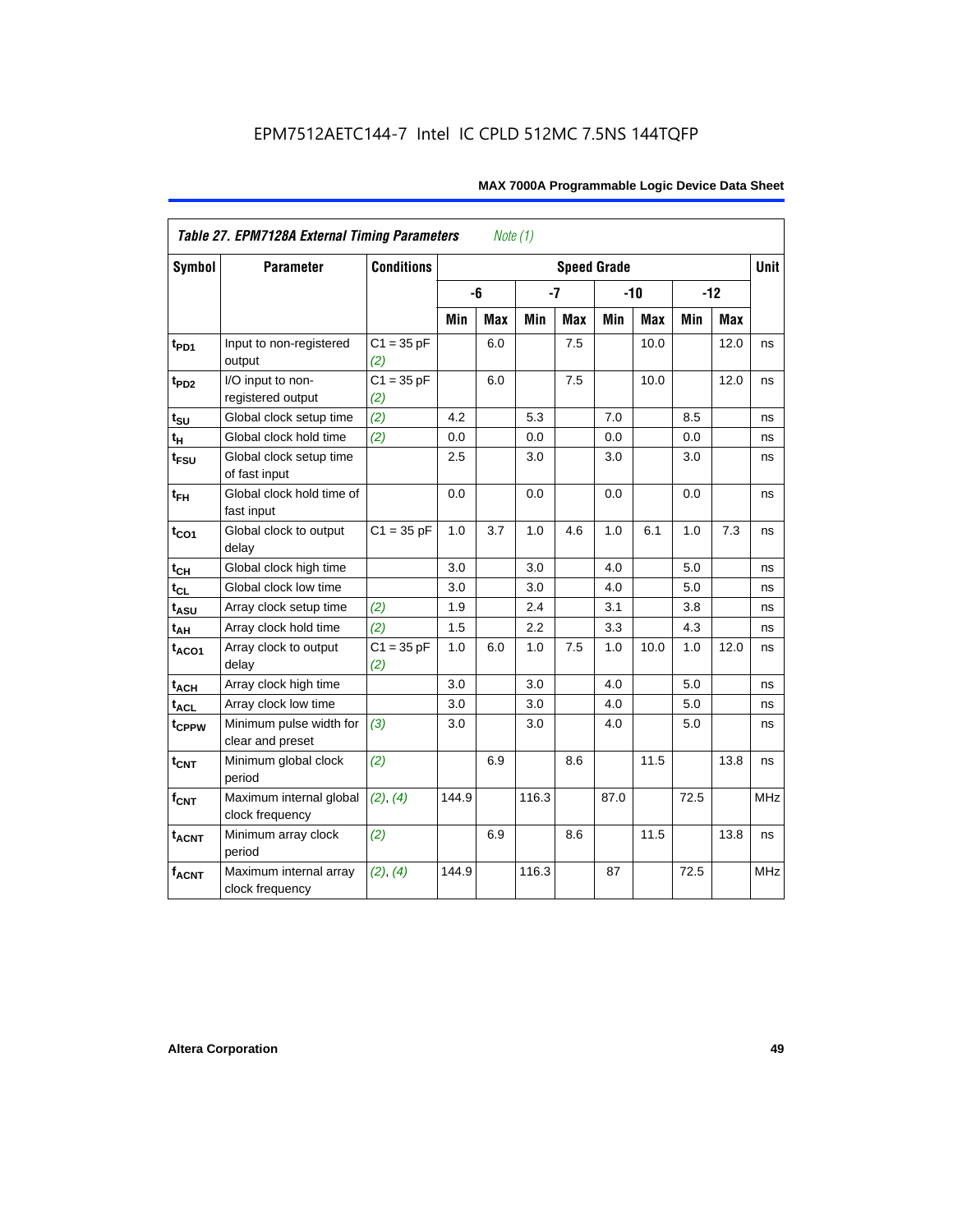|                             | Table 28. EPM7128A Internal Timing Parameters (Part 1 of 2)                                                |                     |     |     |     | Note (1) |                    |      |     |            |             |
|-----------------------------|------------------------------------------------------------------------------------------------------------|---------------------|-----|-----|-----|----------|--------------------|------|-----|------------|-------------|
| <b>Symbol</b>               | <b>Parameter</b>                                                                                           | <b>Conditions</b>   |     |     |     |          | <b>Speed Grade</b> |      |     |            | <b>Unit</b> |
|                             |                                                                                                            |                     |     | -6  |     | -7       |                    | -10  |     | $-12$      |             |
|                             |                                                                                                            |                     | Min | Max | Min | Max      | Min                | Max  | Min | <b>Max</b> |             |
| $t_{IN}$                    | Input pad and buffer delay                                                                                 |                     |     | 0.6 |     | 0.7      |                    | 0.9  |     | 1.1        | ns          |
| $t_{IO}$                    | I/O input pad and buffer<br>delay                                                                          |                     |     | 0.6 |     | 0.7      |                    | 0.9  |     | 1.1        | ns          |
| t <sub>FIN</sub>            | Fast input delay                                                                                           |                     |     | 2.7 |     | 3.1      |                    | 3.6  |     | 3.9        | ns          |
| t <sub>SEXP</sub>           | Shared expander delay                                                                                      |                     |     | 2.5 |     | 3.2      |                    | 4.3  |     | 5.1        | ns          |
| t <sub>PEXP</sub>           | Parallel expander delay                                                                                    |                     |     | 0.7 |     | 0.8      |                    | 1.1  |     | 1.3        | ns          |
| $t_{LAD}$                   | Logic array delay                                                                                          |                     |     | 2.4 |     | 3.0      |                    | 4.1  |     | 4.9        | ns          |
| $t_{LAC}$                   | Logic control array delay                                                                                  |                     |     | 2.4 |     | 3.0      |                    | 4.1  |     | 4.9        | ns          |
| $t_{\text{IOE}}$            | Internal output enable<br>delay                                                                            |                     |     | 0.0 |     | 0.0      |                    | 0.0  |     | 0.0        | ns          |
| $t_{OD1}$                   | Output buffer and pad<br>delay, slow slew rate = off<br>$VCCIO = 3.3 V$                                    | $C1 = 35 pF$        |     | 0.4 |     | 0.6      |                    | 0.7  |     | 0.9        | ns          |
| $t_{OD2}$                   | Output buffer and pad<br>delay, slow slew rate = off<br>$VCCIO = 2.5 V$                                    | $C1 = 35 pF$<br>(5) |     | 0.9 |     | 1.1      |                    | 1.2  |     | 1.4        | ns          |
| $t_{OD3}$                   | Output buffer and pad<br>delay, slow slew rate = on<br>$V_{\text{CCIO}} = 2.5 \text{ V or } 3.3 \text{ V}$ | $C1 = 35 pF$        |     | 5.4 |     | 5.6      |                    | 5.7  |     | 5.9        | ns          |
| t <sub>ZX1</sub>            | Output buffer enable<br>$delay$ , slow slew rate = off<br>$VCCIO = 3.3 V$                                  | $C1 = 35 pF$        |     | 4.0 |     | 4.0      |                    | 5.0  |     | 5.0        | ns          |
| $t_{ZX2}$                   | Output buffer enable<br>$delay$ , slow slew rate = off<br>$VCCIO = 2.5 V$                                  | $C1 = 35 pF$<br>(5) |     | 4.5 |     | 4.5      |                    | 5.5  |     | 5.5        | ns          |
| t <sub>ZX3</sub>            | Output buffer enable<br>delay, slow slew rate = on<br>$VCCIO = 3.3 V$                                      | $C1 = 35 pF$        |     | 9.0 |     | 9.0      |                    | 10.0 |     | 10.0       | ns          |
| $t_{XZ}$                    | Output buffer disable<br>delay                                                                             | $C1 = 5$ pF         |     | 4.0 |     | 4.0      |                    | 5.0  |     | 5.0        | ns          |
| $t_{\scriptstyle\text{SU}}$ | Register setup time                                                                                        |                     | 1.9 |     | 2.4 |          | 3.1                |      | 3.8 |            | ns          |
| $t_{\mathcal{H}}$           | Register hold time                                                                                         |                     | 1.5 |     | 2.2 |          | 3.3                |      | 4.3 |            | ns          |
| $t_{\mathsf{FSU}}$          | Register setup time of fast<br>input                                                                       |                     | 0.8 |     | 1.1 |          | 1.1                |      | 1.1 |            | ns          |
| $t_{FH}$                    | Register hold time of fast<br>input                                                                        |                     | 1.7 |     | 1.9 |          | 1.9                |      | 1.9 |            | ns          |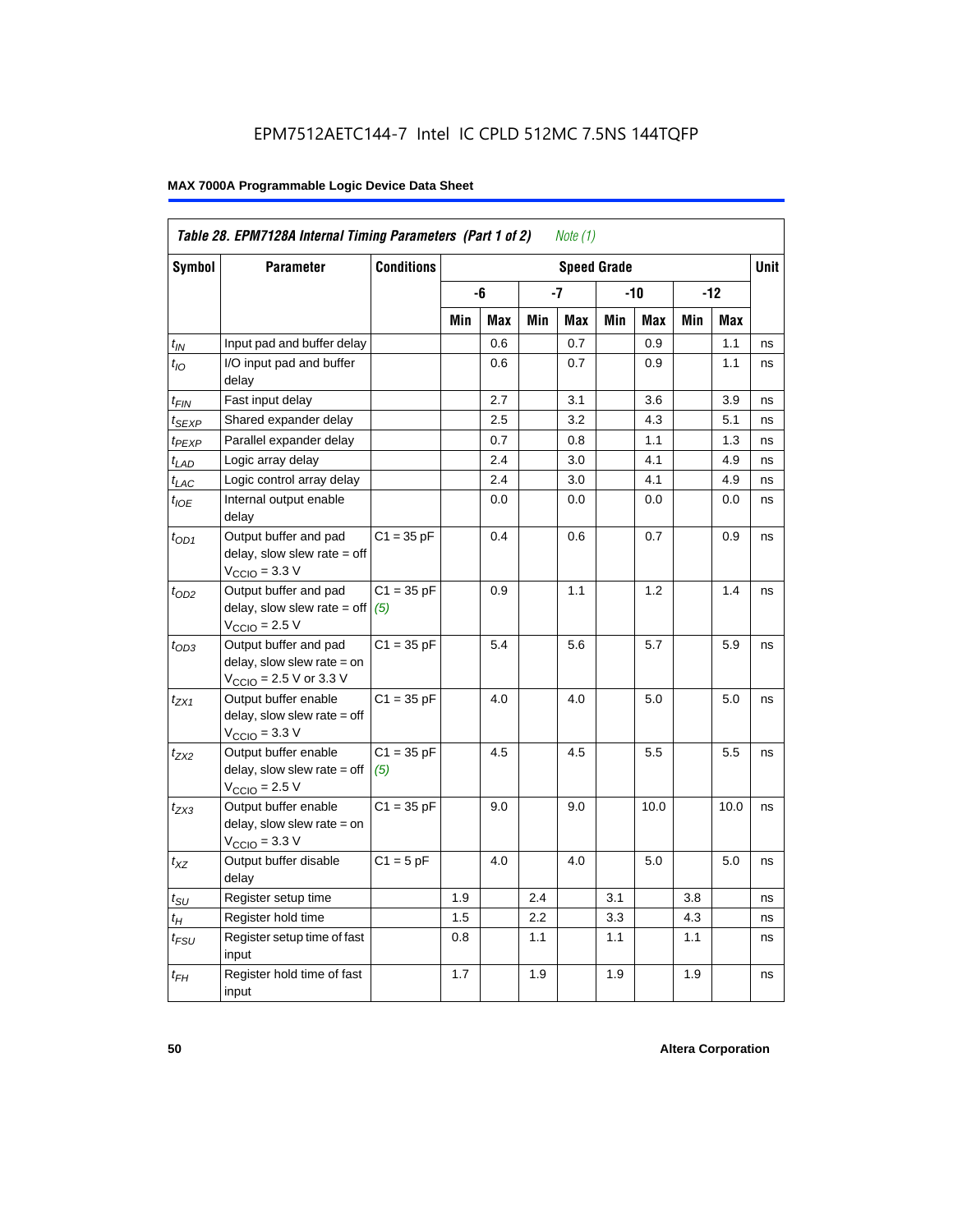| Table 28. EPM7128A Internal Timing Parameters (Part 2 of 2)<br>Note (1) |                      |                   |                    |      |     |            |       |            |       |      |             |
|-------------------------------------------------------------------------|----------------------|-------------------|--------------------|------|-----|------------|-------|------------|-------|------|-------------|
| Symbol                                                                  | <b>Parameter</b>     | <b>Conditions</b> | <b>Speed Grade</b> |      |     |            |       |            |       |      | <b>Unit</b> |
|                                                                         |                      |                   |                    | -6   | -7  |            | $-10$ |            | $-12$ |      |             |
|                                                                         |                      |                   | Min                | Max  | Min | <b>Max</b> | Min   | <b>Max</b> | Min   | Max  |             |
| $t_{RD}$                                                                | Register delay       |                   |                    | 1.7  |     | 2.1        |       | 2.8        |       | 3.3  | ns          |
| $t_{COMB}$                                                              | Combinatorial delay  |                   |                    | 1.7  |     | 2.1        |       | 2.8        |       | 3.3  | ns          |
| $t_{IC}$                                                                | Array clock delay    |                   |                    | 2.4  |     | 3.0        |       | 4.1        |       | 4.9  | ns          |
| $t_{EN}$                                                                | Register enable time |                   |                    | 2.4  |     | 3.0        |       | 4.1        |       | 4.9  | ns          |
| $t_{\text{GLOB}}$                                                       | Global control delay |                   |                    | 1.0  |     | 1.2        |       | 1.7        |       | 2.0  | ns          |
| $t_{PRE}$                                                               | Register preset time |                   |                    | 3.1  |     | 3.9        |       | 5.2        |       | 6.2  | ns          |
| $t_{CLR}$                                                               | Register clear time  |                   |                    | 3.1  |     | 3.9        |       | 5.2        |       | 6.2  | ns          |
| $t_{PIA}$                                                               | PIA delay            | (2)               |                    | 0.9  |     | 1.1        |       | 1.5        |       | 1.8  | ns          |
| $t_{LPA}$                                                               | Low-power adder      | (6)               |                    | 11.0 |     | 10.0       |       | 10.0       |       | 10.0 | ns          |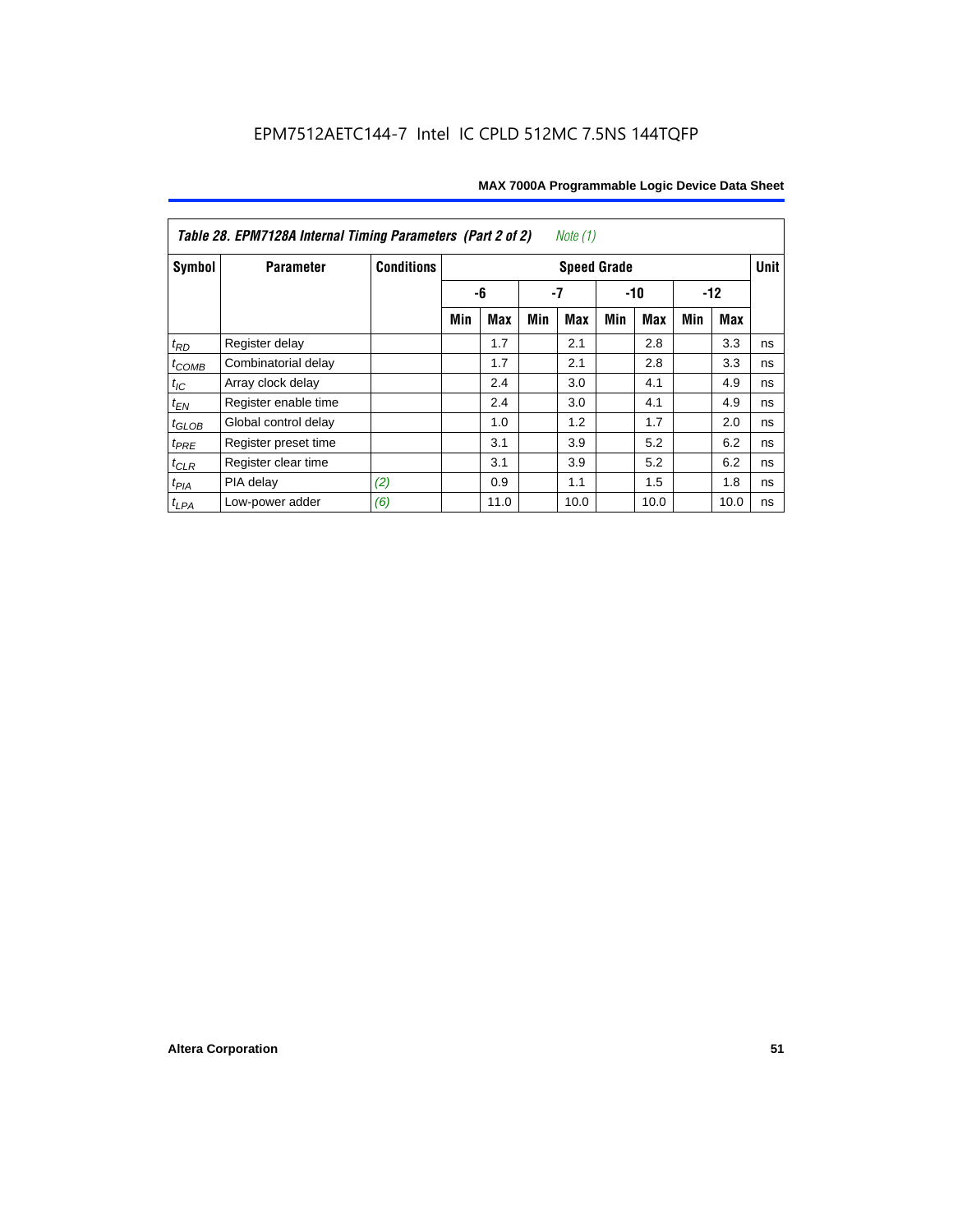| Table 29. EPM7256A External Timing Parameters<br>Note (1) |                                             |                     |       |                    |       |            |      |       |       |            |             |
|-----------------------------------------------------------|---------------------------------------------|---------------------|-------|--------------------|-------|------------|------|-------|-------|------------|-------------|
| Symbol                                                    | <b>Parameter</b>                            | <b>Conditions</b>   |       | <b>Speed Grade</b> |       |            |      |       |       |            | <b>Unit</b> |
|                                                           |                                             |                     |       | -6                 |       | $-7$       |      | $-10$ | $-12$ |            |             |
|                                                           |                                             |                     | Min   | Max                | Min   | <b>Max</b> | Min  | Max   | Min   | <b>Max</b> |             |
| t <sub>PD1</sub>                                          | Input to non-registered<br>output           | $C1 = 35 pF$<br>(2) |       | 6.0                |       | 7.5        |      | 10.0  |       | 12.0       | ns          |
| t <sub>PD2</sub>                                          | I/O input to non-<br>registered output      | $C1 = 35 pF$<br>(2) |       | 6.0                |       | 7.5        |      | 10.0  |       | 12.0       | ns          |
| $t_{\text{SU}}$                                           | Global clock setup time                     | (2)                 | 3.7   |                    | 4.6   |            | 6.2  |       | 7.4   |            | ns          |
| $t_H$                                                     | Global clock hold time                      | (2)                 | 0.0   |                    | 0.0   |            | 0.0  |       | 0.0   |            | ns          |
| $t_{\text{FSU}}$                                          | Global clock setup time<br>of fast input    |                     | 2.5   |                    | 3.0   |            | 3.0  |       | 3.0   |            | ns          |
| $t_{FH}$                                                  | Global clock hold time of<br>fast input     |                     | 0.0   |                    | 0.0   |            | 0.0  |       | 0.0   |            | ns          |
| $t_{CO1}$                                                 | Global clock to output<br>delay             | $C1 = 35 pF$        | 1.0   | 3.3                | 1.0   | 4.2        | 1.0  | 5.5   | 1.0   | 6.6        | ns          |
| $t_{CH}$                                                  | Global clock high time                      |                     | 3.0   |                    | 3.0   |            | 4.0  |       | 4.0   |            | ns          |
| $t_{CL}$                                                  | Global clock low time                       |                     | 3.0   |                    | 3.0   |            | 4.0  |       | 4.0   |            | ns          |
| t <sub>ASU</sub>                                          | Array clock setup time                      | (2)                 | 0.8   |                    | 1.0   |            | 1.4  |       | 1.6   |            | ns          |
| $t_{AH}$                                                  | Array clock hold time                       | (2)                 | 1.9   |                    | 2.7   |            | 4.0  |       | 5.1   |            | ns          |
| $t_{ACO1}$                                                | Array clock to output<br>delay              | $C1 = 35 pF$<br>(2) | 1.0   | 6.2                | 1.0   | 7.8        | 1.0  | 10.3  | 1.0   | 12.4       | ns          |
| $t_{ACH}$                                                 | Array clock high time                       |                     | 3.0   |                    | 3.0   |            | 4.0  |       | 4.0   |            | ns          |
| $t_{\text{ACL}}$                                          | Array clock low time                        |                     | 3.0   |                    | 3.0   |            | 4.0  |       | 4.0   |            | ns          |
| t <sub>CPPW</sub>                                         | Minimum pulse width for<br>clear and preset | (3)                 | 3.0   |                    | 3.0   |            | 4.0  |       | 4.0   |            | ns          |
| $t_{\text{CNT}}$                                          | Minimum global clock<br>period              | (2)                 |       | 6.4                |       | 8.0        |      | 10.7  |       | 12.8       | ns          |
| $f_{CNT}$                                                 | Maximum internal global<br>clock frequency  | (2), (4)            | 156.3 |                    | 125.0 |            | 93.5 |       | 78.1  |            | <b>MHz</b>  |
| t <sub>ACNT</sub>                                         | Minimum array clock<br>period               | (2)                 |       | 6.4                |       | 8.0        |      | 10.7  |       | 12.8       | ns          |
| <b>fACNT</b>                                              | Maximum internal array<br>clock frequency   | (2), (4)            | 156.3 |                    | 125.0 |            | 93.5 |       | 78.1  |            | <b>MHz</b>  |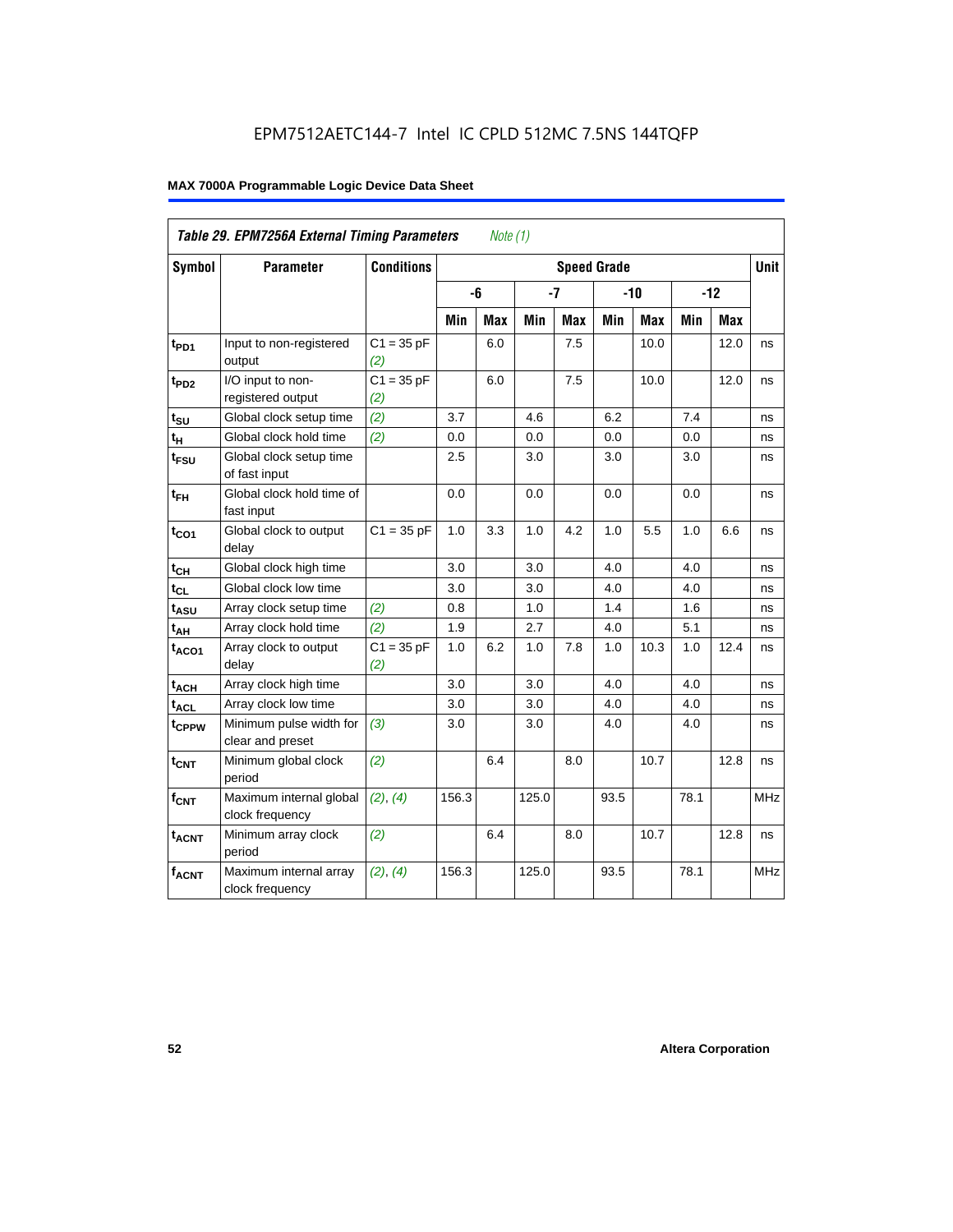| <b>Symbol</b>     | <b>Parameter</b>                                                                                           | <b>Conditions</b>   |     |     |     |            | <b>Speed Grade</b> |      |     |            | <b>Unit</b> |
|-------------------|------------------------------------------------------------------------------------------------------------|---------------------|-----|-----|-----|------------|--------------------|------|-----|------------|-------------|
|                   |                                                                                                            |                     |     | -6  |     | $-7$       | $-12$<br>-10       |      |     |            |             |
|                   |                                                                                                            |                     | Min | Max | Min | <b>Max</b> | Min                | Max  | Min | <b>Max</b> |             |
| $t_{\mathit{IN}}$ | Input pad and buffer delay                                                                                 |                     |     | 0.3 |     | 0.4        |                    | 0.5  |     | 0.6        | ns          |
| $t_{IO}$          | I/O input pad and buffer<br>delay                                                                          |                     |     | 0.3 |     | 0.4        |                    | 0.5  |     | 0.6        | ns          |
| t <sub>FIN</sub>  | Fast input delay                                                                                           |                     |     | 2.4 |     | 3.0        |                    | 3.4  |     | 3.8        | ns          |
| <sup>t</sup> SEXP | Shared expander delay                                                                                      |                     |     | 2.8 |     | 3.5        |                    | 4.7  |     | 5.6        | ns          |
| t <sub>PEXP</sub> | Parallel expander delay                                                                                    |                     |     | 0.5 |     | 0.6        |                    | 0.8  |     | 1.0        | ns          |
| $t_{LAD}$         | Logic array delay                                                                                          |                     |     | 2.5 |     | 3.1        |                    | 4.2  |     | 5.0        | ns          |
| $t_{LAC}$         | Logic control array delay                                                                                  |                     |     | 2.5 |     | 3.1        |                    | 4.2  |     | 5.0        | ns          |
| $t_{IOE}$         | Internal output enable<br>delay                                                                            |                     |     | 0.2 |     | 0.3        |                    | 0.4  |     | 0.5        | ns          |
| $t_{OD1}$         | Output buffer and pad<br>delay, slow slew rate $=$ off<br>$V_{\text{CCIO}} = 3.3 \text{ V}$                | $C1 = 35 pF$        |     | 0.3 |     | 0.4        |                    | 0.5  |     | 0.6        | ns          |
| $t_{OD2}$         | Output buffer and pad<br>$delay$ , slow slew rate = off<br>$VCCIO = 2.5 V$                                 | $C1 = 35 pF$<br>(5) |     | 0.8 |     | 0.9        |                    | 1.0  |     | 1.1        | ns          |
| $t_{OD3}$         | Output buffer and pad<br>delay slow slew rate $=$ on<br>$V_{\text{CCIO}}$ = 2.5 V or 3.3 V                 | $C1 = 35 pF$        |     | 5.3 |     | 5.4        |                    | 5.5  |     | 5.6        | ns          |
| tzx1              | Output buffer enable<br>delay slow slew rate $=$ off<br>$VCCIO = 3.3 V$                                    | $C1 = 35 pF$        |     | 4.0 |     | 4.0        |                    | 5.0  |     | 5.0        | ns          |
| $t_{ZX2}$         | Output buffer enable<br>delay slow slew rate $=$ off<br>$VCCIO = 2.5 V$                                    | $C1 = 35 pF$<br>(5) |     | 4.5 |     | 4.5        |                    | 5.5  |     | 5.5        | ns          |
| t <sub>ZX3</sub>  | Output buffer enable<br>delay slow slew rate $=$ on<br>$V_{\text{CCIO}} = 2.5 \text{ V or } 3.3 \text{ V}$ | $C1 = 35 pF$        |     | 9.0 |     | 9.0        |                    | 10.0 |     | 10.0       | ns          |
| $t_{XZ}$          | Output buffer disable<br>delay                                                                             | $C1 = 5$ pF         |     | 4.0 |     | 4.0        |                    | 5.0  |     | 5.0        | ns          |
| $t_{\text{SU}}$   | Register setup time                                                                                        |                     | 1.0 |     | 1.3 |            | 1.7                |      | 2.0 |            | ns          |
| $t_{H}$           | Register hold time                                                                                         |                     | 1.7 |     | 2.4 |            | 3.7                |      | 4.7 |            | ns          |
| $t_{FSU}$         | Register setup time of fast<br>input                                                                       |                     | 1.2 |     | 1.4 |            | 1.4                |      | 1.4 |            | ns          |
| $t_{FH}$          | Register hold time of fast<br>input                                                                        |                     | 1.3 |     | 1.6 |            | 1.6                |      | 1.6 |            | ns          |
| $t_{RD}$          | Register delay                                                                                             |                     |     | 1.6 |     | 2.0        |                    | 2.7  |     | 3.2        | ns          |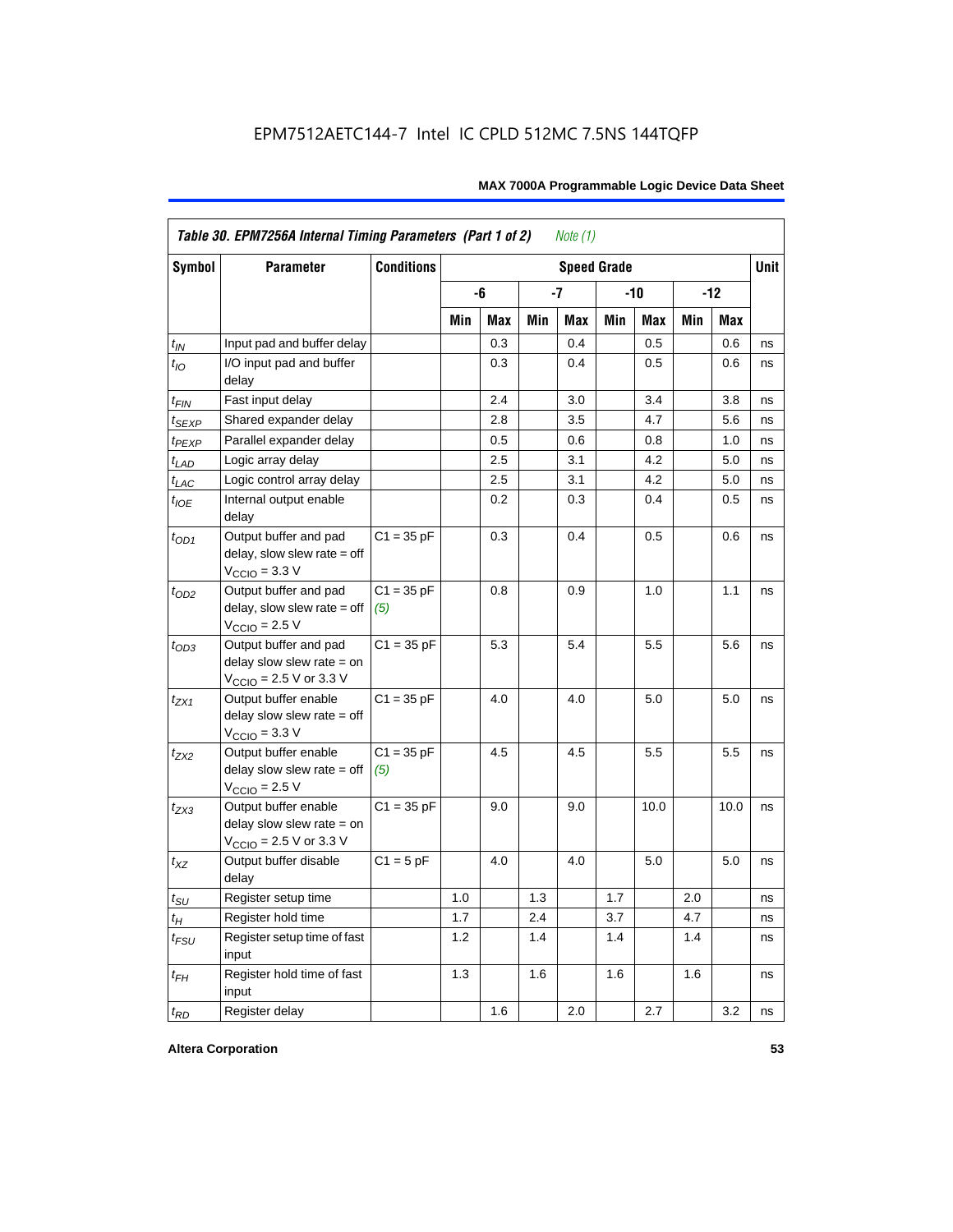| Table 30. EPM7256A Internal Timing Parameters (Part 2 of 2)<br>Note (1) |                      |                   |                 |            |     |                    |     |            |     |      |             |
|-------------------------------------------------------------------------|----------------------|-------------------|-----------------|------------|-----|--------------------|-----|------------|-----|------|-------------|
| Symbol                                                                  | <b>Parameter</b>     | <b>Conditions</b> |                 |            |     | <b>Speed Grade</b> |     |            |     |      | <b>Unit</b> |
|                                                                         |                      |                   | -7<br>-6<br>-10 |            |     | $-12$              |     |            |     |      |             |
|                                                                         |                      |                   | Min             | <b>Max</b> | Min | Max                | Min | <b>Max</b> | Min | Max  |             |
| $t_{COMB}$                                                              | Combinatorial delay  |                   |                 | 1.6        |     | 2.0                |     | 2.7        |     | 3.2  | ns          |
| $t_{\text{IC}}$                                                         | Array clock delay    |                   |                 | 2.7        |     | 3.4                |     | 4.5        |     | 5.4  | ns          |
| $t_{EN}$                                                                | Register enable time |                   |                 | 2.5        |     | 3.1                |     | 4.2        |     | 5.0  | ns          |
| $t_{GLOB}$                                                              | Global control delay |                   |                 | 1.1        |     | 1.4                |     | 1.8        |     | 2.2  | ns          |
| $t_{PRE}$                                                               | Register preset time |                   |                 | 2.3        |     | 2.9                |     | 3.8        |     | 4.6  | ns          |
| $t_{CLR}$                                                               | Register clear time  |                   |                 | 2.3        |     | 2.9                |     | 3.8        |     | 4.6  | ns          |
| t <sub>PIA</sub>                                                        | PIA delay            | (2)               |                 | 1.3        |     | 1.6                |     | 2.1        |     | 2.6  | ns          |
| $t_{LPA}$                                                               | Low-power adder      | (6)               |                 | 11.0       |     | 10.0               |     | 10.0       |     | 10.0 | ns          |

#### *Notes to tables:*

(1) These values are specified under the recommended operating conditions shown in Table 14 on page 28. See Figure 12 for more information on switching waveforms.

- (2) These values are specified for a PIA fan-out of one LAB (16 macrocells). For each additional LAB fan-out in these devices, add an additional 0.1 ns to the PIA timing value.
- (3) This minimum pulse width for preset and clear applies for both global clear and array controls. The  $t_{LPA}$  parameter must be added to this minimum width if the clear or reset signal incorporates the  $t_{LAD}$  parameter into the signal path.
- (4) This parameter is measured with a 16-bit loadable, enabled, up/down counter programmed into each LAB.
- (5) Operating conditions:  $V_{\text{CCIO}} = 2.5 \pm 0.2 \text{ V}$  for commercial and industrial use.<br>(6) The  $t_{I/A}$  parameter must be added to the  $t_{I AD}$ ,  $t_{I AC}$ ,  $t_{I C}$ ,  $t_{F N}$ ,  $t_{S F Y P}$ ,  $t_{A C I}$ , and
- The  $t_{LPA}$  parameter must be added to the  $t_{LAD}$ ,  $t_{LAC}$ ,  $t_{IC}$ ,  $t_{EN}$ ,  $t_{SEXP}$ ,  $t_{ACL}$  and  $t_{CPPW}$  parameters for macrocells running in low-power mode.

## **Power Consumption**

Supply power (P) versus frequency  $(f_{MAX}$ , in MHz) for MAX 7000A devices is calculated with the following equation:

 $P = P_{INT} + P_{IO} = I_{CCINT} \times V_{CC} + P_{IO}$ 

The  $P_{IO}$  value, which depends on the device output load characteristics and switching frequency, can be calculated using the guidelines given in *Application Note 74 (Evaluating Power for Altera Devices)*.

The  $I_{\text{CUNT}}$  value depends on the switching frequency and the application logic. The  $I_{\text{CCINT}}$  value is calculated with the following equation:

 $I_{\text{CCMT}} =$ 

 $(A \times MC_{TON}) + [B \times (MC_{DEV} - MC_{TON})] + (C \times MC_{LISED} \times f_{MAX} \times tog_{LC})$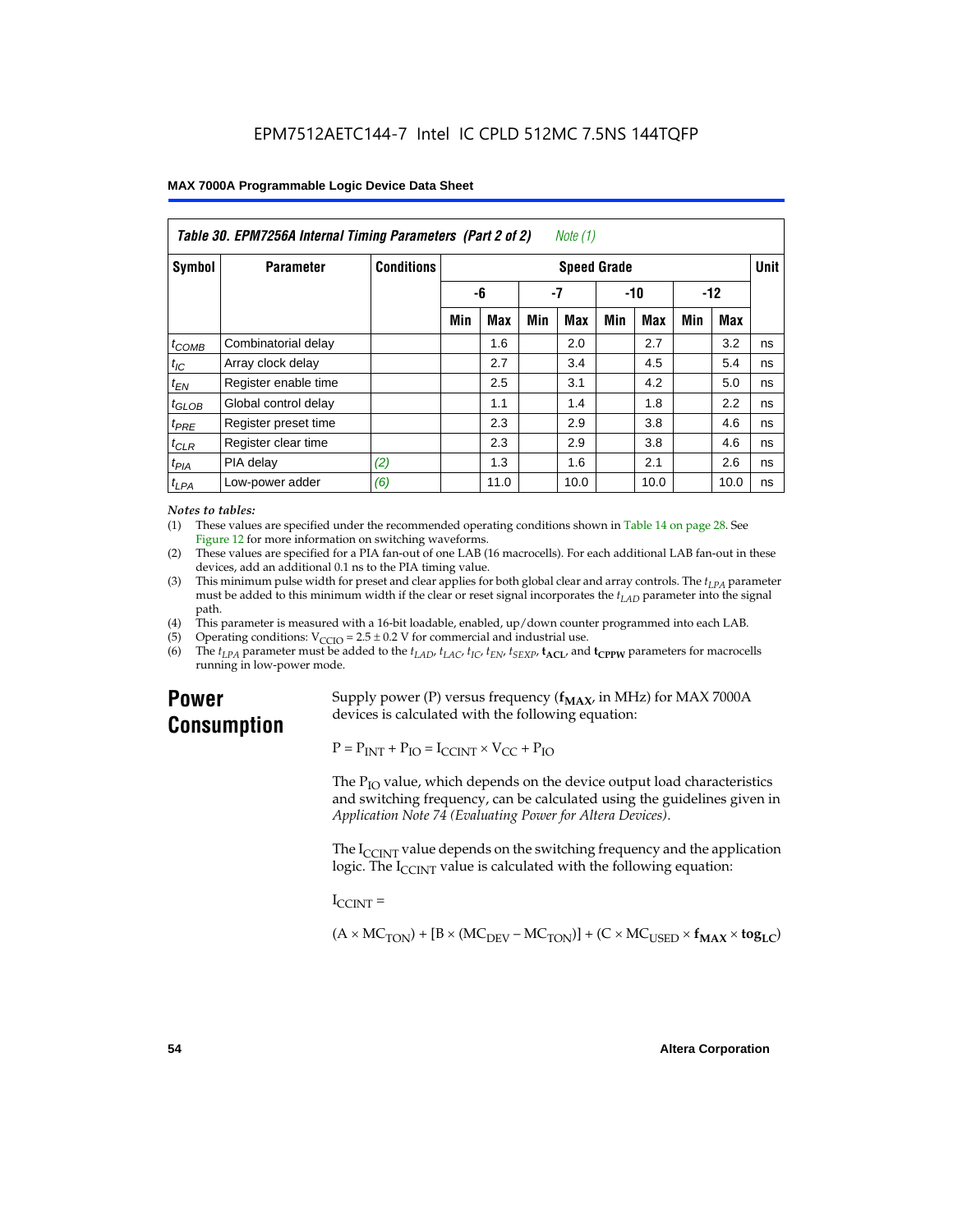The parameters in this equation are:

| MC <sub>TON</sub> | = Number of macrocells with the Turbo Bit option turned<br>on, as reported in the MAX+PLUS II Report File (.rpt) |
|-------------------|------------------------------------------------------------------------------------------------------------------|
| MC <sub>DFV</sub> | = Number of macrocells in the device                                                                             |
| $MC_{LISED}$      | = Total number of macrocells in the design, as reported in                                                       |
|                   | the Report File                                                                                                  |
| $f_{MAX}$         | = Highest clock frequency to the device                                                                          |
| $tog_{LC}$        | = Average percentage of logic cells toggling at each clock                                                       |
|                   | (typically 12.5%)                                                                                                |
| A, B, C           | = Constants, shown in Table 31                                                                                   |

| Table 31. MAX 7000A I <sub>CC</sub> Equation Constants |      |      |       |  |  |  |
|--------------------------------------------------------|------|------|-------|--|--|--|
| <b>Device</b>                                          | A    | B    | C     |  |  |  |
| EPM7032AE                                              | 0.71 | 0.30 | 0.014 |  |  |  |
| EPM7064AE                                              | 0.71 | 0.30 | 0.014 |  |  |  |
| <b>EPM7128A</b>                                        | 0.71 | 0.30 | 0.014 |  |  |  |
| EPM7128AE                                              | 0.71 | 0.30 | 0.014 |  |  |  |
| <b>EPM7256A</b>                                        | 0.71 | 0.30 | 0.014 |  |  |  |
| EPM7256AE                                              | 0.71 | 0.30 | 0.014 |  |  |  |
| EPM7512AE                                              | 0.71 | 0.30 | 0.014 |  |  |  |

This calculation provides an  $I_{CC}$  estimate based on typical conditions using a pattern of a 16-bit, loadable, enabled, up/down counter in each LAB with no output load. Actual  $I_{CC}$  should be verified during operation because this measurement is sensitive to the actual pattern in the device and the environmental operating conditions.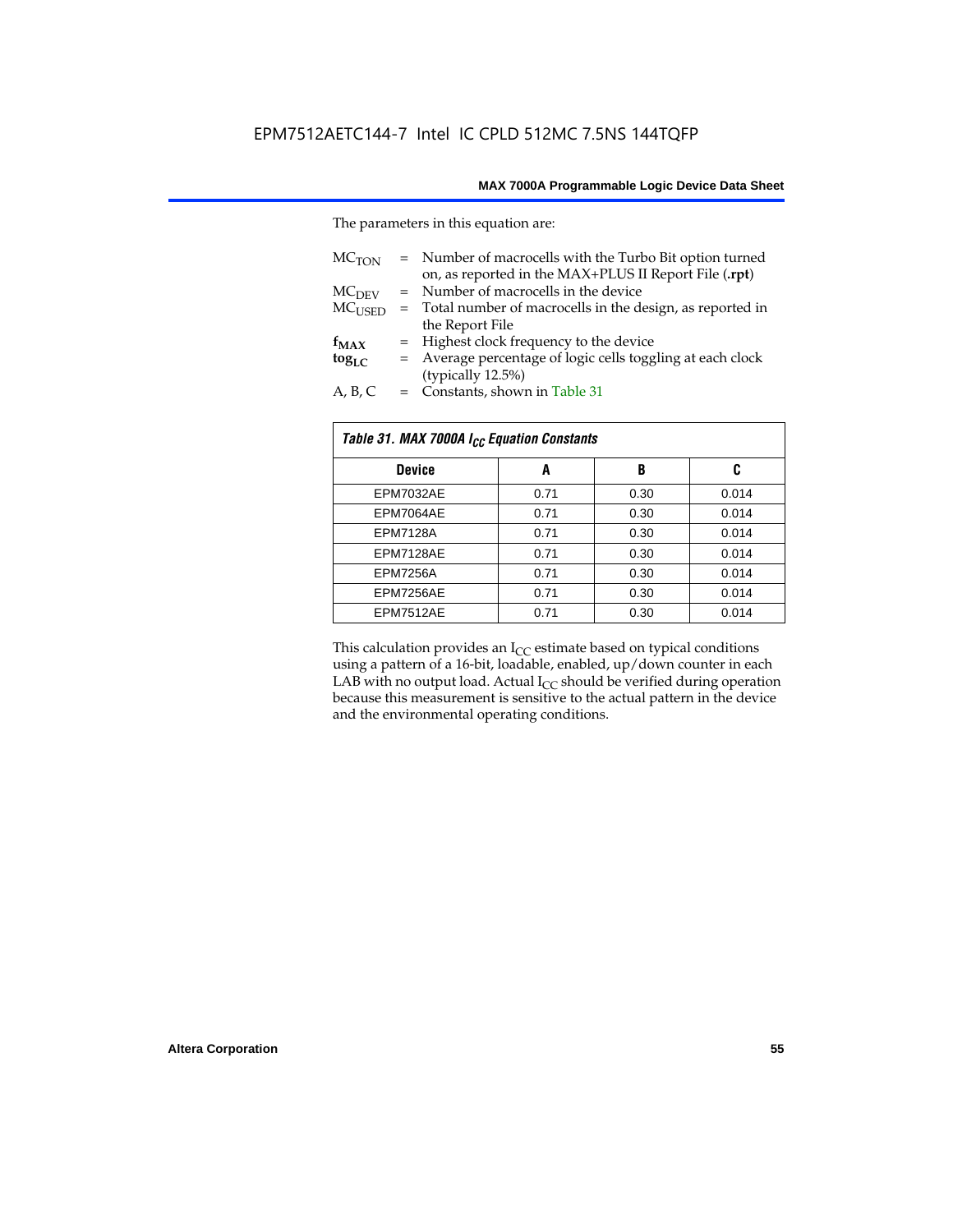Figure 13 shows the typical supply current versus frequency for MAX 7000A devices.

## *Figure 13. I<sub>CC</sub> vs. Frequency for MAX 7000A Devices (Part 1 of 2)*



#### **EPM7128A & EPM7128AE**

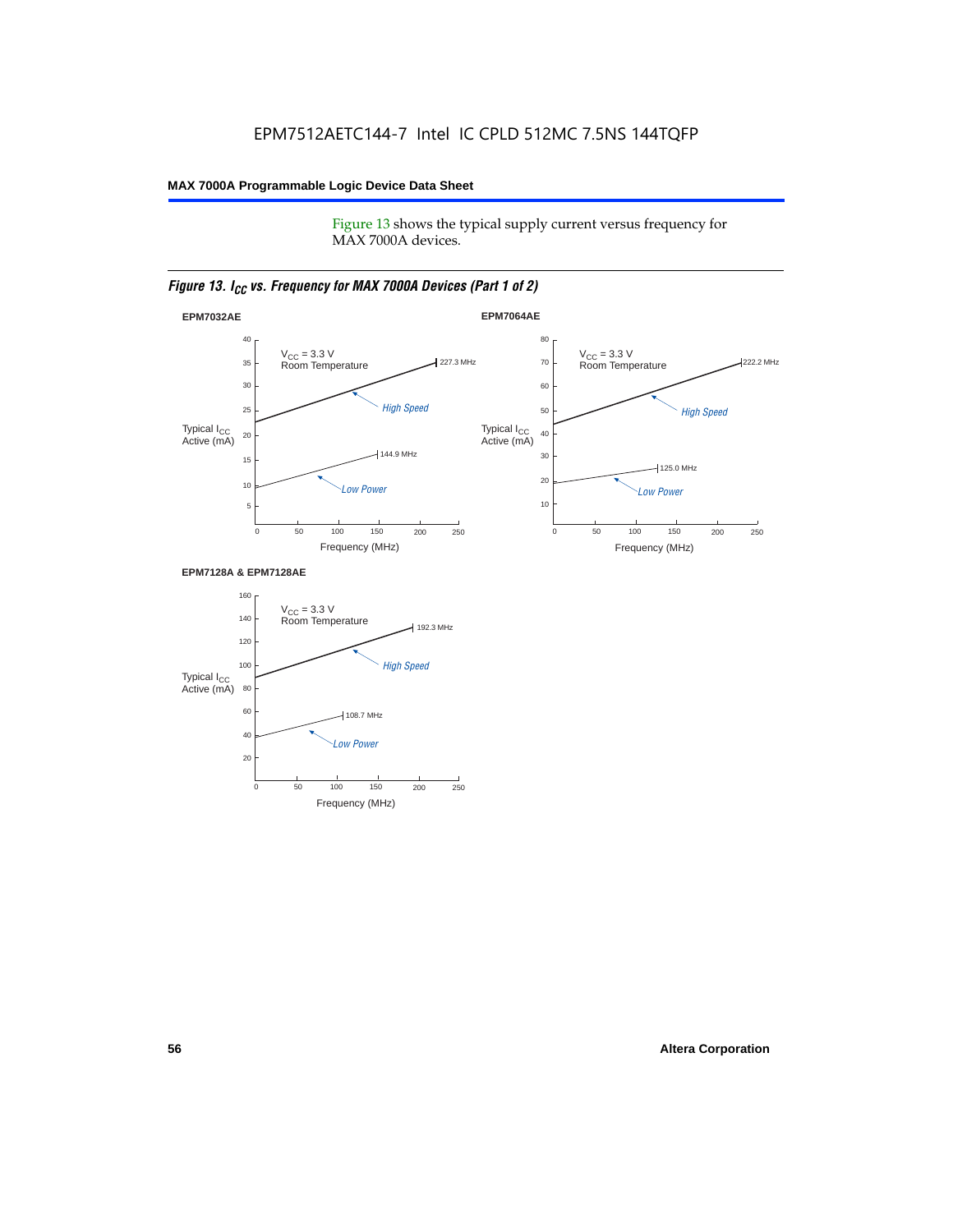



## **Device Pin-Outs**

See the Altera web site (**http://www.altera.com**) or the *Altera Digital Library* for pin-out information.

Figures 14 through 23 show the package pin-out diagrams for MAX 7000A devices.

## *Figure 14. 44-Pin PLCC/TQFP Package Pin-Out Diagram*

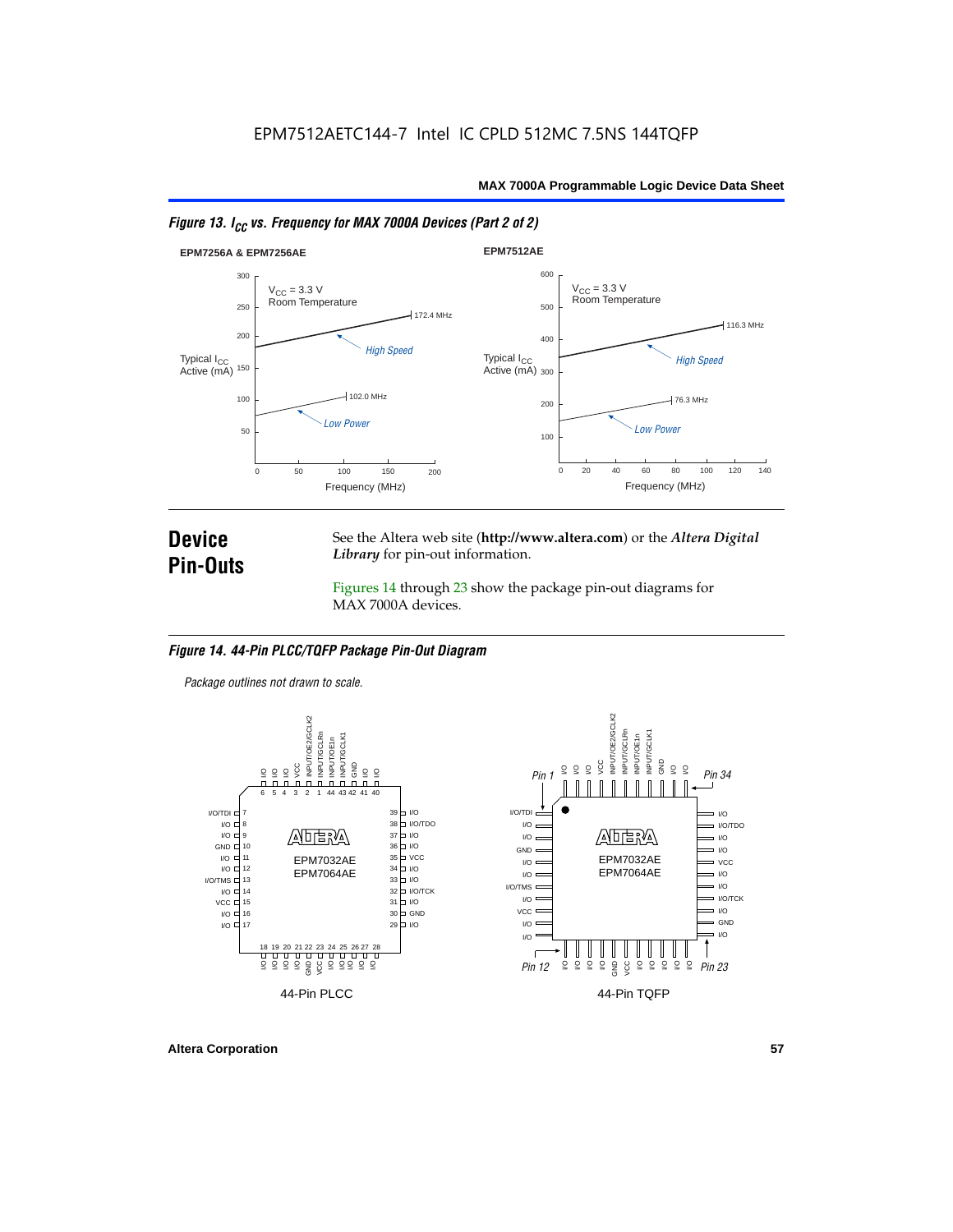## *Figure 15. 49-Pin Ultra FineLine BGA Package Pin-Out Diagram*

*Package outlines not drawn to scale.*



## *Figure 16. 84-Pin PLCC Package Pin-Out Diagram*

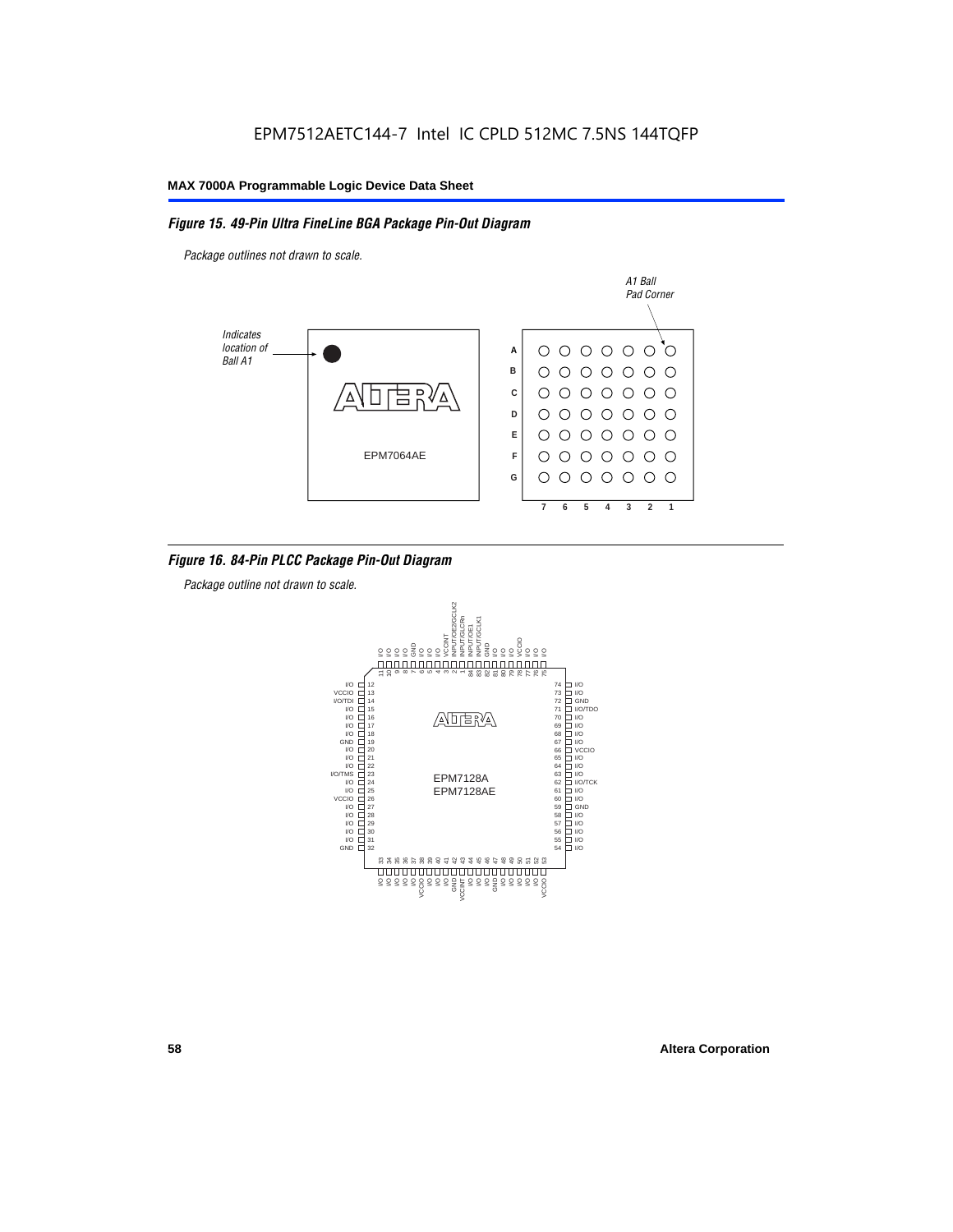## *Figure 17. 100-Pin TQFP Package Pin-Out Diagram*



*Figure 18. 100-Pin FineLine BGA Package Pin-Out Diagram*

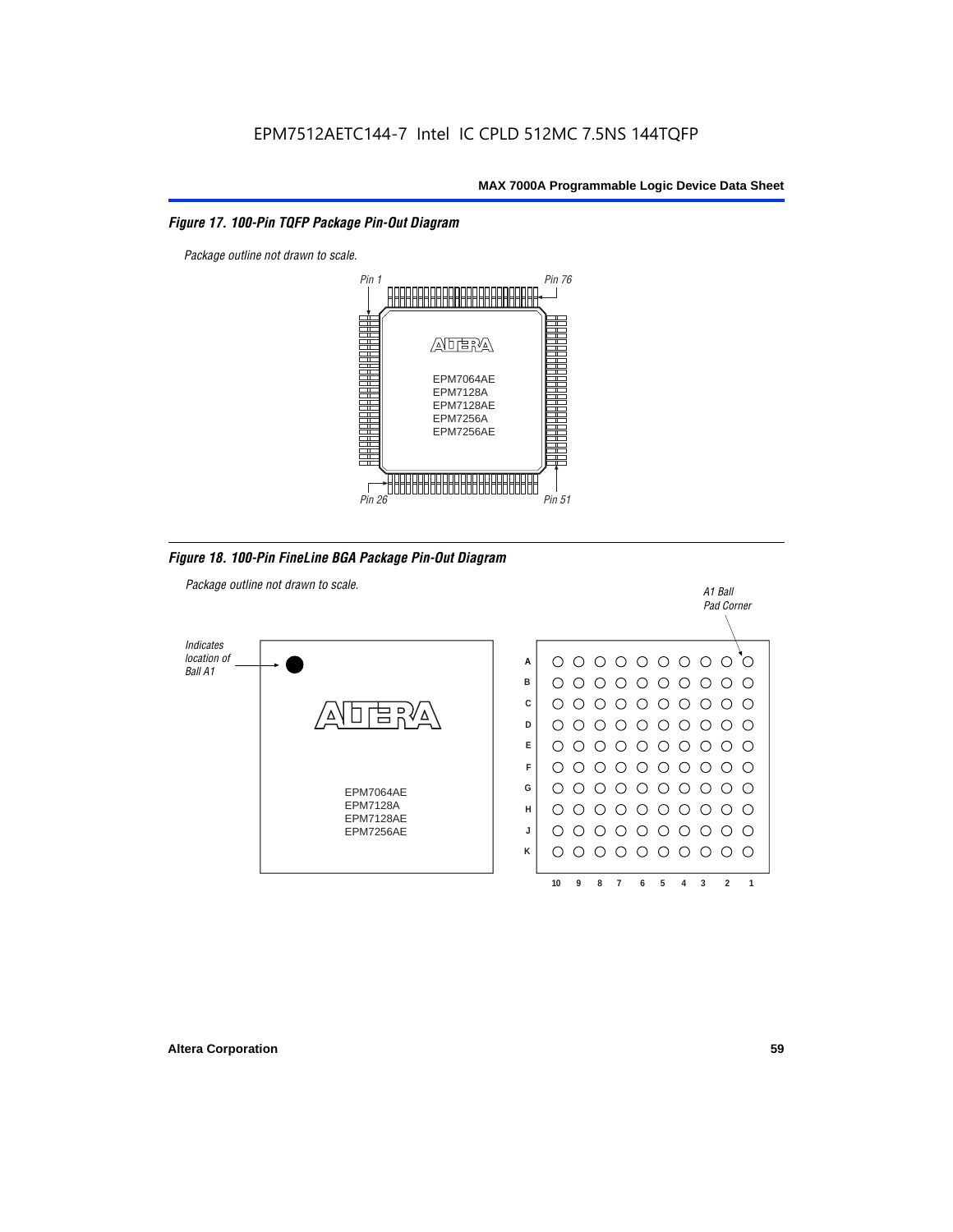## *Figure 19. 144-Pin TQFP Package Pin-Out Diagram*

*Package outline not drawn to scale*.



*Figure 20. 169-Pin Ultra FineLine BGA Package Pin-Out Diagram*

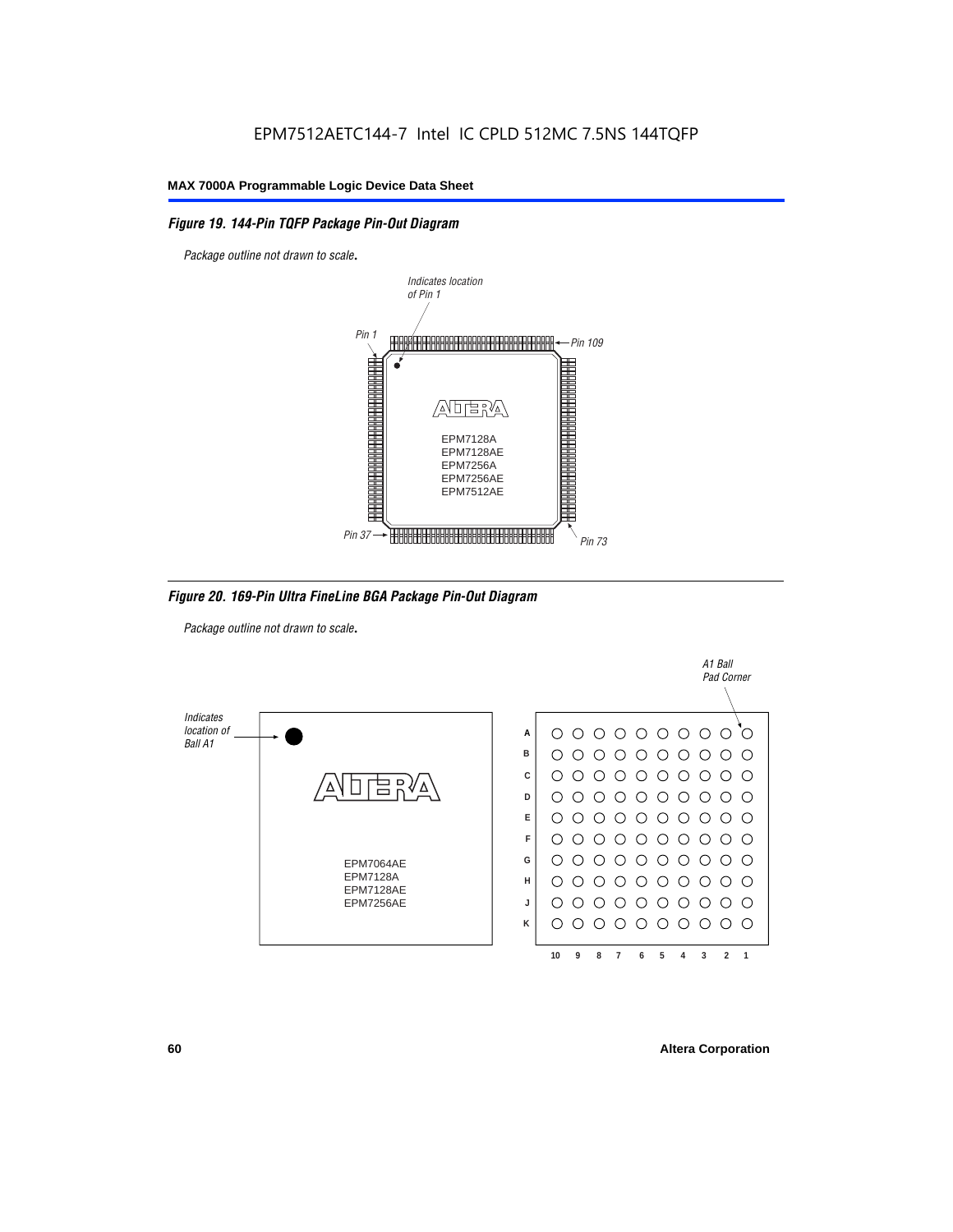## *Figure 21. 208-Pin PQFP Package Pin-Out Diagram*

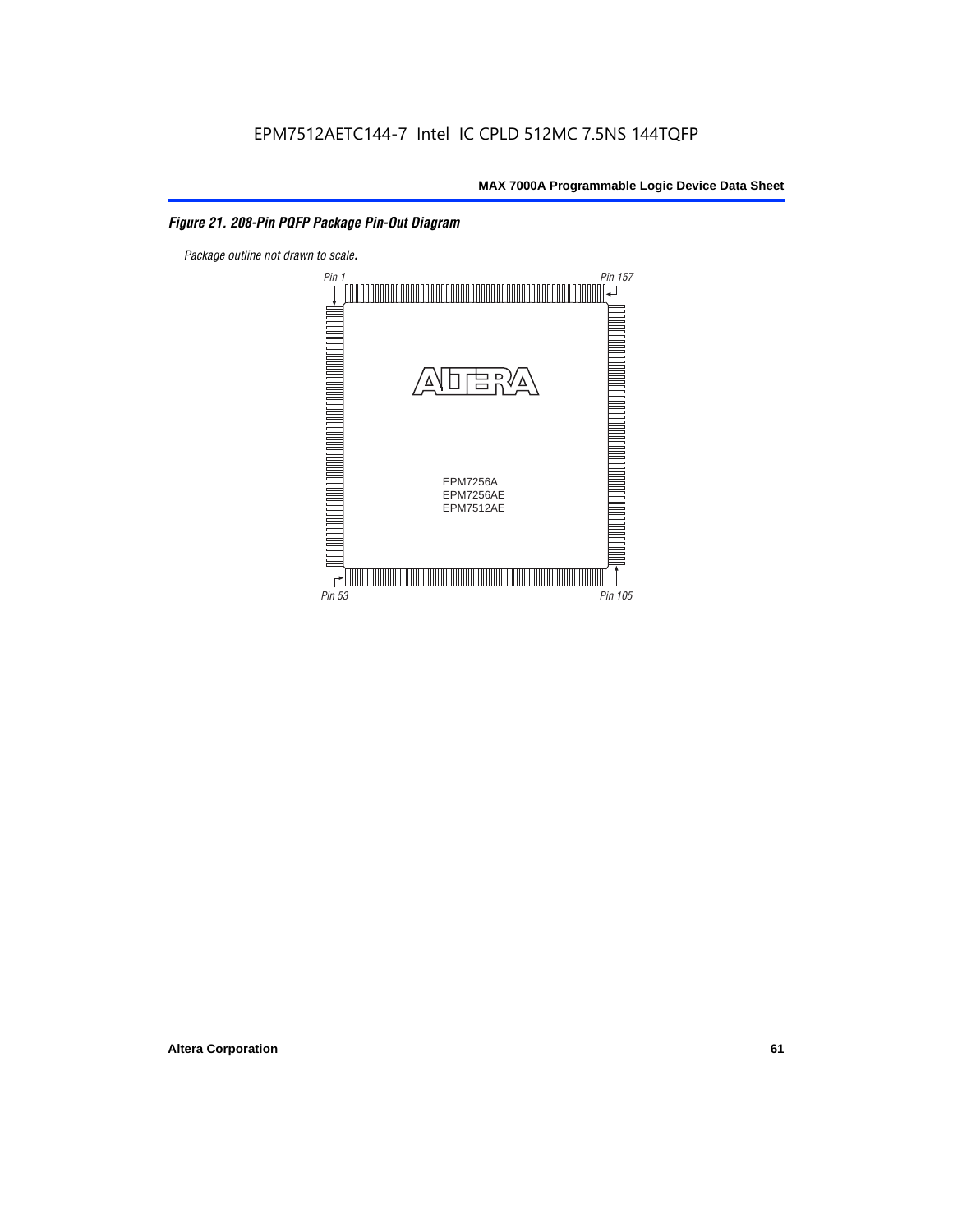#### *Figure 22. 256-Pin BGA Package Pin-Out Diagram*

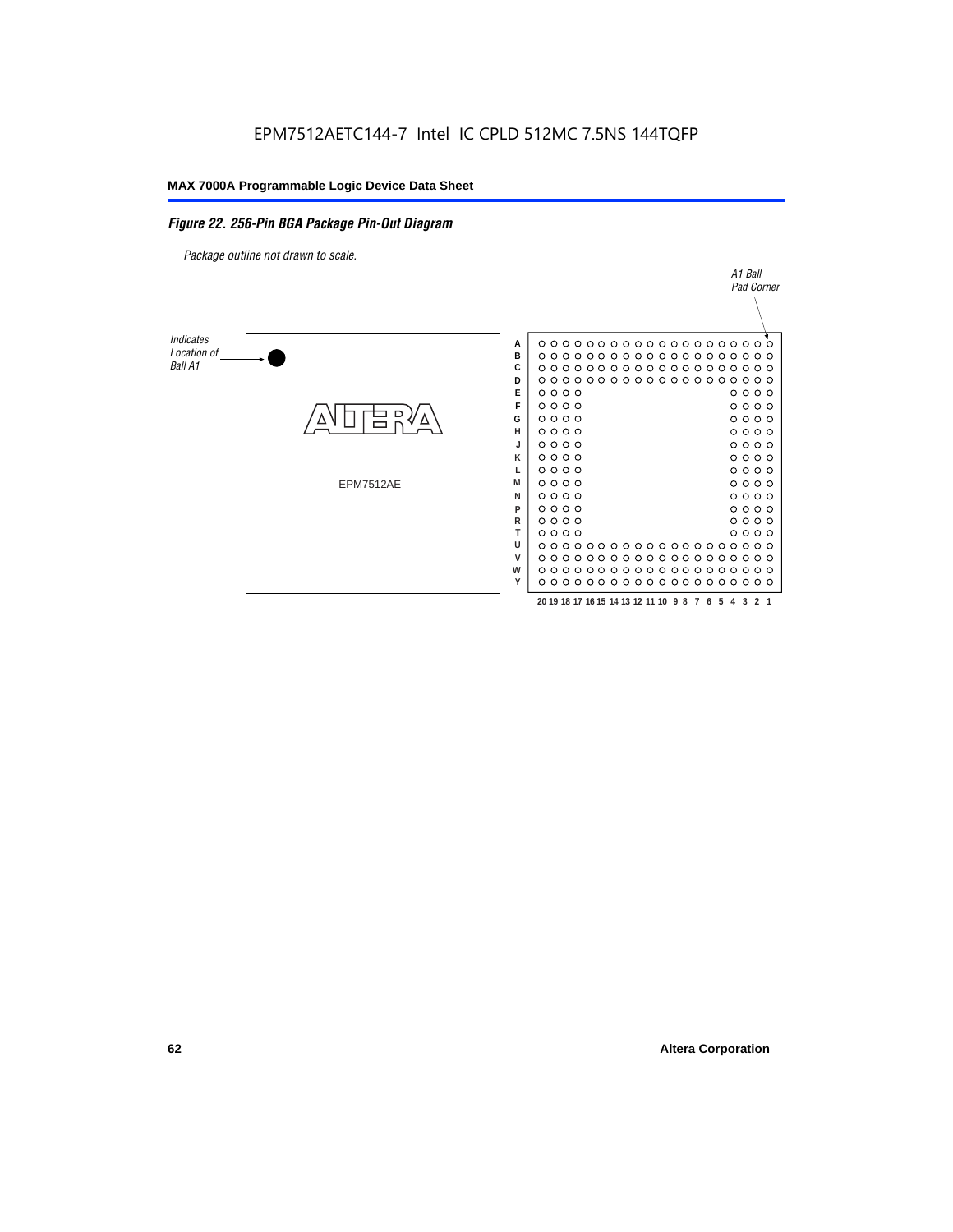## *Figure 23. 256-Pin FineLine BGA Package Pin-Out Diagram*

*Package outline not drawn to scale*.



## **Revision History**

The information contained in the *MAX 7000A Programmable Logic Device Data Sheet* version 4.5 supersedes information published in previous versions.

## **Version 4.5**

The following changes were made in the *MAX 7000A Programmable Logic Device Data Sheet* version 4.5:

Updated text in the "Power Sequencing & Hot-Socketing" section.

## **Version 4.4**

The following changes were made in the *MAX 7000A Programmable Logic Device Data Sheet* version 4.4:

- Added Tables 5 through 7.
	- Added "Programming Sequence" on page 17 and "Programming Times" on page 18.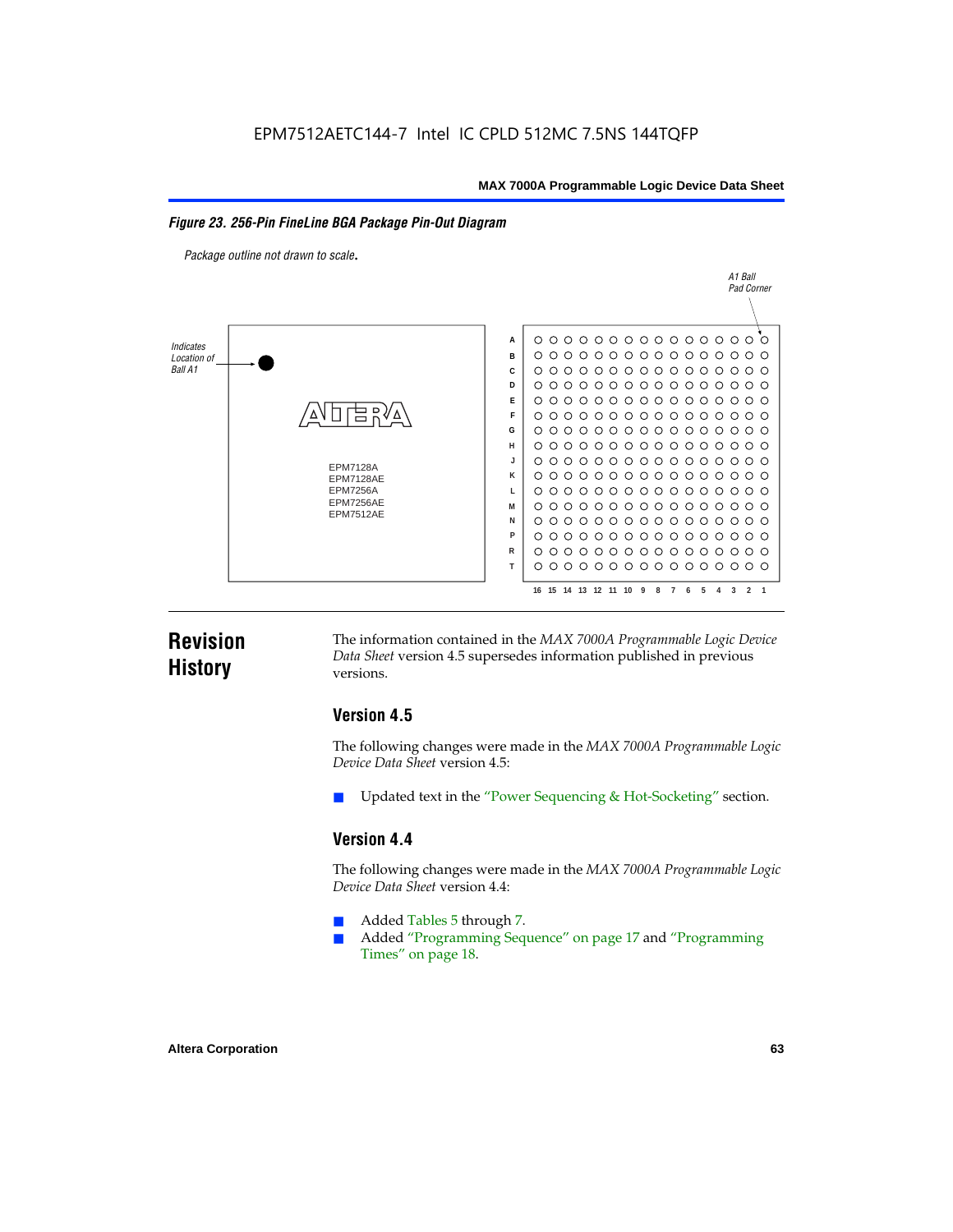## **Version 4.3**

The following changes were made in the *MAX 7000A Programmable Logic Device Data Sheet* version 4.3:

- Added extended temperature devices to document
- Updated Table 14.

## **Version 4.2**

The following changes were made in the *MAX 7000A Programmable Logic Device Data Sheet* version 4.2:

- Removed *Note (1)* from Table 2.
- Removed *Note (4)* from Tables 3 and 4.

## **Version 4.1**

The following changes were made in the *MAX 7000A Programmable Logic Device Data Sheet* version 4.1:

- Updated leakage current information in Table 15.
- Updated *Note (9)* of Table 15.
- Updated *Note* (1) of Tables 17 through 30.



101 Innovation Drive San Jose, CA 95134 (408) 544-7000 http://www.altera.com Applications Hotline: (800) 800-EPLD Literature Services: lit\_req@altera.com

Copyright © 2003 Altera Corporation. All rights reserved. Altera, The Programmable Solutions Company, the stylized Altera logo, specific device designations, and all other words and logos that are identified as trademarks and/or service marks are, unless noted otherwise, the trademarks and service marks of Altera Corporation in the U.S. and other countries. All other product or service names are the property of their respective holders. Altera products are protected under numerous U.S. and foreign patents and pending applications, maskwork rights, and copyrights. Altera warrants performance of its semiconductor products to current specifications in accordance with Altera's standard warranty, but reserves the right **TSAI** to make changes to any products and services at any time without notice. Altera assumes no responsibility or liability arising out of the application or use of any information, product, or service described herein except as expressly agreed to in writing by Altera Corporation. Altera customers are advised to obtain the latest version of device specifications before relying on any published information and before placing orders for products or services.



**64 Altera Corporation**